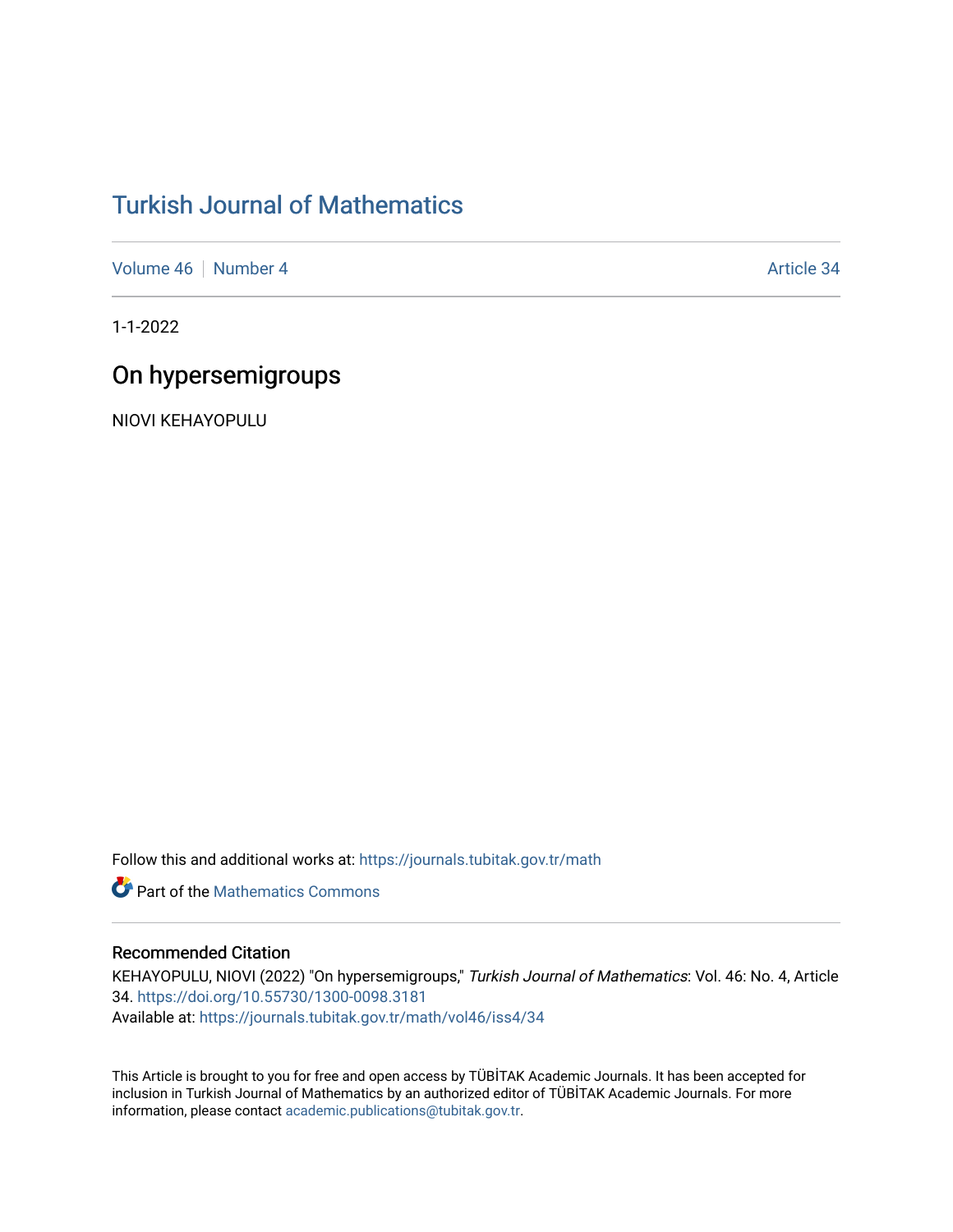

Turkish Journal of Mathematics

http://journals.tubitak.gov.tr/math/

Turk J Math (2022) 46: 1580 – 1618 © TÜBİTAK doi:10.55730/1300-0098.3181

Research Article

## **On hypersemigroups**

#### **Niovi KEHAYOPULU**<sup>∗</sup>

TBAE, The Scientific and Technological Research Council of Turkey, Turkey

| Received: 13.03.2022 | Accepted/Published Online: 19.04.2022 | <b>Final Version:</b> 05.05.2022 |
|----------------------|---------------------------------------|----------------------------------|

**Abstract:** This is from the paper "Hypergroupes canoniques valués et hypervalués" by J. Mittas in Mathematica Balkanica 1971: "The concept of hypergroup introduced by Fr. MARTY in 1934 [Actes du Congrès des Math. Scand. Stocholm 1935, p. 45] is as follows: "A hypergroup is a nonempty set *H* endowed with a multiplication *xy* such that, for every  $x, y, z \in H$ , the following hold: (1)  $xy \subseteq H$ ; (2)  $x(yz) = (xy)z$  and (3)  $xH = Hx = H$ . The first condition expresses that the multiplication is an *hyperoperation* on *H* , in other words, the composition of two elements *x, y* of *H* is a subset of *H*. It is very easy to prove that for any  $x, y \in H$ , we have  $xy \neq \emptyset$ ." Although according to Mittas "it is very easy to prove that  $xy \neq \emptyset$ ", this is not possible. The notation  $x(yz)$  has a meaning of course if we identify the *x* by  $\{x\}$  and define an operation between sets. The authors working on hypersemigroups added in the definition by Mittas, the following:  $x(yz) = (xy)z$  means that ∪ *u∈yz xu* = ∪ *v∈xy vz* . But we never use this last equality in the papers on hypersemigroups in which we always use the  $x(yz) = (xy)z$ . As a result, most of the results of ordered hypersemigroups are copies from corresponding results on ordered semigroups in which the multiplication "*·*" has been replaced by "*◦*".

**Key words:** (ordered) hypersemigroup, ordered semigroup, right ideal, right ideal element, regular, intra-regular

## **1. Introduction**

According to the recent bibliography (2013-today), the theory of hypersemigroups is one of the most active fields of research in the area of hyperalgebraic structures having many applications in automata, probability, geometry, topology, cryptography and coding theory, lattices, binary relations, graphs, hypergraphs, theory of fuzzy and rough sets and other branches of science such as biology, chemistry, and physics (see, [Bijan Davvaz. Semihypergroup theory. Elsevier/Academic Press, London, 2016. viii+156 pp; MR3588314 Reviewer: Jian Tang; Zbl 13f6.20002 Reviewer: Dariush Heidari]; also [Piergiulio Corsini. Hyperstructures and some of the most recent applications. J. Hyperstruct. 2017 (6), Spec. 13th AHA, 1–13; MR3733523 Reviewer: Jian Tang]). The aim of the present paper is to give the right information about the hypersemigroups. Examples illustrate the results.

This is from Zentralblatt:

Marty, F.

On a generalization of the notion of group. (Sur une généralization de la notion de groupe.) (French) [Zbl 0012.05303]

8. Skand. Mat.-Kongr., Stockholm 1934, 45-49 (1935).

<sup>∗</sup>Correspondence: niovi.kehayopulu-tbae@tubitak.gov.tr

<sup>2010</sup> *AMS Mathematics Subject Classification:* 06F99, 06F05.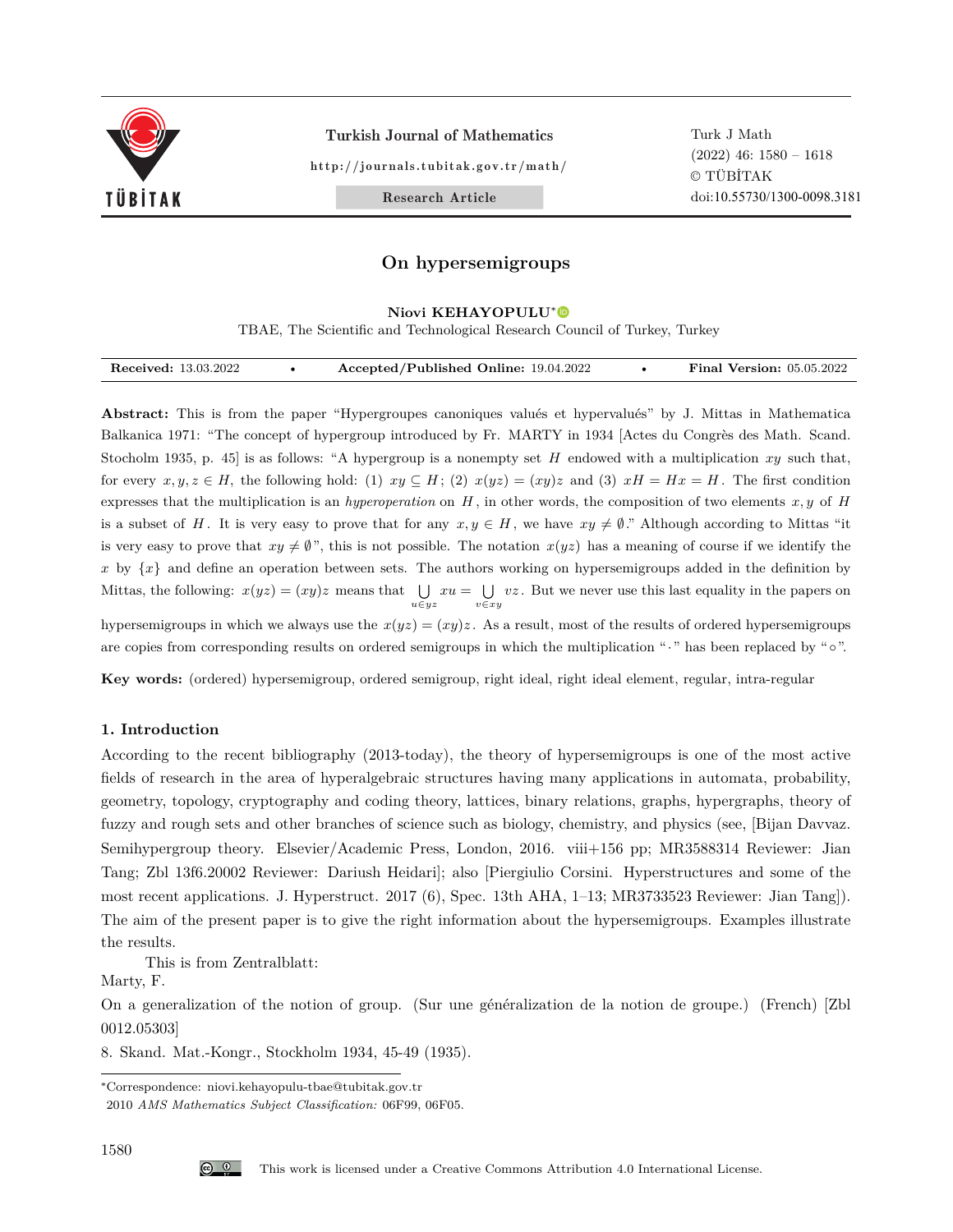A set with four operations, right and left products, right and left quotients, is a hypergroup if the multiplications are associative. The operations need not be unique. The author shows that uniqueness of one division implies uniqueness of the other and of multiplication. A completely regular hypergroup contains a unit and the inverse of every element. Multiplication of the sets of conjugates in a group is defined so that they form a completely regular hypergroup. The hypergroup of automorphism of a rational fraction belongs, in this sense, to the Galois group of an algebraic extension of the rational numbers.

Reviewer: Engström (New Haven)

In all published papers on ordered hypersemigroups almost all published papers on this structure (related or not, correct or not) are cited in references, information on ordered semigroups from which the results on ordered hypersemigroups are obtained are omitted and the introduction is the same in all of them. Begin with Marty, then "hundreds of papers appeared ..." etc. Can we ever imagine something like that in any paper on algebra (groups, semigroups etc.) or in another structure ? It seems like the authors search for an excuse for studying this structure. We have to do that of course with special care for survey articles or books where we have to give complete information about the bibliography but not for every paper on ordered hypersemigroups where the papers used in the articles should be cited. The cited articles on ordered semigroups are usually different than the articles used in the papers. Even if are cited, they are cited among so many (not related) articles on ordered hypersemigroups that is almost impossible for the editors-referees to evaluate them correctly.

An *le*-semigroup is a semigroup *S* at the same time a lattice with a greatest element, usually denoted by  $e (e \ge a \ \forall a \in S)$  such that  $a(b \vee c) = ab \vee ac$  and  $(a \vee b)c = ac \vee bc$  for every  $a, b, c \in S$ . An ordered semigroup is a semigroup *S* at the same time an ordered set such that  $a \leq b$  implies  $ac \leq bc$  and  $ca \leq cb$ for every  $c \in S$ . Every *le*-semigroup is an ordered semigroup (Birkhoff, Fuchs). We have seen in [[16\]](#page-38-0) that from many results on *le*-semigroups corresponding results on ordered semigroups can be obtained. Then, the results on hypersemigroup can be obtained in a very easy way from ordered semigroups (see, for example [\[27](#page-38-1)]). It is enough to prove few necessary lemmas, like the analogous of the property  $(A|(B) \subseteq (AB)$  of the ordered semigroup, in case of an ordered hypersemigroup.

Most of the papers on ordered semigroups can be transferred to ordered hypersemigroups. It is just a transfer, useful for students, and nice structure, but one can never say that this is something important as there is no any independent, original idea in it. All the results come from ordered semigroups, every example can be obtained from a corresponding result of an ordered semigroup but, many results (not to say all) in the bibliography, are based on definitions without any sense.

This is from [Mittas J. Hypergroupes canoniques valués et hypervalués. Mathematica Balkanica 1971; 1: 181–185] [\[30](#page-38-2)]: "the notion of hypergroups due to Fr. Marty in 1933 (according to the literature, it should be 1934) is the following: A hypergroup is a nonempty set *H* endowed with a multiplication *xy* such that, for every  $x, y, z \in H$ , we have

- $(1)$   $xy \subseteq H$ ;
- $(2)$   $x(yz) = (xy)z;$
- (3)  $xH = Hx = H$ .

It is very easy to prove that  $xy \neq \emptyset$  for every  $x, y \in H$ ."

As one can immediately see, this definition has no sense and certainly it is not possible to prove that  $xy \neq \emptyset$ . There is no any explanation in his paper what the second and third conditions mean. In the same paper, Mittas defines the hypergroup using addition "+" instead of "*·*" as well and gives the first and the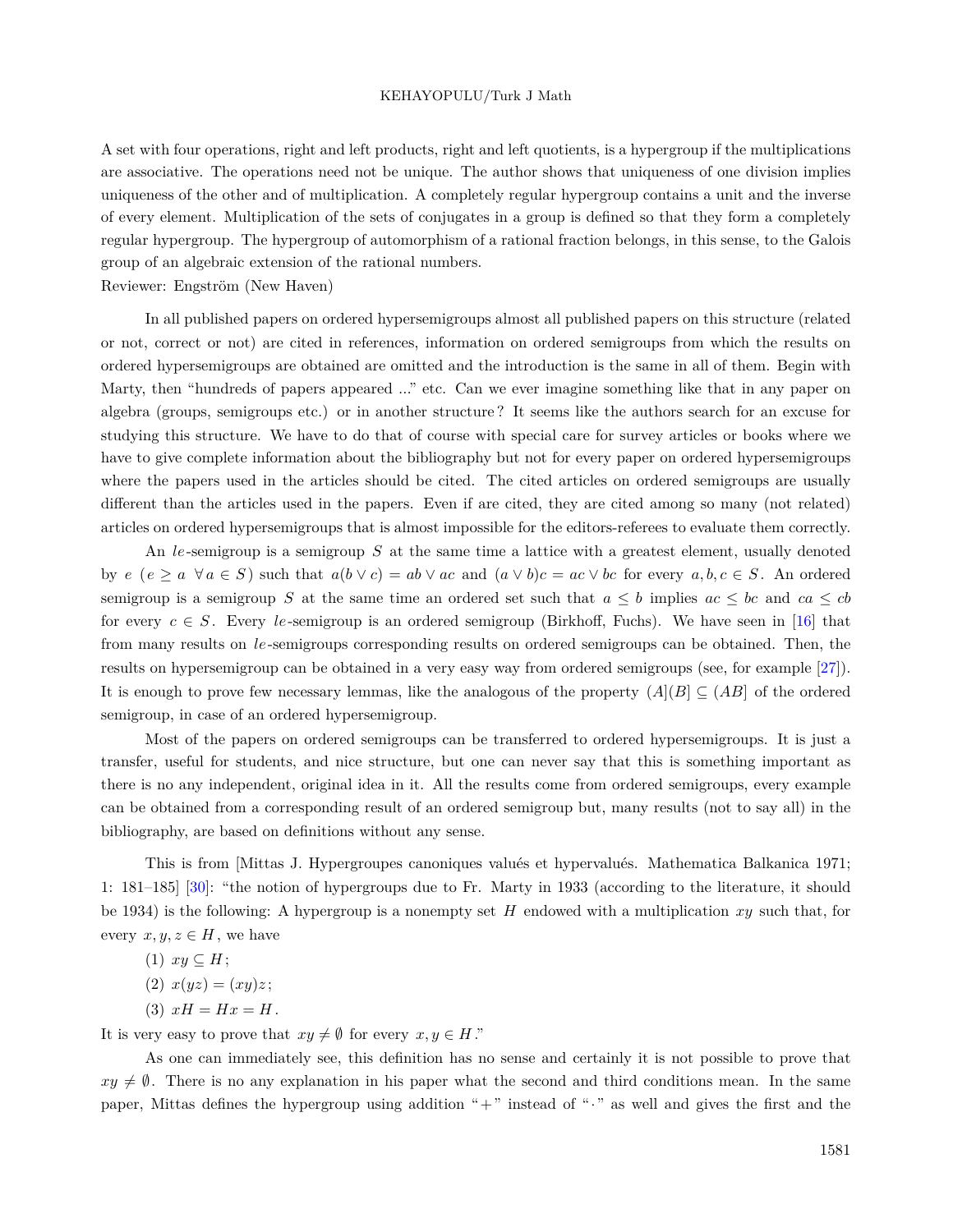second definition as follows:

- $(1)$   $x + y \subseteq H$ ;
- $(2)$   $x + (y + z) = (x + y) + z$

again, without any explanation what the  $x + (y + z)$  and  $(x + y) + z$  mean.

Regarding the "associativity" of the hyperoperation *◦*, P. Corsini defines at the same way as Mittas as  $x \circ (y \circ z) = (x \circ y) \circ z$  for all  $x, y, z$  [Hypergroupes et groupes ordonnés. Rendiconti del Seminario Matematico della Università di Padova 1972; 48: 189–204 (1973)]. One can also find the associativity in [P. Corsini. Sur les homomorphismes d'hypergroupes. Rendiconti del Seminario Matematico della Università di Padova 1974; 52: 117–140 (1975)] (again without any explanation what the notations  $x \circ (y \circ z)$  and  $(x \circ y) \circ z$  mean). According to MK Sen, R. Ameri and G. Chowdhury [Fuzzy hypersemigroups. Soft Computing 2008; 12 (9): 891–900] a semihypergroup is an hypergroupoid  $(H, \circ)$  that is associative i.e.  $x \circ (y \circ z) = (x \circ y) \circ z$  for all *x, y, z ∈ H* and refer to [Corsini. Prolegomena of hypergroup theory. 1979; Aviani Editore]. According to T. Vougiouklis [Representations of hypergroups by generalized permutations. Algebra Universalis 1992; 29 (2): 172–183], a hypergroup is a set *H* equipped with a hyperoperation  $\cdot : H \times H \to \mathcal{P}(H)$  (If  $A, B \subseteq H$ , we set  $A \cdot B = \bigcup$ *a∈A,b∈B ab*. If  $A = \{a\}$ , we write  $A \cdot B = aB$ ) which is associative:  $x(yz) = (xy)z$  for all

*x, y, z* ∈ *H* and satisfies the reproductive axiom:  $hH = Hh = H$  for all  $h \in H$ . In 1996 Corsini explains what the  $(x \circ y) \circ z = x \circ (y \circ z)$  means by adding "i.e.  $\bigcup_{u \in x \circ y} u \circ z = \bigcup_{v \in y \circ z}$ *v∈y◦z x ◦ v* " [Hypergraphs and hypergroups.

Algebra Universalis 1996; 35 (4): 548–555]. In 2000, the concept of hypersemigroup has been given by Davvaz and N.S. Poursalavati [Semihypergroups and *S* -hypersystems. Pure Math. Appl. 2000; 1: 43–49] as follows: "A hyperstructure is a set *H* together with a map  $\cdot$  :  $H \times H \to \mathcal{P}^*(H)$ , where  $\mathcal{P}^*(H)$  denotes the set of all nonempty subsets of *H*. A hyperstructure  $(H, \cdot)$  is called *semihypergroup* if  $(x \cdot y) \cdot z = x \cdot (y \cdot z)$ for all  $x, y, z$  in  $H$ , where  $A \cdot B = \bigcup$ *a∈A,b∈B*  $a \cdot b$  for all  $A, B \subseteq H$ " and refer, among others to [P. Corsini.

Prolegomena of hypergroup theory. Supplement to Riv. Mat. Pura Appl. Aviani Editore, Tricesimo, 1993. 215 pp.] and [B. Davvaz. Topics in algebraic hyperstructures. Ph.D. Thesis. Tarbiat Modarres University 1998 (Persian). The associativity without any explanation has been also given by Davvaz in [Characterizations of sub-semihypergroups by various triangular norms. Czechoslovak Mathematical Journal 2005; 55 (4): 923– 932]. According to [B. Davvaz. Strong regularity and fuzzy strong regularity in semihypergroups. The Korean Journal of Computational and Applied Mathematics 2000; 7 (1): 205–213] Marty defined a semihypergroup as a hyperstructure  $(H, \cdot)$  such that  $(x \cdot y) \cdot z = x \cdot (y \cdot z)$  for all  $x, y, z$  in  $H$ , where  $A \cdot B = \bigcup$ *a∈A,b∈B*  $a \cdot b$  for

all *A, B ⊆ H* in [Marty. Sur une generalization de la notion de groupe, 8iem Congress Math. Scandinaves, Stocholm 1934: 45–49]. As one can immediately see Marty could never give (and never gave) such a definition. Without any doubt, Mittas understood it this way. In 2013, B. Davvaz, A. Dehghan Nezhad and M.M. Heidari [Inheritance examples of algebraic hyperstructures. Information Sciences 2013; 224: 180–187] explain what the associativity relation mean (the same given in 1996 by Corsini).

After some earlier (not related to recent 1969-today) work on multigroups by F. Marty (1934), H.S. Wall (1937), J. Kuntzmann (1937), Oystein Ore (1937), M. Dresher (1938), L.W. Griffiths (1938), W. Prenowitz, (1943) (mainly on projective geometries and descriptive geometries as multigroups), hypergroups have been studied by Mittas beginning (1969) and Corsini (1972). Since then, hundreds of papers on hyperstructures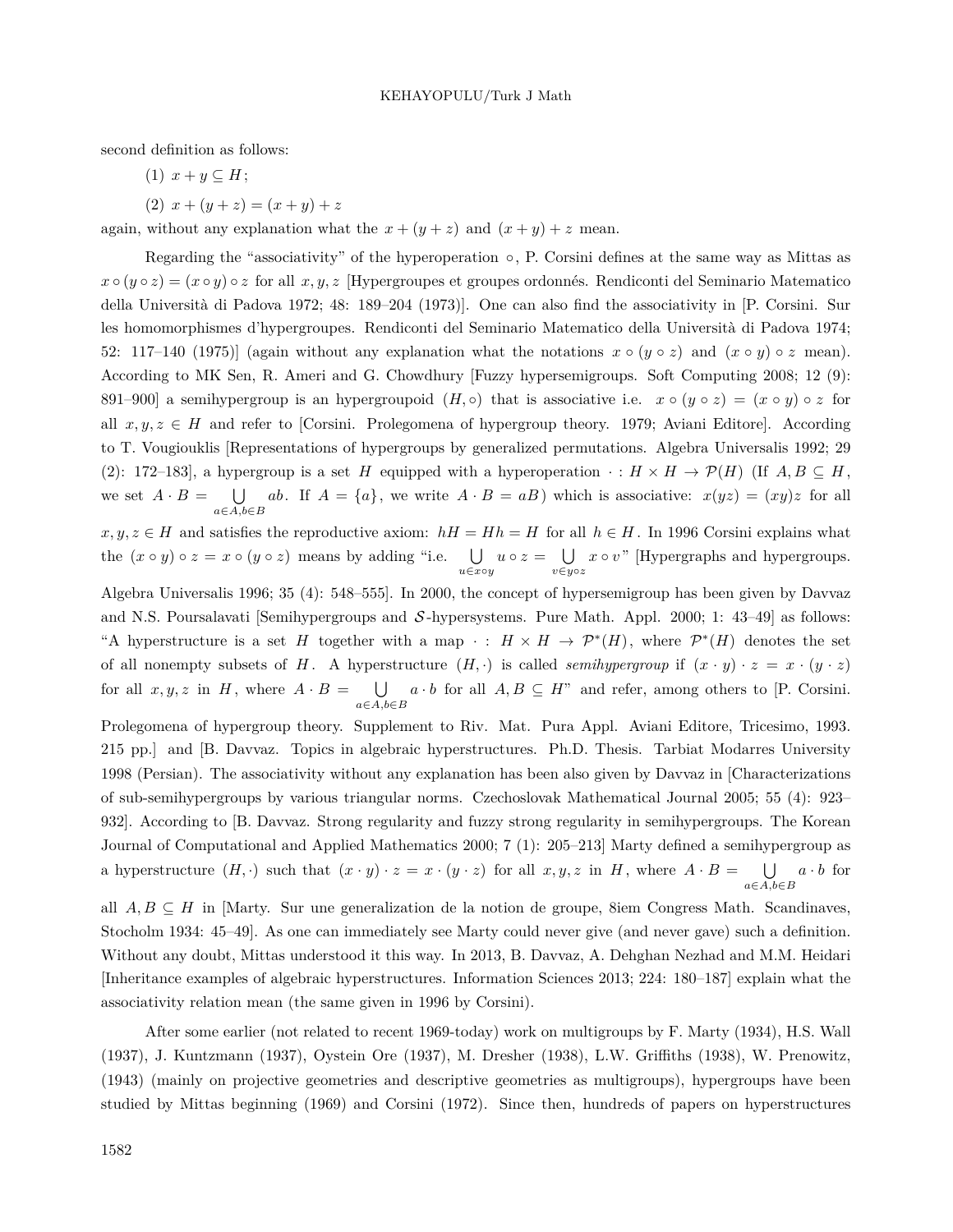appeared (as the authors working on this structure say), and in recent years many groups in the world investigate hypersemigroup in research programs based on this definition.

To pass from a semigroup to an hypersemigroup we have to put "*◦*" instead of the multiplication "*·*" of the semigroup. To see the connection of this definition with the definition of semigroup, let us write down the well known definition of semigroup: A semigroup is a nonempty set *S* for which there exists a mapping  $\cdot : S \times S \to S$  (that is, an operation on S) such that  $a \cdot (b \cdot c) = (a \cdot b) \cdot c$  for every  $a, b, c \in S$ . If we get this definition and put "*◦*" instead of "*·*", then we have the following: An hypersemigroup is a nonempty set *S* for which there exists a mapping  $\circ : S \times S \to \mathcal{P}^*(S)$  such that

$$
a \circ (b \circ c) = (a \circ b) \circ c \tag{1.1}
$$

<span id="page-4-1"></span>for every  $a, b, c \in S$ .

Since the mapping  $\circ$  assigns to each element  $(a, b)$  of  $S \times S$  a nonempty subset (and not an element) of *S* , it is called "hyperoperation" (it might be called "operation" as well).

 $\circ$  :  $S \times S \rightarrow \mathcal{P}^*(S)$  clearly means that

- (1) if  $a, b \in S$ , then  $\emptyset \neq a \circ b \subseteq S$  and
- (2) if  $(a, b), (c, d) \in S \times S$  such that  $a = c$  and  $b = d$ , then  $a \circ b = c \circ d$ .

As we have already said, the equality  $a \circ (b \circ c) = (a \circ b) \circ c$  has been explained later beginning by Corsini and even later by other authors as follows:

<span id="page-4-0"></span>
$$
\bigcup_{u \in boc} a \circ u = \bigcup_{v \in aob} v \circ c \tag{1.2}
$$

(not given by Mittas) while the property  $(1.2)$  $(1.2)$  is written just to explain what the  $(1.1)$  $(1.1)$  means; otherwise we had to stop at this point and no further investigation on hypersemigroups was possible. But we never use the property  $(1.2)$  in the text in which we always use the property  $(1.1)$  $(1.1)$ . If we used the  $(1.2)$  $(1.2)$ , then no problem about [\(1.1](#page-4-1)) was ever possible -but we NEVER use it.

In a report of one of my recent papers, the referee of Turk J Math wrote: "In an algebraic hyperstructure the result between two elements of the support set is a set, but in the same time, there is a very clear meaning of the hyperoperation between an element and a set, and in particular between two subsets of the support set. For this reason, *the meaning of writing*  $a \circ (b \circ c)$  *is very very clear and correct.*" However, the first part of the above two sentences does not show how one can conclude (for this reason.....) that the meaning of writing  $a \circ (b \circ c)$  is very very clear and correct.

If the concept of property  $(1.1)$  $(1.1)$  was true then, for any elements  $a, b, c, d, e, \ldots$  of  $S$ , we could write of course *a ◦ b ◦ c ◦ d ◦ e ◦ ...*. But property [\(1.1](#page-4-1)) is just a notation for which an explanation is needed. We mean, it is not enough to replace the multiplication "*·*" of a semigroup by "*◦*" of the hypersemigroup to pass from a semigroup to hypersemigroup. So condition  $(1.1)$  $(1.1)$  should be written in a suitable way to pass from semigroups to hypersemigroups. This being so, the following should be noted as the first step to correct property ([1.1](#page-4-1)): As *a* is an element,  $b \circ c$  is a set and " $\circ$ " an operation between elements, the  $a \circ (b \circ c)$  in property [\(1.1\)](#page-4-1) has no meaning, the expression  $(a \circ b) \circ c$  has no sense as well.

*Operations between elements and sets are considered as the same operation in the bibliography*. We can do that, if this is just a definition or if it is convenient for the article. But we can never do that for a research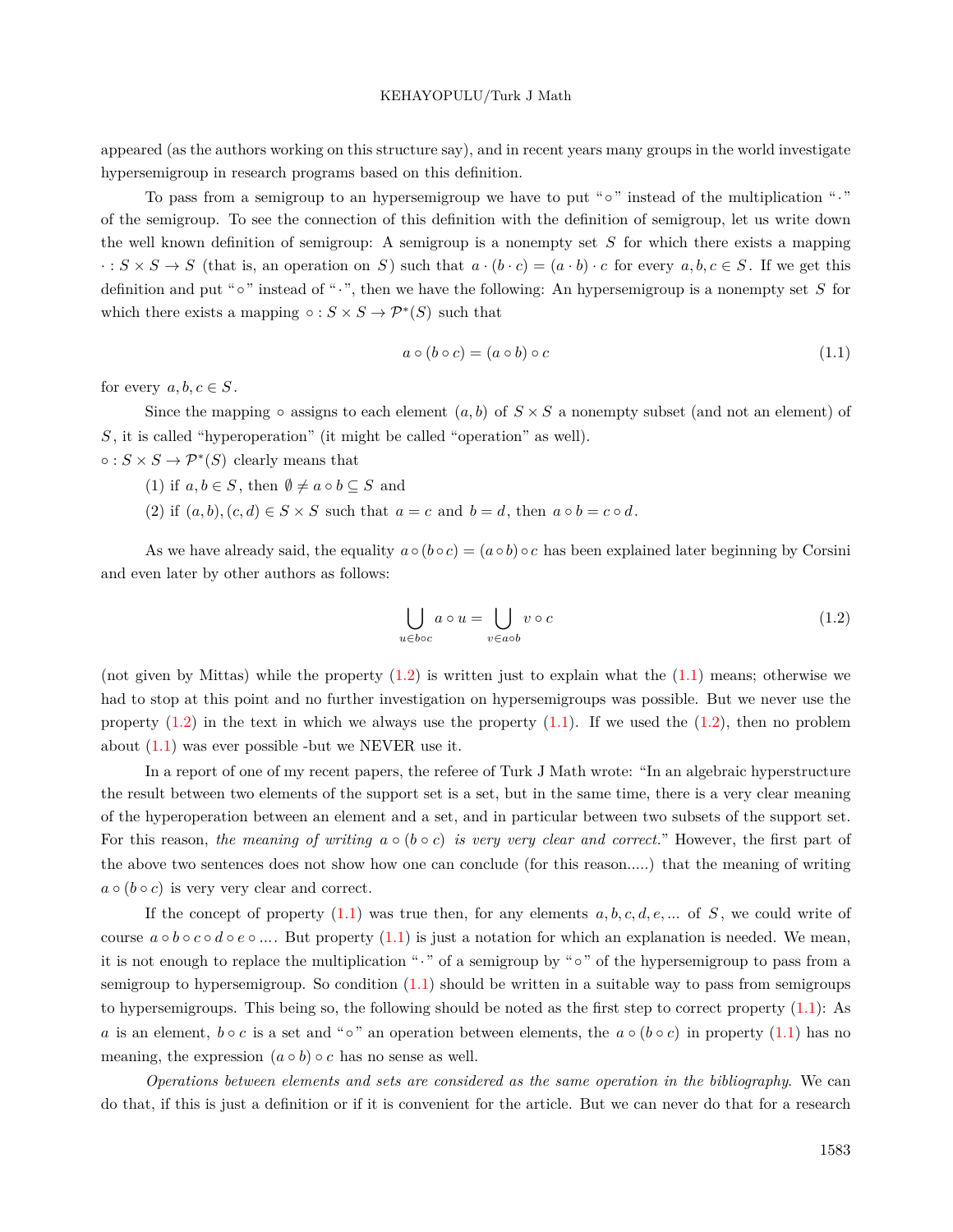article on ordered hypersemigroups (hypersemigroups, hypergroups, hyperrings) where the two operations are used continuously at the same time in the same result.

These are from the referees of submitted papers of mine in 2015: Referee: "I do not understand what the author is trying to say. But really these are the same operations ! I strongly recommend rejection." Another referee: "I do not understand the meaning of this paper. These two hyperoperations are the same so why this strange notation ?" Another Referee: "Unfortunately this new hyperoperation coincides with the old. No any difference between these two operations !" Another referee: "As in groups, the star operation should be identified with basic hyperoperation." On a given hypergroupoid  $(H, o)$  is constructed a new hyperoperation "." Referee in 2017: "as in groups, the star operation should be identified with basic hyperoperation." The editor: "Your star operation is an additional operation defined on hyperstructures. But on the other hand, this operation is a natural extension of basic hyperoperation so it should be identified with this operation. Similarly as in group theory, operation on elements is identified with operation on cosets. Also the complex operation  $\{x\} \circ \{y\} = \{x \circ y\}$  is denoted as  $x \circ y$ ." (As one can see, the last phrase " $\{x\} \circ \{y\} = \{x \circ y\}$  is denoted as *x ◦ y* " has no sense). For a paper of mine entitled "Fuzzy sets in *∨e*-hypergroupoids (2016)", the referee wrote: "The References are not adequate, must include papers on hyperstructures (in particular hypergroups) connected with relations and fuzzy sets in particular those recently published, including the book on fuzzy hyperstructures" while paper was not related to hypergroups or with the recently published books.

In spite of that, phrases, like "The operation "*◦*" is extended to subsets of *S* in a *natural way* as  $A \circ B := \bigcup \{a \circ b \}$ " (see, for example, [\[1](#page-37-0), [2](#page-37-1), [33](#page-39-0), [36](#page-39-1)]) *a∈A,b∈B* or

"if  $A, B$  are nonempty subsets of  $S$ , *then*  $A \circ B = \bigcup$ *a∈A,b∈B ab*" [\[7](#page-37-2)[–9](#page-37-3), [29](#page-38-3)] make this very simple definition

incomprehensible. In what sense the operation *◦* between elements has been extended in a "*natural way*" to subsets? It is natural extension for a semigroup where  $A \cdot B$  is defined by  $\{a \cdot b \mid a \in A, b \in B\}$  but there is no any natural extension for an hypersemigroup dealing with sets and elements at the same time. What that "then" means ? Is it a conclusion ? Is it a definition ?

For a groupoid  $(S, \cdot)$  we have one operation corresponding to each  $(a, b) \in S \times S$  the unique element *ab* of *S* . For an hypergroupoid *S* we have two "operations". One of them is the "operation" between the elements of *S* called *hyperoperation* as it maps the set  $S \times S$  into the set of nonempty subsets of *S* and the other is the operation between the nonempty subsets of *S* . As the "operation" between the elements of *S* is usually denoted by *◦*, we will show the operation between the nonempty subsets of *S* by *∗*.

According to the bibliography,  $A^n$  is the set  $\underbrace{A \circ A \circ A \circ ... \circ A}_{n}$ 

What is the  $A^n$ ? We are not in a semigroup where the meaning of  $A^n$  as  $\underbrace{A \circ A \circ A \circ \ldots \circ A}_{n}$ is clear and

*t ◦ z* .

simple. In an ordered hypergroupoid,

$$
A \circ A \text{ is the set } \bigcup_{a,b \in A} a \circ b.
$$
  
\n
$$
(A \circ A) \circ A \text{ is the set } \bigcup_{x \in A \circ A, y \in A} x \circ y = \bigcup_{\substack{x \in \bigcup a \circ b, y \in A \\ a, b \in A}} x \circ y.
$$
  
\n
$$
\left((A \circ A) \circ A\right) \circ A \text{ is the set } \bigcup_{\substack{t \in (A \circ A) \circ A, z \in A \\ t \in \bigcup a \circ b, y \in A \\ a, b \in A}} t \circ z = \bigcup_{\substack{t \in \bigcup a \circ b, y \in A \\ a, b \in A}} t \circ y.
$$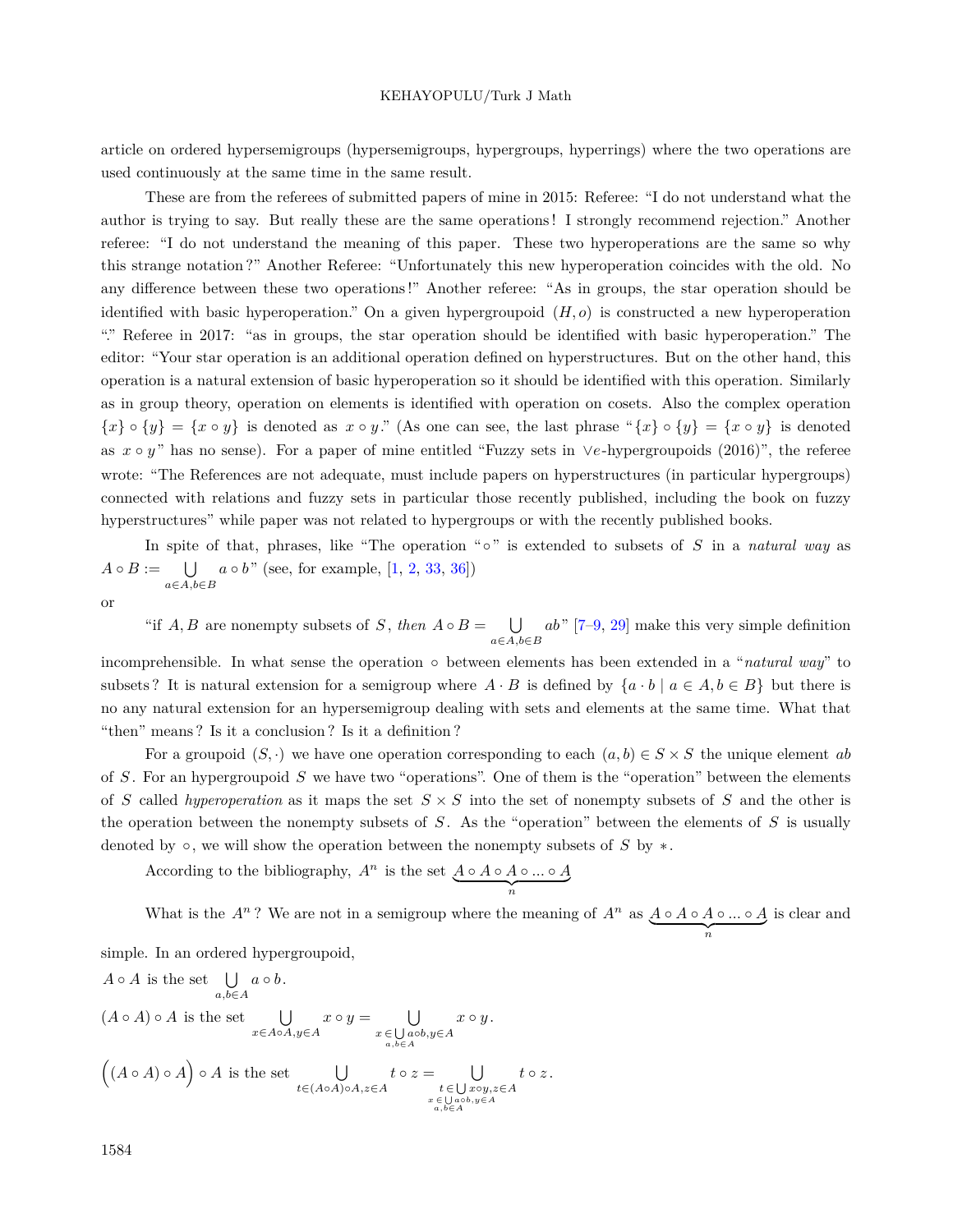$$
\left(\left((A \circ A) \circ A\right) \circ A\right) \circ A \text{ is the set } \bigcup_{\substack{u \in ((A \circ A) \circ A) \circ A, v \in A \\ u \in \bigcup_{\substack{t \in \bigcup_{a \circ b, y \in A \\ x \in \bigcup_{a,b \in A}}}} u \circ v = \bigcup_{\substack{u \in \bigcup_{b \in \mathbb{Z}, v \in A \\ x \in \bigcup_{a,b \in A}} u \circ v}{u \circ v}
$$

and this, after proving the associativity of *◦* (that it should corrected to *∗*, first appeared in [\[21](#page-38-4)]).

Even if we identify the singletons  $\{x\}$  by the element *x* they contain, expressions like  $a \circ b \circ C \circ d \circ F \circ G$ have no sense (unless a satisfactory explanation for this notation is given). The quasi-ideal of an ordered groupoid can be extended to ordered hypergroupoid, in a natural way, as follows: This is a nonempty set *Q* such that (1) if  $x \in (Q \circ S] \cap (S \circ Q)$ , then  $x \in Q$  and (2) if  $a \in Q$  and  $S \ni b \leq a$ , then  $b \in Q$ . In other words, if  $x \leq t$  for some  $t \in a \circ u$ ,  $a \in Q$ ,  $u \in S$  and  $x \leq h$  for some  $h \in v \circ b$ ,  $v \in S$ ,  $b \in Q$ , then  $x \in Q$  and 2) if  $a \in Q$  and  $S \ni b \leq a$ , then  $b \in Q$ . In the bibliography, the definition of the  $(m, n)$ -quasi ideal of an ordered hypersemigroup *S* is given (as in ordered semigroups), as a nonempty subset *Q* of *S* such that (1)  $(Q^m \circ S] \cap (S \circ Q^n] \subseteq Q$  and (2) if  $a \in Q$  and  $S \ni b \leq a$ , then  $b \in Q$ . But the definition of  $Q^m \circ S$   $((S \circ Q^n))$ that leads to a suitable equivalent definition (as we did for  $m = n = 1$ ) is missing here. That means, that we have to stop at this point and investigation on this topic cannot go further (we are not in an ordered semigroup where the meaning of  $Q^n$  is obvious).

We use the terms left (right) ideal, bi-ideal, quasi-ideal instead of left (right) hyperideal, bi-hyperideal, quasi-hyperideal and so on, and this is because in this structure there are no two kind of left ideals, for example, to distinguish them as left ideal and left hyperideal. The left ideal in this structure is that one that corresponds to the left ideal of semigroups, to left ideal element of *le*-semigroups. Similarly, we can use the term "subsemigroup of an hypersemigroup". If we use the word "hyper" for every term in this structure, then we might say hyperregular, hyperintra-regular (something we never say). The Abstract of papers presented in the Summer Meeting East Lansing, Michigan, September 2–5, 1952 have been published in Bull Amer Math Soc. In the Abstract No. 575 [R.A. Goods, D.R. Hughes. Associated groups for a semigroup, p. 624-625] one can find the concept of a bi-ideal of a semigroup *S* as a subsemigroup *B* of *S* satisfying  $BSB \subseteq B$ . Later S. Lajos used the term "generalized bi-ideal" for the results in which the subsemigroup was not necessary. It is better to use the term bi-ideal instead of generalized by ideal given by Lajos. This is because almost all results hold without the assumption that bi-ideals are subsemigroups (that is, for generalized bi-ideal as most of the authors, based on papers of Lajos say), so we avoid to say "generalized bi-ideal", by calling it "bi-ideal" and only in some very special cases we use the term "subidempotent bi-ideal element" (if we work on *poe*-semigroups), and "bi-ideal that is a subsemigroup of *S* at the same time" (if we work on ordered semigroups). S. Lajos, the author who intensively studied the bi-ideals, changed the concept "generalized bi-ideal" to "bi-ideals" in our last joint papers. Besides, taking into account that in a *poe*-semigroup, every left (right) ideal element is a quasi-ideal element and every quasi-ideal element is a bi-ideal element; and that in an ordered semigroup every left (right) ideal is a quasi-ideal and every quasi-ideal is a bi-ideal (the same if we replace the word bi-ideal with "generalized bi-ideal"), the concept "bi-ideal" instead of "generalized bi-ideal" is certainly much better. For hypersemigroups we use the similar definitions.

We always use the term "hypersemigroup" instead of "semihypergroup". In one of my papers in 2017 that I changed it to "semihypergroup" to satisfy the referees and the editor and publish a paper written in the usual way (with the intention to come back to this paper in a forthcoming one), one of the referees wrote: "Davvaz applied the theory of hyperstructures to ordered semigroups and introduced the concept of ordered semihypergroups, which is a generalization of ordered semigroups. In connection with the terminology "(ordered)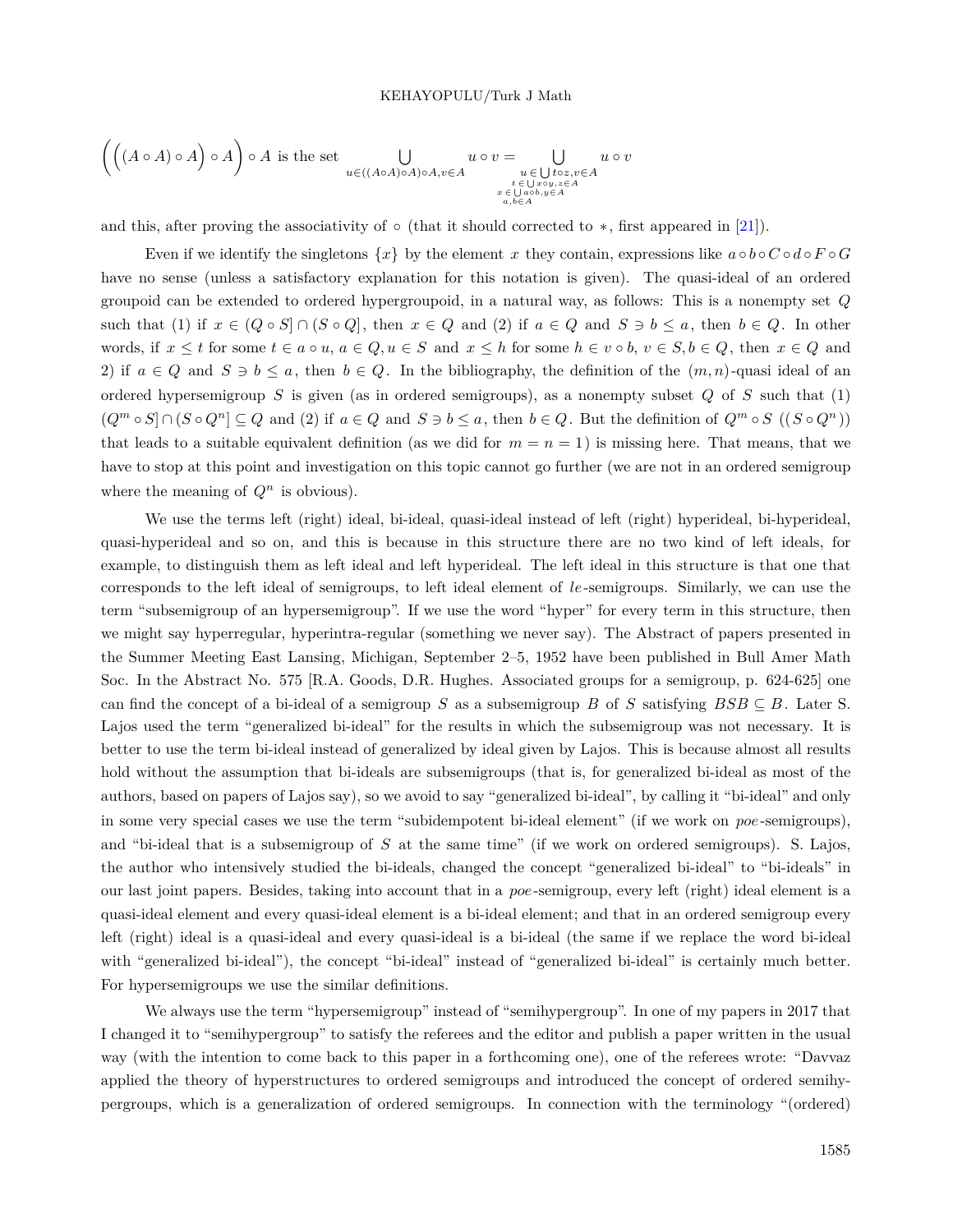semihypergroup", there is a somewhat chaos in logical flow. One can see that the author used the terminology "(ordered) hypersemigroup" in her several papers. Of course, in this paper, she uses the terminology "(ordered) semihypergroup". In considering the hyper version of (ordered) semigroup, the terminology "(ordered) hypersemigroup" will be more logical approach as we use "hypergroup", "hyperring", hyper *BCK* -algebra etc. as a generalization (hyper version) of group, ring, *BCK* -algebra etc. If two terminologies "(ordered) semihypergroup" and "(ordered) hypersemigroup" are same, then it is better to use "(ordered) hypersemigroup" than "(ordered) semihypergroup". The hyper theory of the process "groupoid *→* semigroup *→* group" is the process "hypergroupoid *→* hypersemigroup *→* hypergroup."

Another referee in 2017: "The term "semihypergroup" is wrong. Should be "hypersemigroup."

## **2. Definitions, examples**

First of all, the definition of the hypersemigroup in the bibliography should be corrected and the goal is to show that it is not enough to get the proof of a result on ordered semigroup and replace the multiplication "*·*" of the semigroup with ∘ to pass to an ordered hypersemigroup. From every example on an ordered semigroup given by a table of multiplication and an order, in a very easy way, a corresponding example of an ordered hypersemigroup can be obtained. Therefore, we do not have to search for such examples directly for an ordered hypersemigroup which is a much more complicated structure. For any such example, reference should be made to the original example of the ordered semigroup. If we take an example of an ordered semigroup given by a multiplication table and an order and delete one of its elements (so that it is again an ordered semigroup), then again the corresponding example of ordered hypersemigroup does not belong to the authors of the hypersemigroup and a correct reference should be given.

**Definition 2.1** *[\[21](#page-38-4)] An hypergroupoid is a nonempty set H with an hyperoperation*

$$
\circ: H \times H \to \mathcal{P}^*(H) \mid (a, b) \to a \circ b
$$

*on H and an operation*

$$
*:\mathcal{P}^*(H)\times\mathcal{P}^*(H)\to\mathcal{P}^*(H)\mid (A,B)\to A*B
$$

*on*  $\mathcal{P}^*(H)$  *(induced by the hyperoperation*  $\circ$ *) defined by* 

<span id="page-7-0"></span>
$$
A * B = \bigcup_{a \in A, b \in B} a \circ b \tag{2.1}
$$

 $(\mathcal{P}^*(H)$  *is the set of all nonempty subsets of H*).

It is easy to see that the operation *∗* in [\(2.1\)](#page-7-0) is well defined.

As a consequence, we have the following which we often use:

(1) if  $x \in A * B$ , then  $x \in a \circ b$  for some  $a \in A$ ,  $b \in B$ .

(2) if  $x \in a \circ b$  for some  $a \in A$ ,  $b \in B$ , then  $x \in A * B$ ; that is  $a \in A$ ,  $b \in B$  imply  $a \circ b \subseteq A * B$ .

We have  $\{x\} * \{y\} = x \circ y$ . We also have  $A \subseteq B$  implies  $A * C \subseteq B * C$  and  $C * A \subseteq C * B$  for any nonempty subsets *A* and *C* of *H* .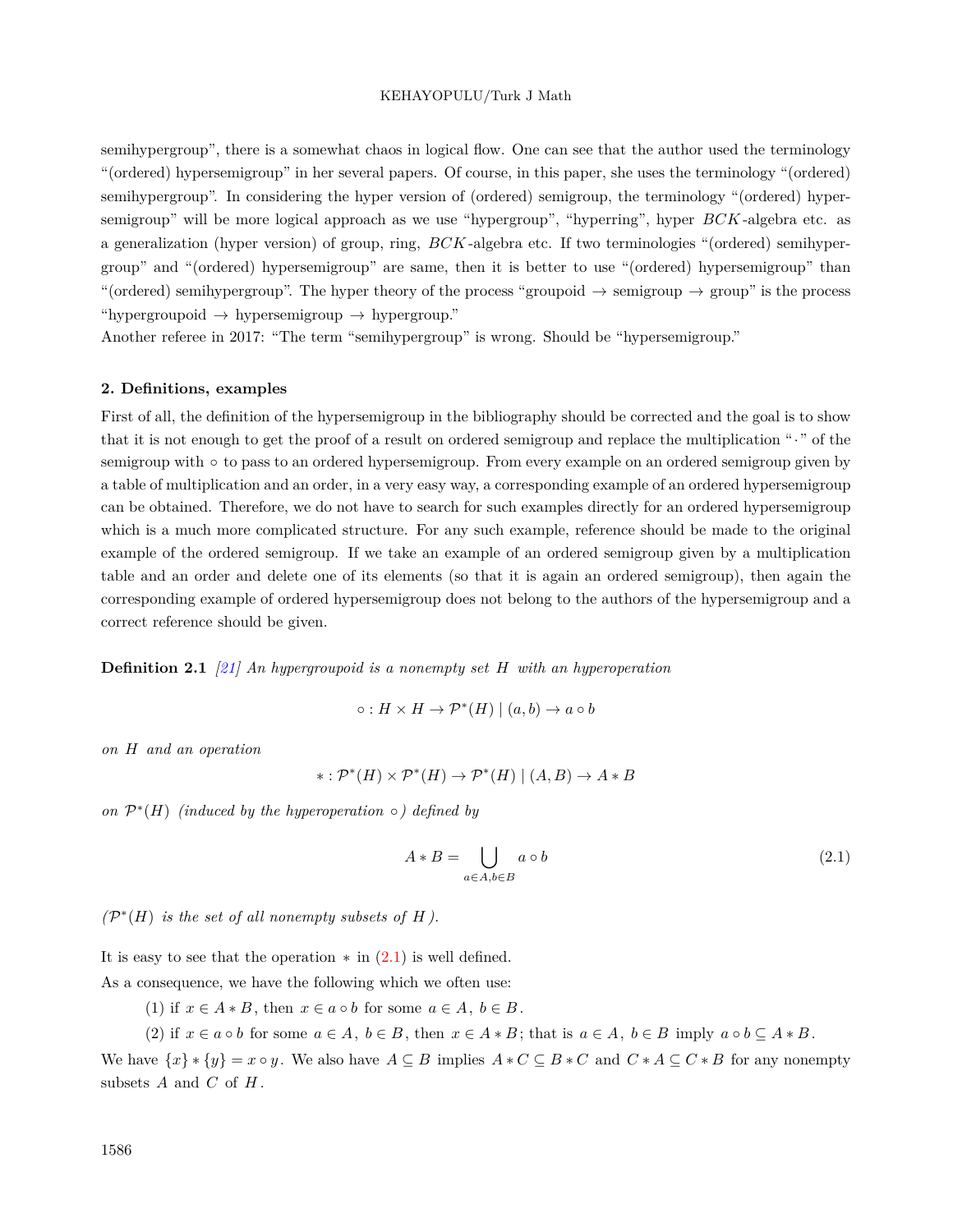**Definition 2.2** *[\[21](#page-38-4)] An hypergroupoid H is called hypersemigroup if*

<span id="page-8-0"></span>
$$
\{x\} * (y \circ z) = (x \circ y) * \{z\}
$$
\n(2.2)

*for every*  $x, y, z \in H$ .

If it is convenient and no confusion is possible, we can identify the *{x}* with its element and write, for short,  $x * (y \circ z) = (x \circ y) * z$ .

For two nonempty subsets A, B of H we write  $A \preceq B$  if for every  $a \in A$  there exists  $b \in B$  such that  $a \leq b$ .

**Definition 2.3** *[\[6](#page-37-4), [23\]](#page-38-5) An hypersemigroup H is called an ordered hypersemigroup if there is an order relation*  $\leq$  on H such that  $a \leq b$  implies  $a \circ c \preceq b \circ c$  and  $c \circ a \preceq c \circ b$  for every  $c \in H$ .

Before we start working on hypersemigroups, we certainly have to show that the operation *∗* is associative. This has been first appeared in [\[21](#page-38-4)]; see also [[23,](#page-38-5) [24\]](#page-38-6). It is very essential since, unless this associativity relation, in an expression of the form  $A_1 * A_2 * * * A_n$  of elements of  $\mathcal{P}^*(S)$  we do not know where to put parentheses and investigation on (ordered) hypersemigroups is not possible. A shorter and better proof than that one given in [[24\]](#page-38-6) is as follows: Let A, B, C nonempty subsets of S. Then  $A*(B*C) = (A*B)*C$ . Indeed: If  $x \in A*(B*C)$ , then  $x \in a \circ u$  for some  $u \in B * C$ . Since  $u \in B * C$ ,  $u \in b \circ c$  for some  $b \in B$ ,  $c \in C$ . Then we have

$$
x \in a \circ u = \{a\} * \{u\} \subseteq \{a\} * (b \circ c)
$$

$$
= (a \circ b) * \{c\} \text{ (by (2.2))}
$$

$$
\subseteq (A * B) * C
$$

and so  $A * (B * C) \subseteq (A * B) * C$ . Similarly  $(A * B) * C \subseteq A * (B * C)$  and equality holds. So we can write symbols of the form  $A * B * C * D * E$ ..... without using parentheses.

<span id="page-8-1"></span>**Proposition 2.4** *Every semigroup*  $(S, \cdot)$  *is an hypersemigroup. Every ordered semigroup*  $(S, \cdot, \leq)$  *is an ordered hypersemigroup.*

**Proof** Let  $\circ$  be the mapping of  $S \times S$  into  $\mathcal{P}^*(S)$  defined by:

$$
\circ: S \times S \to \mathcal{P}^*(S) \mid (x, y) \to x \circ y = \{xy\}.
$$

Then  $(S, \circ)$  is an hypersemigroup. Indeed, if  $x, y, z \in S$ , then we have

$$
\{x\} * (y \circ z) = \{x\} * \{yz\} (*) is an operation
$$
  
=  $x \circ yz = \{x(yz)\} = \{(xy)z\} = (xy) \circ z$   
=  $\{xy\} * \{z\} = (x \circ y) * \{z\}.$ 

(see also  $[24]$  $[24]$ ).

Let now  $(S, \cdot, \leq)$  be an ordered semigroup and  $\circ$  the hyperoperation on *S* defined by  $x \circ y = \{xy\}$ . Then  $(S, \circ, \leq)$  is an ordered hypersemigroup. Indeed: Let  $a \leq b$ ,  $c \in S$  and  $x \in a \circ c$ . Then  $x = ac \leq bc \in b \circ c$ and so  $a \circ c \preceq b \circ c$ . If  $x \in c \circ a$ , then  $x = ca \leq cb \in c \circ b$  and so  $c \circ a \preceq c \circ b$ .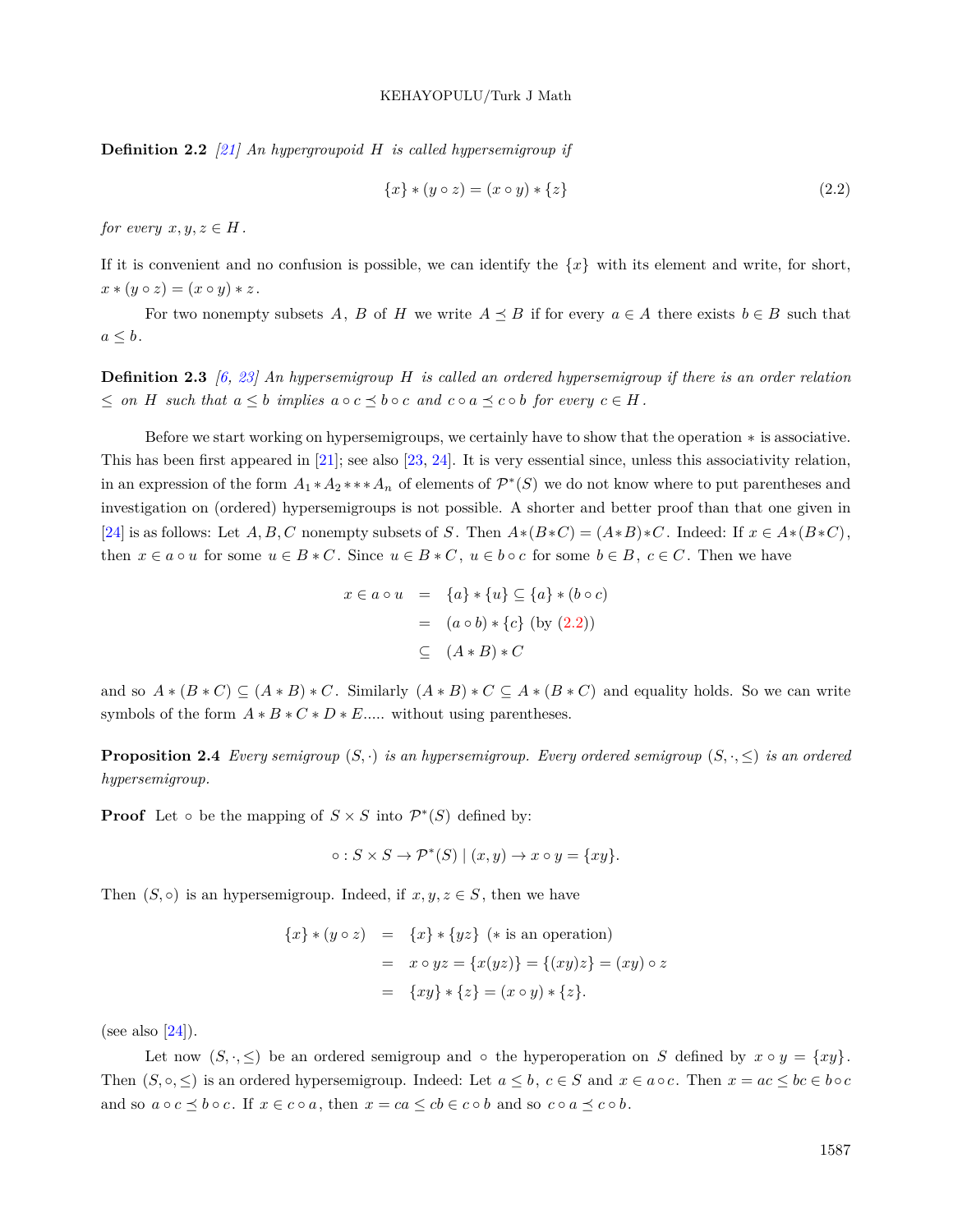Another proof of this proposition is as follows: Let  $\circ$  be the mapping of  $S \times S$  into  $\mathcal{P}^*(S)$  defined by:

$$
\circ: S \times S \to \mathcal{P}^*(S) \mid (a, b) \to a \circ b = \{a, b, ab\}.
$$

Then  $(S, \circ)$  is an hypersemigroup [\[4](#page-37-5)].

Let now  $(S, \cdot, \leq)$  be an ordered semigroup and  $\circ$  the hyperoperation on *S* defined by  $a \circ b = \{a, b, ab\}$ . Then  $(S, \circ, \leq)$  is an ordered hypersemigroup. Indeed: Let  $a \leq b$ ,  $c \in S$  and  $x \in a \circ c$ . Then  $x = a$  or  $x = b$ or  $x = ac$ . If  $x = a$  then, for the element  $b \in b \circ c$ , we have  $a \leq b$ . If  $x = b$  then, for the element  $b \in b \circ c$ , we have  $b \leq b$ . If  $x = ac$  then, for the element  $bc \in b \circ c$ , we have  $ac \leq bc$ .

<span id="page-9-3"></span>**Example 2.5** *We consider the semigroup given by Table [1.](#page-9-0) Applying Proposition [2.4](#page-8-1), from this semigroup, we get the hypersemigroups given by Tables* [2](#page-9-1) and [3.](#page-9-2) Table [1](#page-9-0) together with the order  $\leq = \{(a, b)\}\$  defines an *ordered semigroup.* Again by Proposition [2.4,](#page-8-1) Table [2](#page-9-1) with the order  $\leq = \{(a, b)\}$  and Table [3](#page-9-2) with the same *order define ordered hypersemigroups as well.*

<span id="page-9-0"></span>**Table 1**. The multiplication table of the semigroup of the Example [2.5](#page-9-3).

|                  | $\it a$          | b | с                |
|------------------|------------------|---|------------------|
| $\boldsymbol{a}$ | $\boldsymbol{a}$ | b | $\boldsymbol{a}$ |
| b                | $\it a$          | b | $\boldsymbol{a}$ |
| с                | $\it a$          | b | с                |

<span id="page-9-1"></span>**Table 2**. The hypersemigroup of Example [2.5](#page-9-3) applying the first part of Proposition [2.4.](#page-8-1)

| Ó       | $\boldsymbol{a}$ | h     | $\mathfrak c$ |
|---------|------------------|-------|---------------|
| $\it a$ | $\{a\}$          | {b}   | $\{a\}$       |
| b       | $\{a\}$          | ${b}$ | $\{a\}$       |
| Ċ       | $\{a\}$          | {b}   | $\{c\}$       |

<span id="page-9-2"></span>**Table 3**. The hypersemigroup of Example [2.5](#page-9-3) applying the second part of Proposition [2.4](#page-8-1).

| O             | $\boldsymbol{a}$ |           |           |
|---------------|------------------|-----------|-----------|
| $\it a$       | $\{a\}$          | $\{a,b\}$ | $\{a,c\}$ |
| b             | $\{a,b\}$        | $\{b\}$   | ${a,b,c}$ |
| $\mathfrak c$ | $\{a,c\}$        | $\{b,c\}$ | $\{c\}$   |

<span id="page-9-4"></span>It has been proved by Corsini, Shabir, and Mahmood [[4\]](#page-37-5) that every ordered semigroup with the hyperoperation  $a \circ b = \{t \in S \mid t \le ab\}$  is an hypersemigroup. According to Kehayopulu [\[25](#page-38-7)], this is not only an hypersemigroup, but an ordered hypersemigroup. So we have the following proposition that is very useful for applications. In fact, using Proposition [2.6](#page-9-4) from each example of an ordered semigroup given by a table of multiplication and an order a corresponding example of an ordered hypersemigroup can be obtained.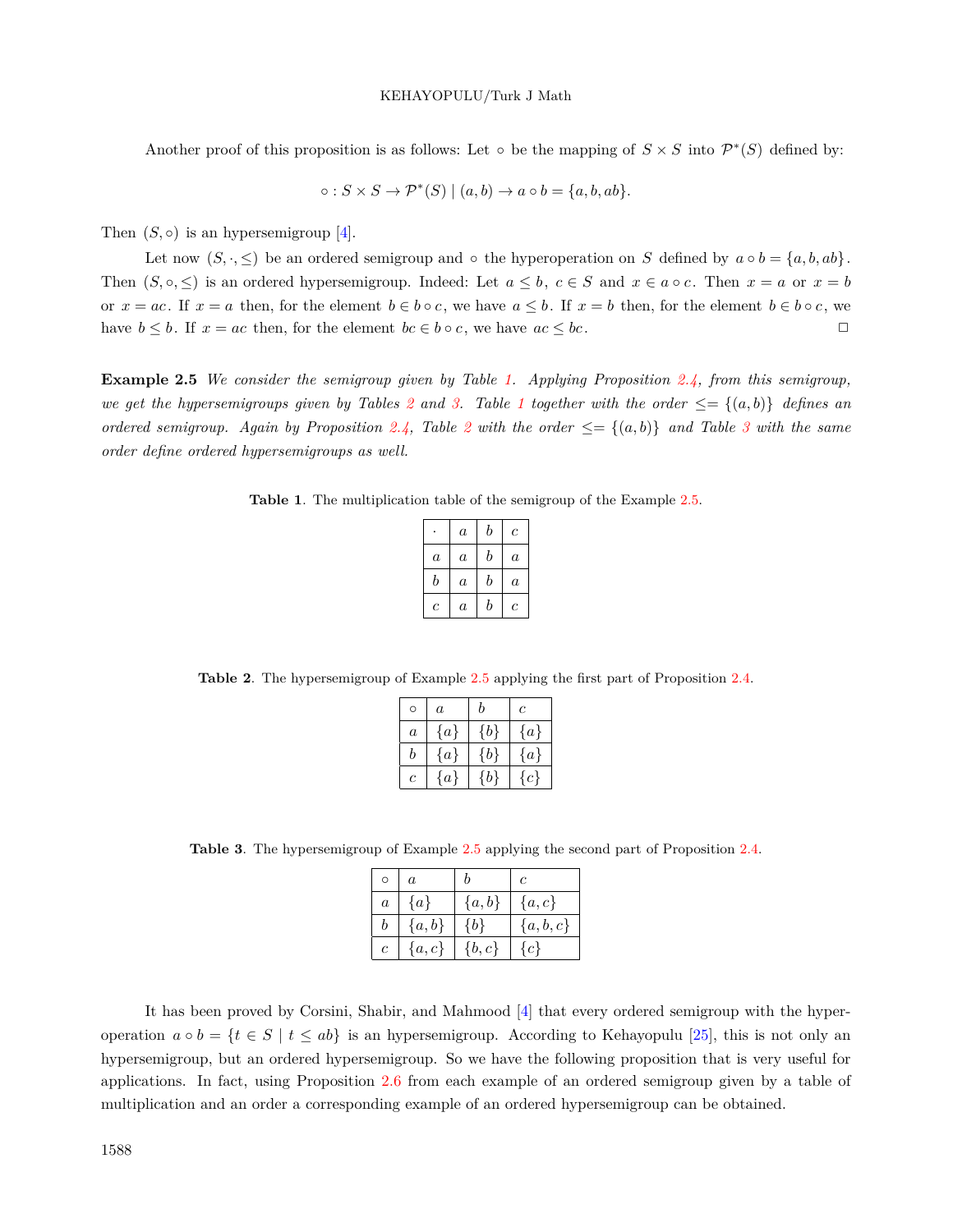**Proposition 2.6** [ $\neq$ , [25](#page-38-7)] Let  $(S, \cdot, \leq)$  be an ordered semigroup and  $\circ$  the hyperoperation on S defined by

$$
\circ: S \times S \to \mathcal{P}^*(S) \mid (a, b) \to a \circ b := \{t \in S \mid t \le ab\}.
$$

*Then*  $(S, \circ, \leq)$  *is an ordered hypersemigroup.* 

Many examples of ordered hypersemigroups in the literature have been obtained from ordered semigroups, while the papers from which these examples have been obtained are usually not cited in References. We will give few of them.

<span id="page-10-2"></span>**Example 2.7** *According to Example 17 by Farooq, Khan, and Davvaz [[5\]](#page-37-6) the set S* = *{a, b, c, d} endowed with the hyperoperation given by Table [4](#page-10-0) and Figure [1](#page-10-1) is an ordered hypersemigroup.*

<span id="page-10-0"></span>

| $\Omega$         | $\overline{a}$ |           | $\mathfrak c$ |         |
|------------------|----------------|-----------|---------------|---------|
| $\overline{a}$   | $\{a\}$        | $\{a\}$   | $\{a\}$       | $\{a\}$ |
| $\boldsymbol{b}$ | $\{a\}$        | $\{a,b\}$ | $\{a,c\}$     | $\{a\}$ |
| $\overline{c}$   | $\{a\}$        | $\{a\}$   | $\{a,b\}$     | $\{a\}$ |
| $\boldsymbol{d}$ | $\{a\}$        | $\{a,d\}$ | $\{a\}$       | $\{a\}$ |

**Table 4**. The hyperoperation of Example [2.7.](#page-10-2)



<span id="page-10-1"></span>**Figure 1**. The order of Example [2.7](#page-10-2).

*We observe that this is not an hypersemigroup. Indeed,*

 $(c \circ c) * \{b\} = \{a, b\} * \{b\} = (a \circ b) \cup (b \circ b) = \{a\} \cup \{a, b\} = \{a, b\}$  but

 ${c}$   $(c \circ b) = {c}$   $*$   ${a}$  =  ${c} \circ a = {a}$ 

*and so*  $(c \circ c) * \{b\} \neq \{c\} * (c \circ b)$ .

*If this example was correct, then it should be constructed by the ordered semigroup given by Table [5](#page-11-0) and the same Figure [1](#page-10-1) in the way indicated in Proposition [2.6.](#page-9-4) But Table [5](#page-11-0) does not define a semigroup. Using the Light's associativity test, we can see it immediately by Table [6.](#page-11-1)*

*Apparently, the authors of the above article constructed the example from a published example of an ordered semigroup deleting one element, presented it as their own, and have not observed that that was not an ordered semigroup any more.*

<span id="page-10-3"></span>**Example 2.8** *According to Example 3.2 by Tang, Davvaz, and Xie in [[34](#page-39-2)], Table [7](#page-11-2) and Figure [2](#page-11-3) define an ordered hypersemigroup and "with a small amount of effort one can verify that the sets*  $\{a, b\}$ ,  $\{a, b, c\}$ ,  $\{a, b, d\}$ and S are quasi-ideal of S but the sets  $\{a,b\}$ ,  $\{a,b,c\}$ ,  $\{a,b,d\}$  are not ideals of S." It is not necessary to verify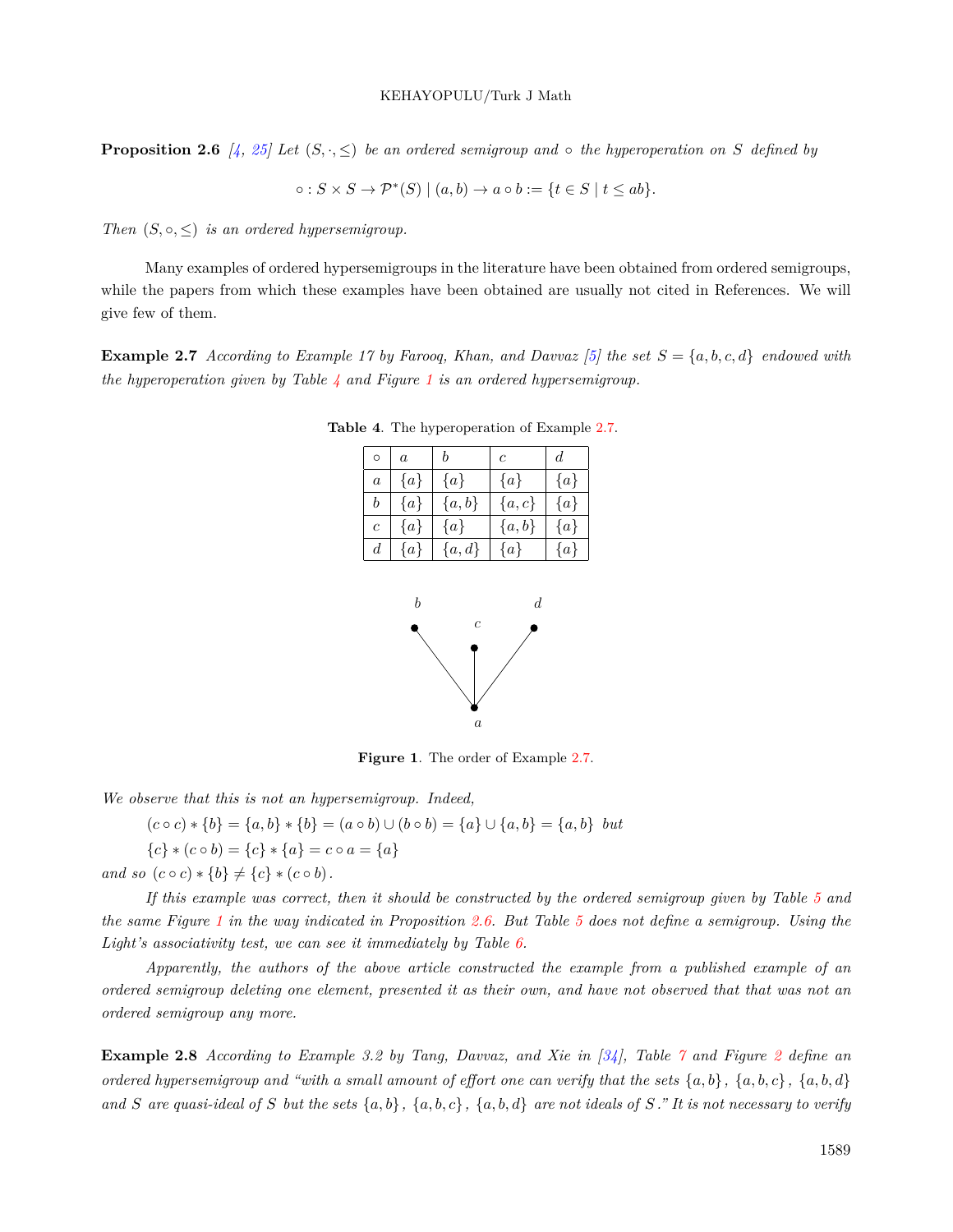**Table 5**. Table [5](#page-11-0) of Example [2.7.](#page-10-2)

<span id="page-11-0"></span>

|                  | $\alpha$       | b                | $\mathcal C$   | d        |
|------------------|----------------|------------------|----------------|----------|
| $\overline{a}$   | $\alpha$       | $\boldsymbol{a}$ | $\alpha$       | $\alpha$ |
| b                | $\alpha$       | b                | $\overline{c}$ | $\alpha$ |
| $\boldsymbol{c}$ | $\alpha$       | $\alpha$         | b              | $\alpha$ |
| $\scriptstyle d$ | $\overline{a}$ | $_{d}$           | $\alpha$       | $\alpha$ |

**Table 6**. Table [5](#page-11-0) of Example [2.7](#page-10-2) is not a semigroup.

<span id="page-11-1"></span>

| (b)              | $\boldsymbol{a}$ | b        | $\boldsymbol{c}$ | $\alpha$ |
|------------------|------------------|----------|------------------|----------|
| $\boldsymbol{a}$ | $\alpha$         | $\alpha$ | $\alpha$         | $\alpha$ |
| b                | $\alpha$         | b        | $\overline{c}$   | $\alpha$ |
| $\boldsymbol{a}$ | $\alpha$         | $\alpha$ | $\alpha$         | $\alpha$ |
| $\scriptstyle d$ | $\boldsymbol{a}$ | $_{d}$   | $\alpha$         | $\alpha$ |

*anything, since this example has been obtained from the ordered semigroup given by Table [8](#page-12-0) and the same Figure [2](#page-11-3) by Kehayopulu in [[12\]](#page-38-8) and, according to the methodology described in [\[25\]](#page-38-7), it is an ordered hypersemigroup and it has the same right, left, bi-ideals and quasi-ideals with the ordered semigroup in [[12\]](#page-38-8). For this example, the authors refer to Pibaljommee and Davvaz [\[31](#page-38-9)].*

| $\circ$        |               |            | $\mathfrak{c}$         | $\overline{d}$ | $\epsilon$    |
|----------------|---------------|------------|------------------------|----------------|---------------|
| $\overline{a}$ | $\{a\}$       | $\{a\}$    | $\{a, b, c\}$          | $\{a\}$        | $\{a, b, c\}$ |
| h              | $\{a\}$       | $\{a\}$    | ${a,b,c}$              | $\{a\}$        | ${a,b,c}$     |
| $\overline{c}$ | $\{a\}$       | $\{a\}$    | $\left\{a,b,c\right\}$ | $\{a\}$        | ${a,b,c}$     |
| $\overline{d}$ | $\{a, b, d\}$ | ${a,b,d}$  | $S_{\cdot}$            | ${a,b,d}$      | S             |
| $\epsilon$     | ${a,b,d\}$    | ${a,b,d\}$ | $\, S \,$              | ${a,b,d}$      |               |

<span id="page-11-2"></span>**Table 7**. The hyperoperation of Example [2.8.](#page-10-3)



<span id="page-11-3"></span>**Figure 2**. The order of Example [2.8](#page-10-3).

<span id="page-11-4"></span>**Example 2.9** *According to Corsini, Shabir, and Mahmood [\[4\]](#page-37-5), Table [9](#page-12-1) with Figure [3](#page-12-2) define an ordered hypersemigroup. This is also the Example 2.5 by Pibaljommee, Wannatong, and Davvaz [[32\]](#page-38-10) who refer to [[4\]](#page-37-5).*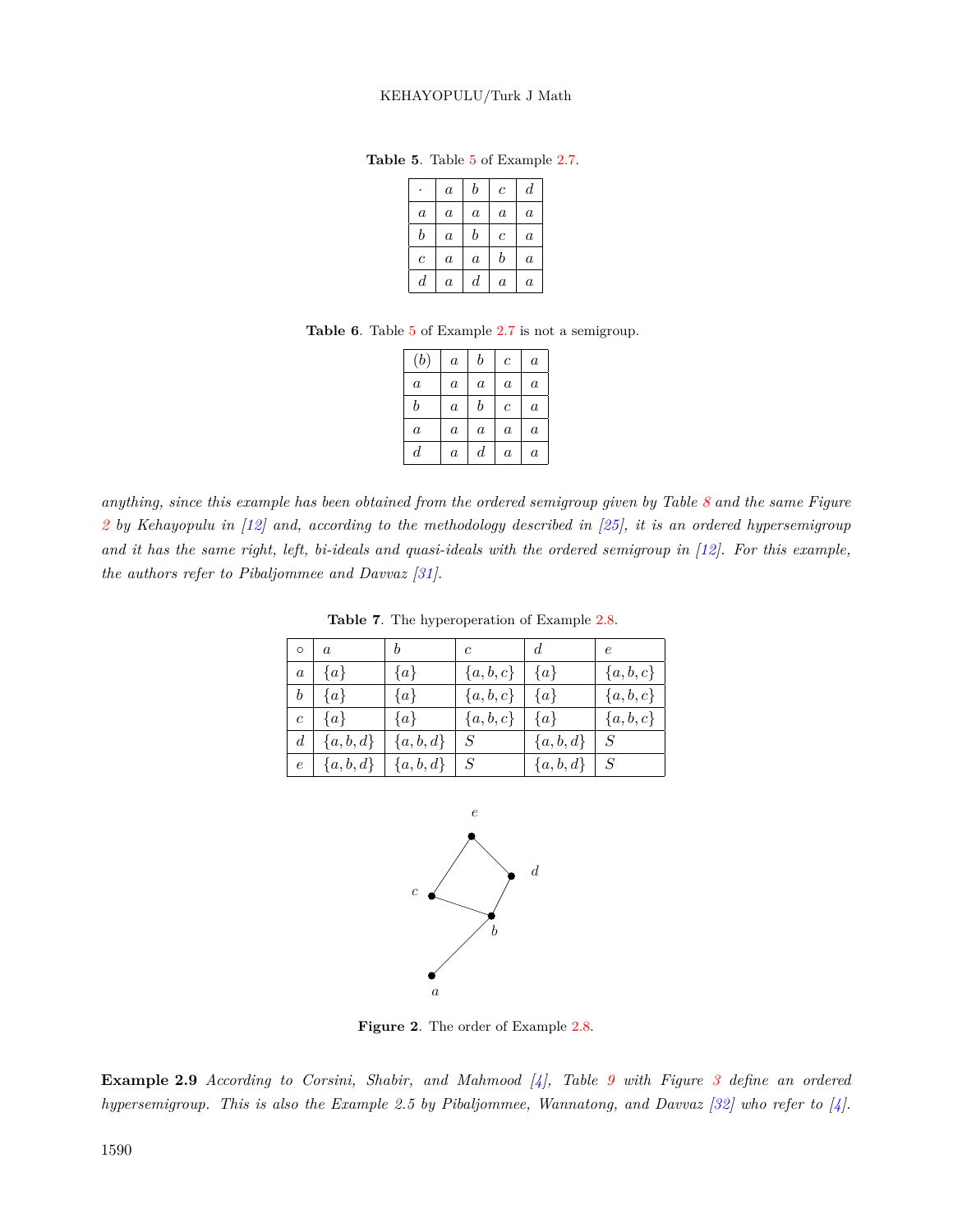<span id="page-12-0"></span>

|                  | $\boldsymbol{a}$ | $\boldsymbol{b}$ | $\boldsymbol{c}$ | $\boldsymbol{d}$ | $\epsilon$     |
|------------------|------------------|------------------|------------------|------------------|----------------|
| $\boldsymbol{a}$ | $\boldsymbol{a}$ | $\boldsymbol{a}$ | $\boldsymbol{c}$ | $\boldsymbol{a}$ | $\overline{c}$ |
| $\boldsymbol{b}$ | $\boldsymbol{a}$ | $\boldsymbol{a}$ | $\overline{c}$   | $\boldsymbol{a}$ | $\overline{c}$ |
| $\overline{c}$   | $\boldsymbol{a}$ | $\boldsymbol{a}$ | $\boldsymbol{c}$ | $\alpha$         | $\overline{c}$ |
| $\boldsymbol{d}$ | $\boldsymbol{d}$ | $\boldsymbol{d}$ | $\epsilon$       | $\boldsymbol{d}$ | $\epsilon$     |
| $\overline{e}$   | $\boldsymbol{d}$ | $\boldsymbol{d}$ | $\epsilon$       | $\boldsymbol{d}$ | $\overline{e}$ |

**Table 8**. The ordered semigroup of Example [2.8](#page-10-3).

*The same example is the Example 2 by Tipachot and Pibaljommee [\[35\]](#page-39-3) who refer to Pibaljommee, Wannatong, and Davvaz [\[32](#page-38-10)] while this example has been obtained, in the way indicated in [\[25](#page-38-7)], from the example given by Table [10](#page-12-3) and the same Figure [3](#page-12-2) that appeared in [[15\]](#page-38-11). The authors present it as their own.*

| $^{\circ}$ o $^{\circ}$ | $\overline{a}$ | $\boldsymbol{b}$ | $\overline{c}$ | $d_{-}$     | $\epsilon$  |
|-------------------------|----------------|------------------|----------------|-------------|-------------|
| $\overline{a}$          | $\{a\}$        | $\{a, b, d\}$    | $\{a\}$        | ${a,b,d}$   | ${a, b, d}$ |
| $\boldsymbol{b}$        | $\{a\}$        | $\{b\}$          | $\{a\}$        | ${a,b,d}$   | ${a, b, d}$ |
| $\overline{c}$          | $\{a\}$        | $\{a, b, d\}$    | $\{a,c\}$      | ${a, b, d}$ | $S^-$       |
| d                       | $\{a\}$        | ${a,b,d}$        | $\{a\}$        | ${a,b,d}$   | ${a, b, d}$ |
| $\epsilon$              | $\{a\}$        | $\{a,b,d\}$      | $\{a,c\}$      | ${a, b, d}$ | $S_{-}$     |

<span id="page-12-1"></span>**Table 9**. The hyperoperation of Example [2.9.](#page-11-4)



<span id="page-12-2"></span>**Figure 3**. The order of Example [2.9](#page-11-4).

<span id="page-12-4"></span>**Table 10**. The ordered semigroup of Example [2.9](#page-11-4).

<span id="page-12-3"></span>

|                  | $\boldsymbol{a}$ | b                | $\boldsymbol{c}$ | $\boldsymbol{d}$ | $\epsilon$       |
|------------------|------------------|------------------|------------------|------------------|------------------|
| $\boldsymbol{a}$ | $\boldsymbol{a}$ | $\boldsymbol{d}$ | $\alpha$         | $_{d}$           | $\boldsymbol{d}$ |
| $\boldsymbol{b}$ | $\boldsymbol{a}$ | b                | $\alpha$         | $\boldsymbol{d}$ | $_{d}$           |
| $\overline{c}$   | $\boldsymbol{a}$ | $\boldsymbol{d}$ | $\overline{c}$   | $\boldsymbol{d}$ | e                |
| $\boldsymbol{d}$ | $\boldsymbol{a}$ | $\boldsymbol{d}$ | $\boldsymbol{a}$ | $_{d}$           | $_{d}$           |
| $\epsilon$       | $\boldsymbol{a}$ | d                | $\overline{c}$   | d                | e                |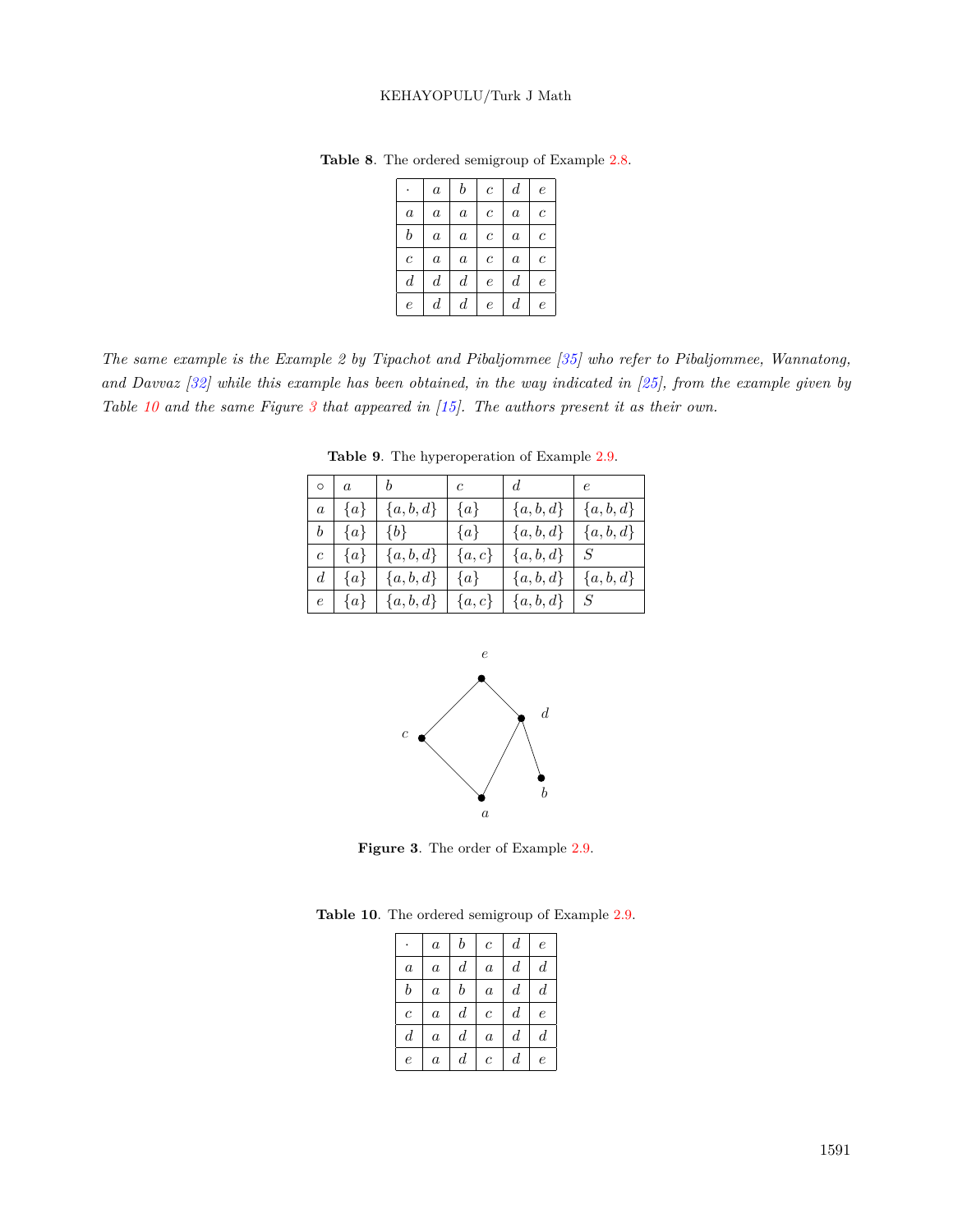**Example 2.10** *According to Example 18 by Farooq, Khan, and Davvaz [[5\]](#page-37-6), the set*  $S = \{a, b, c, d, e\}$  *endowed with the hyperoperation given by Table [11](#page-13-0) and Figure [4](#page-13-1) is an ordered hypersemigroup. This is also the Example 4 by Changphas and Davvaz [\[3](#page-37-7)]. It is the Example 2.6 by Pibaljommee, Wannatong, and Davvaz in [[32\]](#page-38-10). It is the Example 5.2 by Kamali Ardekani and Davvaz [\[10](#page-38-12)] as well. According to Changphas, Davvaz, Kamali Ardekani, Pibaljommee, and Wannatong it is easy to see that the quasi-ideals of*  $(S, \circ, \leq)$  *are the sets* 

 ${a}, {a}, {b}, {a}, {c}, {a}, {d}, {a}, {e}, {a}, {b}, {d}, {a}, {c}, {d}, {a}, {b}, {e}, {a}, {c}, {e}$  and S.

*This ordered hypersemigroup has been constructed by the ordered semigroup given Table [12](#page-13-2) and the same Figure [4](#page-13-1) in the way indicated in Proposition [2.6](#page-9-4). In fact, it is not easy to check that this is an ordered hypersemigroup or to find the set of all quasi-ideals of S , while one can see it immediately, without any effort directly by the example of ordered semigroup given by Kehayopulu in [\[18](#page-38-13)]; not cited in the above articles by Davvaz et al.*

| $\circ$        | $\alpha$ | b         | $\mathfrak{c}$ | $\overline{d}$ | $\epsilon$ |
|----------------|----------|-----------|----------------|----------------|------------|
| $\alpha$       | $\{a\}$  | $\{a\}$   | $\{a\}$        | $\{a\}$        | $\{a\}$    |
| h              | $\{a\}$  | $\{a,b\}$ | $\{a\}$        | ${a,d}$        | $\{a\}$    |
| $\overline{c}$ | $\{a\}$  | $\{a,e\}$ | $\{a,c\}$      | $\{a,c\}$      | $\{a,e\}$  |
| d.             | $\{a\}$  | $\{a,b\}$ | $\{a,d\}$      | $\{a,d\}$      | $\{a,b\}$  |
| $\epsilon$     | $\{a\}$  | $\{a,e\}$ | $\{a\}$        | $\{a,c\}$      | $\{a\}$    |

<span id="page-13-0"></span>**Table 11**. The hyperoperation of Example [2.10.](#page-12-4)



<span id="page-13-1"></span>**Figure 4**. The order of Example [2.10](#page-12-4).

<span id="page-13-2"></span>

|                  | $\boldsymbol{a}$ | $\boldsymbol{b}$ | $\boldsymbol{c}$ | $\boldsymbol{d}$ | $\epsilon$       |
|------------------|------------------|------------------|------------------|------------------|------------------|
| $\alpha$         | $\alpha$         | $\alpha$         | $\boldsymbol{a}$ | $\boldsymbol{a}$ | $\boldsymbol{a}$ |
| $\boldsymbol{b}$ | $\alpha$         | $\boldsymbol{b}$ | $\boldsymbol{a}$ | $\boldsymbol{d}$ | $\alpha$         |
| $\boldsymbol{c}$ | $\alpha$         | $\boldsymbol{e}$ | $\boldsymbol{c}$ | $\boldsymbol{c}$ | $\boldsymbol{e}$ |
| $\boldsymbol{d}$ | $\alpha$         | $\boldsymbol{b}$ | $\overline{d}$   | $\boldsymbol{d}$ | $\boldsymbol{b}$ |
| $\epsilon$       | $\it a$          | $\epsilon$       | $\alpha$         | $\overline{c}$   | $\alpha$         |

**Table 12**. The ordered semigroup of Example [2.10](#page-12-4).

<span id="page-13-4"></span><span id="page-13-3"></span>**Remark 2.11** *Table [11](#page-13-0) with Figure [5](#page-14-0) also define an ordered hypersemigroup. The same holds for every ordered hypersemigroup. If we keep the same hyperoperation and turn the figure upside down we still have an ordered hypersemigroup. Clearly, if*  $(S, \circ, \leq)$  *is an ordered hypersemigroup, then*  $(S, \circ, \geq)$  *is an ordered hypersemigroup.*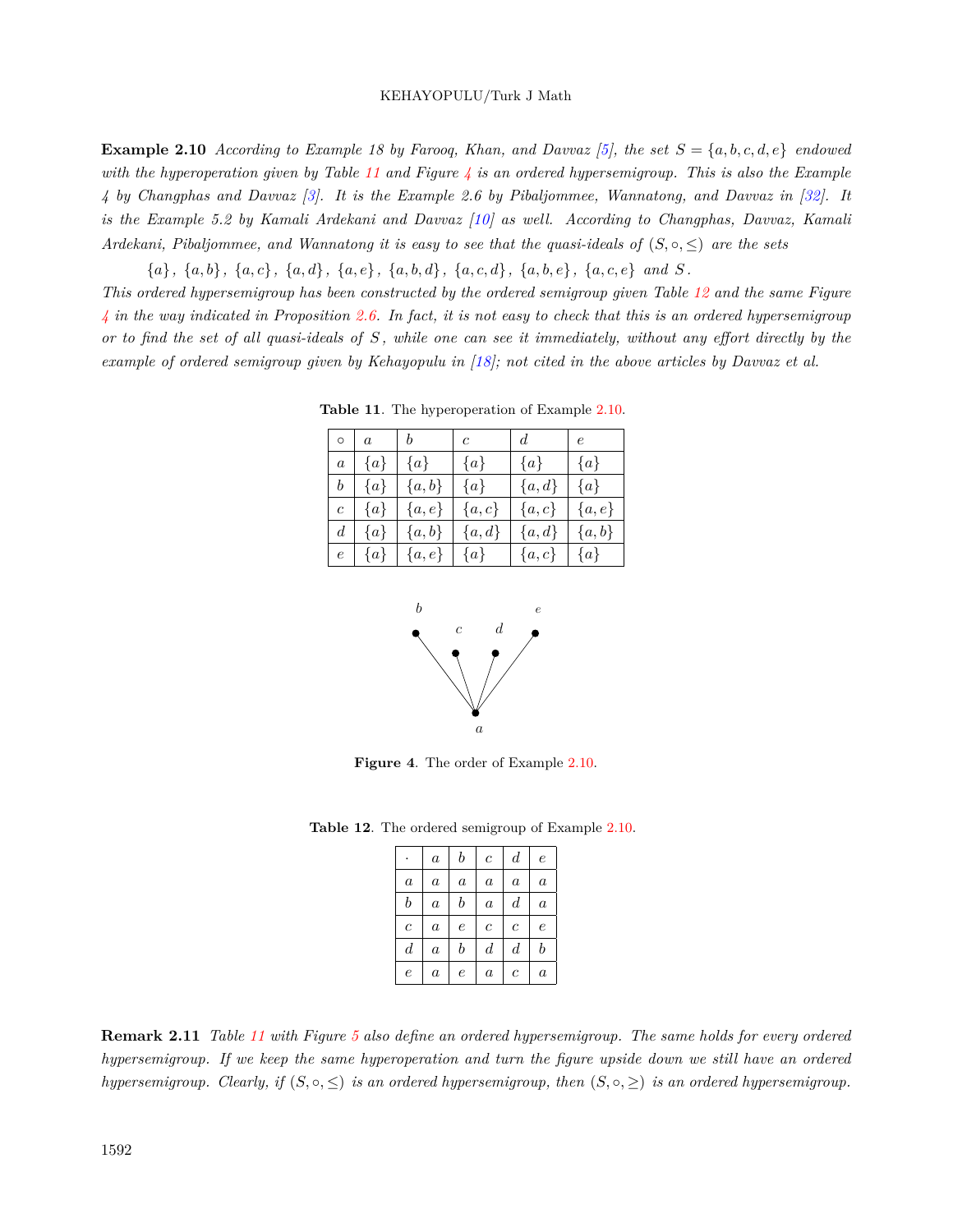

<span id="page-14-0"></span>**Figure 5**. The order in Remark [2.11.](#page-13-3)

**Example 2.12** *According to Example 7 by Pibaljommee and Davvaz [\[31\]](#page-38-9), "one can show that Table [13](#page-14-1) and Figure [6](#page-14-2) define a strongly regular ordered hypersemigroup." There is a right reference to this example [[19\]](#page-38-14), but it is very difficult (not to say impossible) to check that this is really a strongly regular ordered hypersemigroup. Besides, there is not any reason to check it as it holds for the ordered semigroup from which has been constructed (see [\[25\]](#page-38-7)).*

| $\circ$          | $\overline{a}$  | $\begin{array}{cc} & b \end{array}$ | $\overline{c}$  | d             | e               |                  |
|------------------|-----------------|-------------------------------------|-----------------|---------------|-----------------|------------------|
| a                | $\{b\}$         | ${c}$                               | ${a,b,c,d}$     | $\{a,b,c,d\}$ | $\{a,b,c,d\}$   | $\{a, b, c, d\}$ |
| $\boldsymbol{b}$ | ${c}$           | ${a,b,c,d}$                         | ${a,b,c,d}$     | $\{a,b,c,d\}$ | $\{a,b,c,d\}$   | $\{a,b,c,d\}$    |
| $\overline{c}$   | ${a,b,c,d}$     | ${a,b,c,d}$                         | ${a,b,c,d}$     | $\{a,b,c,d\}$ | $\{a,b,c,d\}$   | $\{a,b,c,d\}$    |
| $\overline{d}$   | $\{a,b,c,d\}$   | $\{a,b,c,d\}$                       | ${a,b,c,d}$     | $\{a,b,c,d\}$ | $\{a,b,c,d\}$   | $\{a,b,c,d\}$    |
| $\epsilon$       | $\{a,b,c,d,e\}$ | ${a,b,c,d,e}$                       | $\{a,b,c,d,e\}$ | ${a,b,c,d,e}$ | $\{a,b,c,d,e\}$ | $\{a,b,c,d,e\}$  |
|                  | $\{a,b,c,d,f\}$ | $\{a,b,c,d,f\}$                     | ${a,b,c,d,f}$   | ${a,b,c,d,f}$ | ${a,b,c,d,f}$   | ${a,b,c,d,f}$    |

<span id="page-14-1"></span>**Table 13**. The hyperoperation of Example [2.12.](#page-13-4)



<span id="page-14-2"></span>**Figure 6**. The order of Example [2.12](#page-13-4).

The next proposition shows that from every ordered set having incomparable elements, an hypersemigroup can be obtained. The obtained hypersemigroup may be but it is not always ordered hypersemigroup.

<span id="page-14-3"></span>**Proposition 2.13** Let  $(S, \leq)$  be an ordered set. Fix two incomparable elements a and b of *S* (if such elements *exist), and define an hyperoperation on S as follows:*

 $x \circ x = \{x\}$  *for every*  $x \in S$ ;  $x \circ y = \{a, b\}$  *for every*  $x, y \in S$ ,  $x \neq y$ . *Then the set*  $(S, \circ, \leq)$  *is an hypersemigroup.*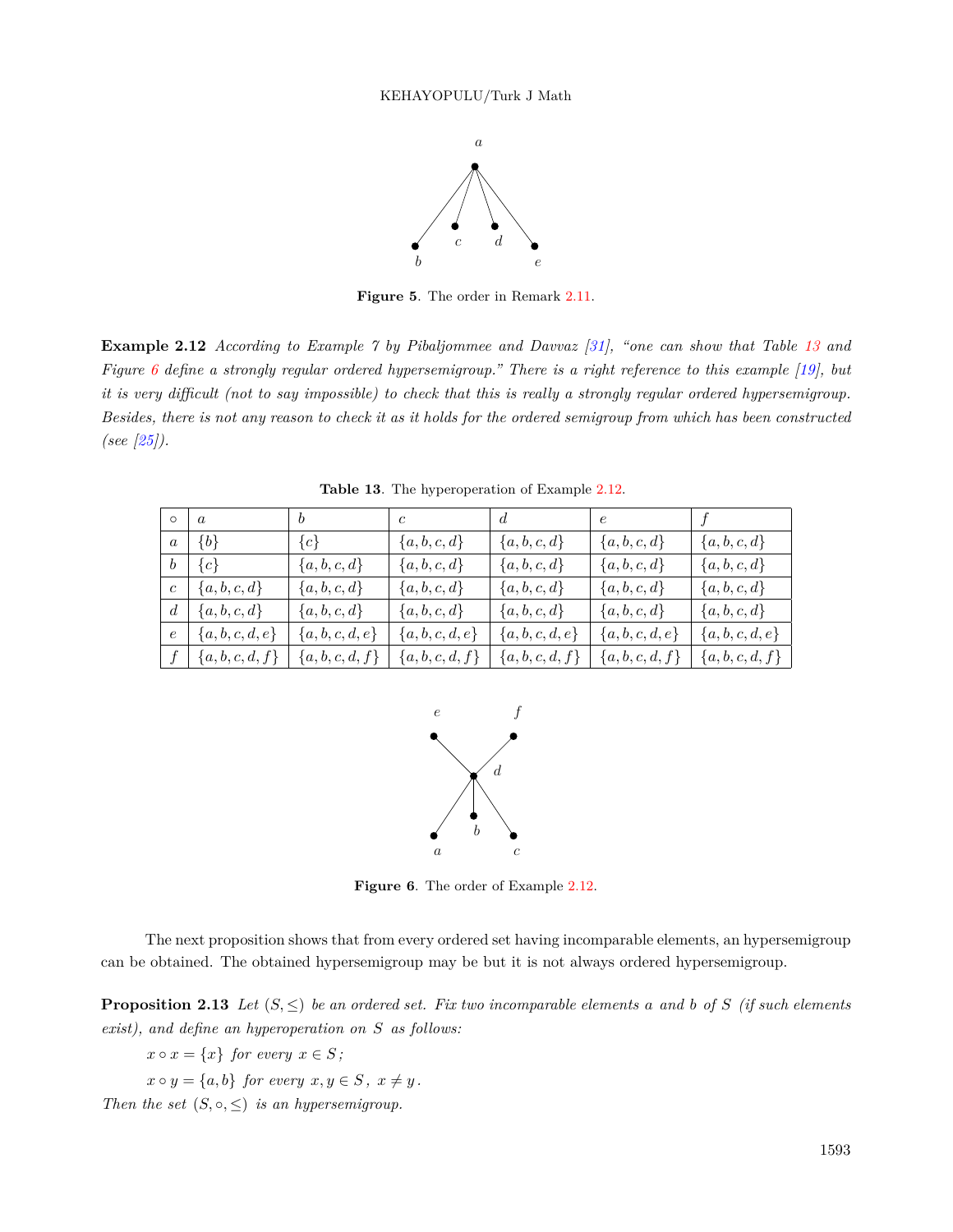**Proof** Let  $z, t, h \in S$ . Then

<span id="page-15-0"></span>
$$
(z \circ t) * \{h\} = \{z\} * (t \circ h)
$$
\n<sup>(2.3)</sup>

Indeed: We consider the cases:

(1) 
$$
z = t = h
$$
. Then  
\n $z \circ t = h \circ h = \{h\}, (z \circ t) * \{h\} = \{h\} * \{h\} = h \circ h = \{h\};$   
\n $t \circ h = h \circ h = \{h\}, \{z\} * (t \circ h) = \{h\} * \{h\} = \{h\}$ 

and property ([2.3\)](#page-15-0) holds.

(2) 
$$
z = t, t \neq h
$$
. Then  
\n $z \circ t = t \circ t = \{t\}, (z \circ t) * \{h\} = \{t\} * \{h\} = t \circ h = \{a, b\};$   
\n $\{z\} * (t \circ h) = \{z\} * \{a, b\} = (z \circ a) \cup (z \circ b).$ 

<span id="page-15-1"></span>On the other hand,

$$
(z \circ a) \cup (z \circ b) = \{a, b\} \tag{2.4}
$$

Indeed:

(A) If  $z = a$ , then  $z \circ a = a \circ a = \{a\}$ . Since  $z = a \neq b$ , we have  $z \circ b = \{a, b\}$ . Then  $(z \circ a) \cup (z \circ b) = \{a, b\}$ and property ([2.4\)](#page-15-1) holds.

(B) Let  $z \neq a$ . Then  $z \circ a = \{a, b\}$ .

If  $z = b$ , then  $z \circ b = b \circ b = \{b\}$ . Since  $z = b \neq a$ , we have  $z \circ a = \{a, b\}$ , then  $(z \circ a) \cup (z \circ b) = \{a, b\}$ and property ([2.4\)](#page-15-1) holds.

If  $z \neq b$ , then  $z \circ b = \{a, b\}$ , then  $(z \circ a) \cup (z \circ b) = \{a, b\}$  and again property ([2.4](#page-15-1)) holds.

(3) 
$$
z \neq t
$$
,  $t = h$ . Then

<span id="page-15-2"></span>
$$
(z \circ t) * \{h\} = \{a, b\} * \{h\} = (a \circ h) \cup (b \circ h);
$$
  

$$
\{z\} * (t \circ h) = \{z\} * \{h\} = \{a, b\} \text{ (since } h \neq z).
$$

On the other hand,

$$
(a \circ h) \cup (b \circ h) = \{a, b\}
$$
\n
$$
(2.5)
$$

## Indeed:

(A) If  $h = a$ , then  $a \circ h = \{a\}$ . Since  $h = a \neq b$ , we have  $h \neq b$  and so  $b \circ h = \{a, b\}$  and property [\(2.5\)](#page-15-2) holds.

(B) Let  $h \neq a$ . Then  $a \circ h = \{a, b\}$ . If  $b = h$ , then  $b \circ h = \{b\}$  and property ([2.5](#page-15-2)) holds. If  $b \neq h$ , then  $b \circ h = \{a, b\}$  and again [\(2.5\)](#page-15-2) holds.

 $(4)$   $z \neq t$ ,  $t \neq h$ . Then

<span id="page-15-3"></span> $z \circ t = \{a, b\}, t \circ h = \{a, b\},$  $(z \circ t) * \{h\} = \{a, b\} * \{h\} = (a \circ h) \cup (b \circ h);$ *{z***}**  $*$  (*t*  $\circ$  *h*) = {*z***}**  $*$  {*a, b*} = (*z*  $\circ$  *a*) ∪ (*z* $\circ$  *b*).

On the other hand,

$$
(a \circ h) \cup (b \circ h) = (z \circ a) \cup (z \circ b)
$$
\n
$$
(2.6)
$$

Indeed: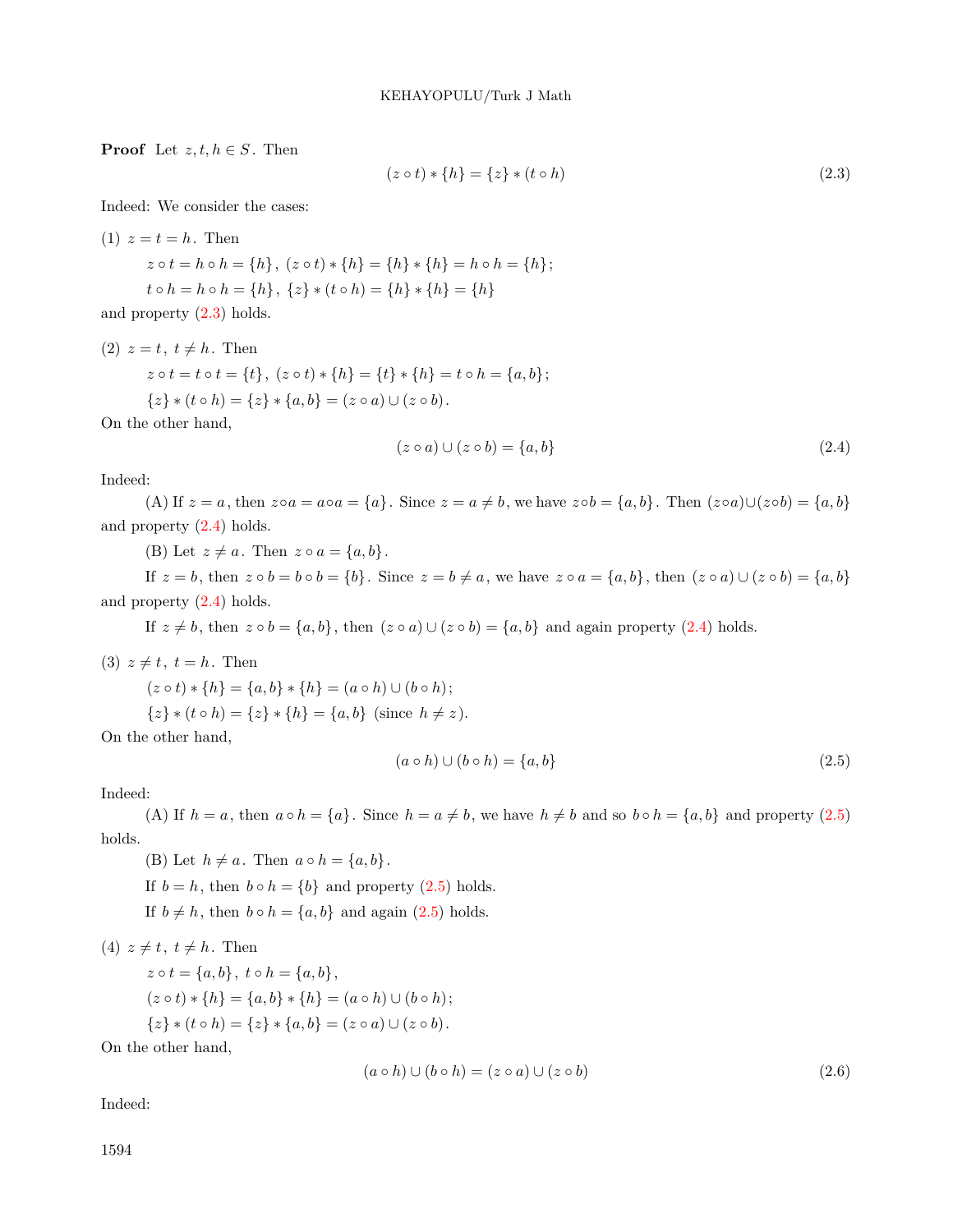(A) If  $h = a$ , then  $a \circ h = \{a\}$ . Since  $h = a \neq b$ , we have  $h \neq b$  and so  $b \circ h = \{a, b\}$ , then  $(a \circ h) \cup (b \circ h) = \{a, b\}$ . We have

<span id="page-16-0"></span>
$$
(z \circ a) \cup (z \circ b) = \{a, b\} \tag{2.7}
$$

Indeed:

If  $z = a$ , then  $z \circ a = \{a\}$ . Since  $z = a \neq b$ , we have  $z \circ b = \{a, b\}$  and property [\(2.7\)](#page-16-0) holds. Let  $z \neq a$ . Then  $z \circ a = \{a, b\}$ . If  $z = b$ , then  $z \circ b = \{b\}$  and  $(2.7)$  $(2.7)$  holds. If  $z \neq b$ , then  $z \circ b = \{a, b\}$  and again  $(2.7)$  $(2.7)$  holds. (B) Let  $h \neq a$ . Then  $a \circ h = \{a, b\}$ .

If  $b = h$ , then  $b \circ h = \{b\}$ , then  $(a \circ h) \cup (b \circ h) = \{a, b\}$ . As in the previous case, we prove that  $(z \circ a) \cup (z \circ b) = \{a, b\}$  and property  $(2.6)$  $(2.6)$  $(2.6)$  is satisfied.

If  $b \neq h$ , then  $b \circ h = \{a, b\}$ . Then  $(a \circ h) \cup (b \circ h) = \{a, b\}$ . Again  $(z \circ a) \cup (z \circ b) = \{a, b\}$  and property [\(2.6\)](#page-15-3) holds. *✷*

The hypersemigroup defined by Proposition [2.13](#page-14-3) is not an ordered hypersemigroup in general. We prove it by the following example.

<span id="page-16-3"></span>**Example 2.14** *Consider the ordered set given by Figure [7](#page-16-1) and the incomparable elements a and d. According to Proposition [2.13,](#page-14-3) the Table [14](#page-16-2) with the order given by Figure [7](#page-16-1) is an hypersemigroup. This is not an ordered hypersemigroup as*  $a \leq b$  *but*  $a \circ b \nleq b \circ b$ .



<span id="page-16-1"></span>**Figure 7**. The order of Example [2.14](#page-16-3).

<span id="page-16-2"></span>

| $\circ$        | $\overline{a}$ |           | $\overline{c}$ |           |
|----------------|----------------|-----------|----------------|-----------|
| $\overline{a}$ | $\{a\}$        | ${a,d}$   | ${a,d}$        | ${a,d}$   |
| h              | ${a,d}$        | $\{b\}$   | ${a,d}$        | ${a,d}$   |
| $\overline{c}$ | ${a,d}$        | $\{a,d\}$ | ${c}$          | $\{a,d\}$ |
|                | ${a,d}$        | $\{a,d\}$ | ${a,d}$        | $\{d\}$   |

**Table 14**. The hyperoperation of Example [2.14](#page-16-3) regarding the *a, d*.

*If we consider the incomparable elements a and c, according to Proposition [2.13,](#page-14-3) we obtain the Table [15;](#page-17-0) this table with Figure [7](#page-16-1) defines an hypersemigroup. One can check that this is an ordered hypersemigroup.*

We also have  $c/d$ ,  $b/d$ , so if we replace the  $\{a,d\}$  of Table [14](#page-16-2) with  $\{c,d\}$  or  $\{b,d\}$  we obtain two *tables, each of them with the same Figure [7](#page-16-1) defines an hypersemigroup. The hypersemigroup defined by the* incomparable elements c and d is not an ordered hypersemigroup as  $a \leq b$  while  $a \circ a \npreceq b \circ a$  ( $a \circ a = \{a\}$ ) and  $b \circ a = \{c, d\}$ . The hypersemigroup defined by the incomparable elements *b* and *d* is not an ordered hypersemigroup as well as  $a \leq b$  while  $a \circ b \nleq b \circ b$   $(a \circ b = \{b, d\}$  and  $b \circ b = \{b\}$ .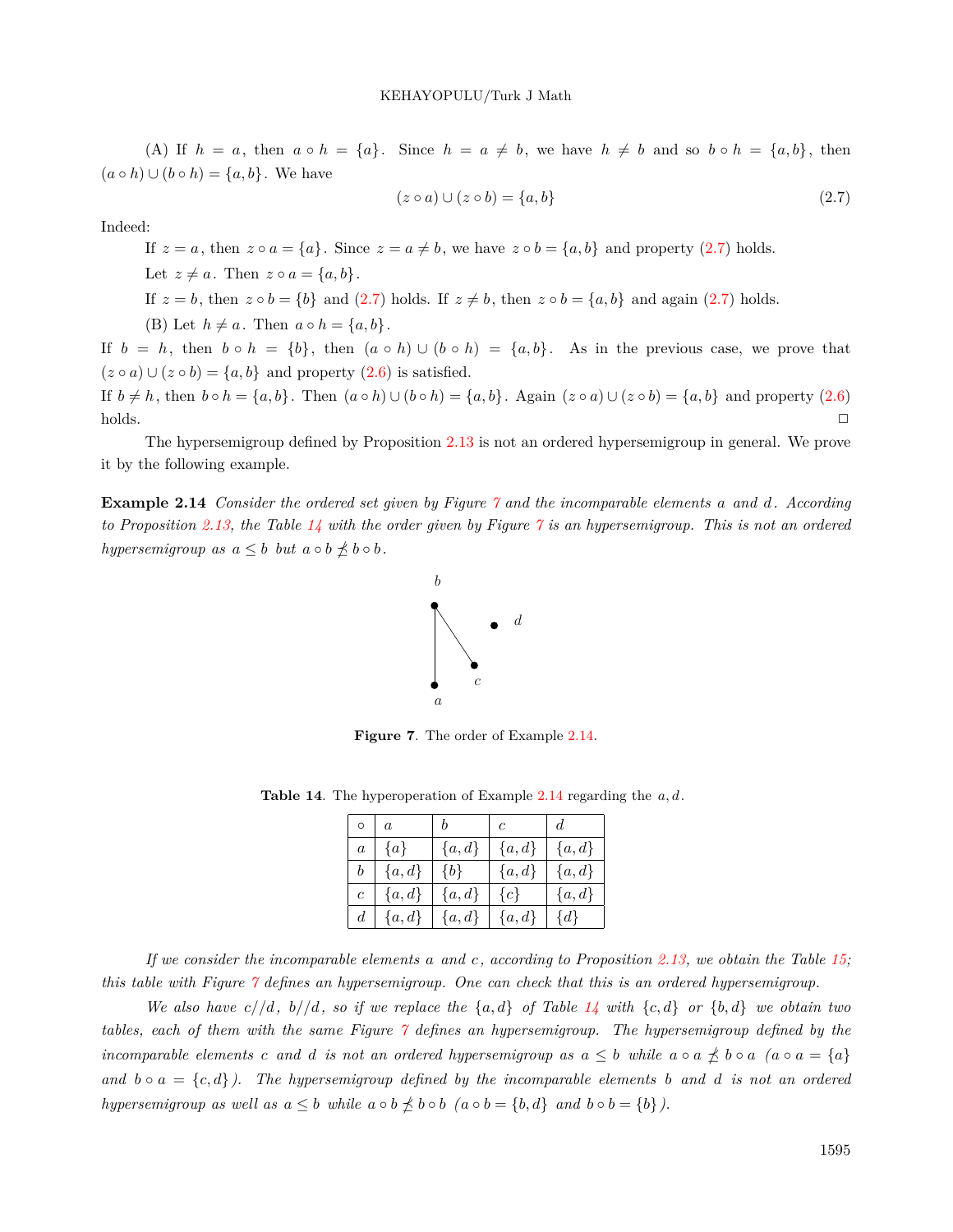<span id="page-17-0"></span>

|                  |           |           | $\mathfrak c$ |           |
|------------------|-----------|-----------|---------------|-----------|
| $\overline{a}$   | $\{a\}$   | $\{a,c\}$ | $\{a,c\}$     | $\{a,c\}$ |
|                  | ${a, c}$  | ${b}$     | $\{a,c\}$     | $\{a,c\}$ |
| $\epsilon$       | $\{a,c\}$ | ${a, c}$  | $\{c\}$       | $\{a,c\}$ |
| $\boldsymbol{d}$ | a, c      | $\{a,c\}$ | $\{a,c\}$     | $\{d\}$   |

**Table 15**. The hyperoperation of Example [2.14](#page-16-3) regarding the *a, c* .

It is very difficult (not to say impossible) to make examples of ordered hypersemigroups by hand, to write programs or even to check if they are correct or not. Besides, we do not need to do so since we can get whatever we like from ordered semigroups. So for the examples on ordered hypersemigroups reference to ordered semigroups should be given (even an example of 5 or 6 elements it is difficult to be checked by hand). If we use an algorithm to do that, then still reference is needed to be able someone to check their validity. There are wrong examples in the bibliography, that is a further indication than the referee was not able to check them during the refereeing process or he/she just believed they are correct.

#### **3. Regular, intra-regular ordered hypersemigroups**

An ordered semigroup  $(S, \cdot, \leq)$  is called regular [[18\]](#page-38-13) if for every  $a \in S$  there exists  $x \in S$  such that  $a \leq axa$ . If we want to extend it to an ordered hypersemigroup, then we have to write "*◦*" instead of the "*·*". But as the  $a \circ x \circ a$  has no sense, we have to write it as  $(a \circ x) * \{a\}$  or  $\{a\} * (x \circ a)$  (they are equal). Then, the  $a \circ x$ is a subset of *H*,  $x \circ a$  is a subset of *H*,  $\{a\}$  is a subset of *H* and "\*" is an operation between sets. So the *axa* part of the regularity has been written in a suitable way as  $(a \circ x) * \{a\}$ . As this is a set, we have to write " ${a}$ " (instead of the "*a*" in  $a \leq axa$ ). As the " $\leq$ " is a relation between elements in ordered semigroups, to transfer it to an ordered hypersemigroup we have to use a relation between sets. Let us show it by  $\preceq$  and write  ${a} \leq (a \circ x) * \{a\}$ . It is natural now to define the  ${a} \leq (a \circ x) * \{a\}$  as follows:  $a \leq t$  for some  $t \in (a \circ x) * \{a\}$ .

So the concept of regularity of ordered semigroups  $(S, \cdot, \leq)$  (for every  $a \in S$  there exists  $x \in S$  such that  $a \leq axa$ ) can be transferred to an ordered hypersemigroup *S* as follows:

**Definition 3.1** [\[26](#page-38-15)] An ordered hypersemigroup  $(S, \circ, \leq)$  is called regular if for every  $a \in S$  there exists  $x \in S$ such that  $\{a\} \preceq (a \circ x) * \{a\}$ ; in the sense that for every  $a \in S$  there exist  $x, t \in S$  such that  $t \in (a \circ x) * \{a\}$ *and*  $a \leq t$ .

Let us come now to the concept of intra-regularity.

An ordered semigroup  $(S, \cdot, \leq)$  is called intra-regular [\[13](#page-38-16), [14](#page-38-17)] if for every  $a \in S$  there exist  $x, y \in S$  such that  $a \leq xa^2y$ .

According to the Abstract in [[3\]](#page-37-7), the concept of intra-regular ordered hypersemigroups has been intro-duced. According to p. 502, l. 6–8 in [\[3](#page-37-7)], the concept of intra-regular ordered hypersemigroup generalizes the concept of an intra-regular ordered semigroup.

**This is the Definition 3.14 by Changphas and Davvaz in [\[3](#page-37-7)]: An ordered hypersemigroup**  $(S, \circ, \leq)$  **is** called intra-regular if for every  $a \in S$  there exist  $x, y \in S$  such that  $a \leq x \circ a^2 \circ y$  where  $a^2$  means  $a \circ a$ .

As we see, this is exactly the definition of regular ordered semigroups in which "*·*" has been changed to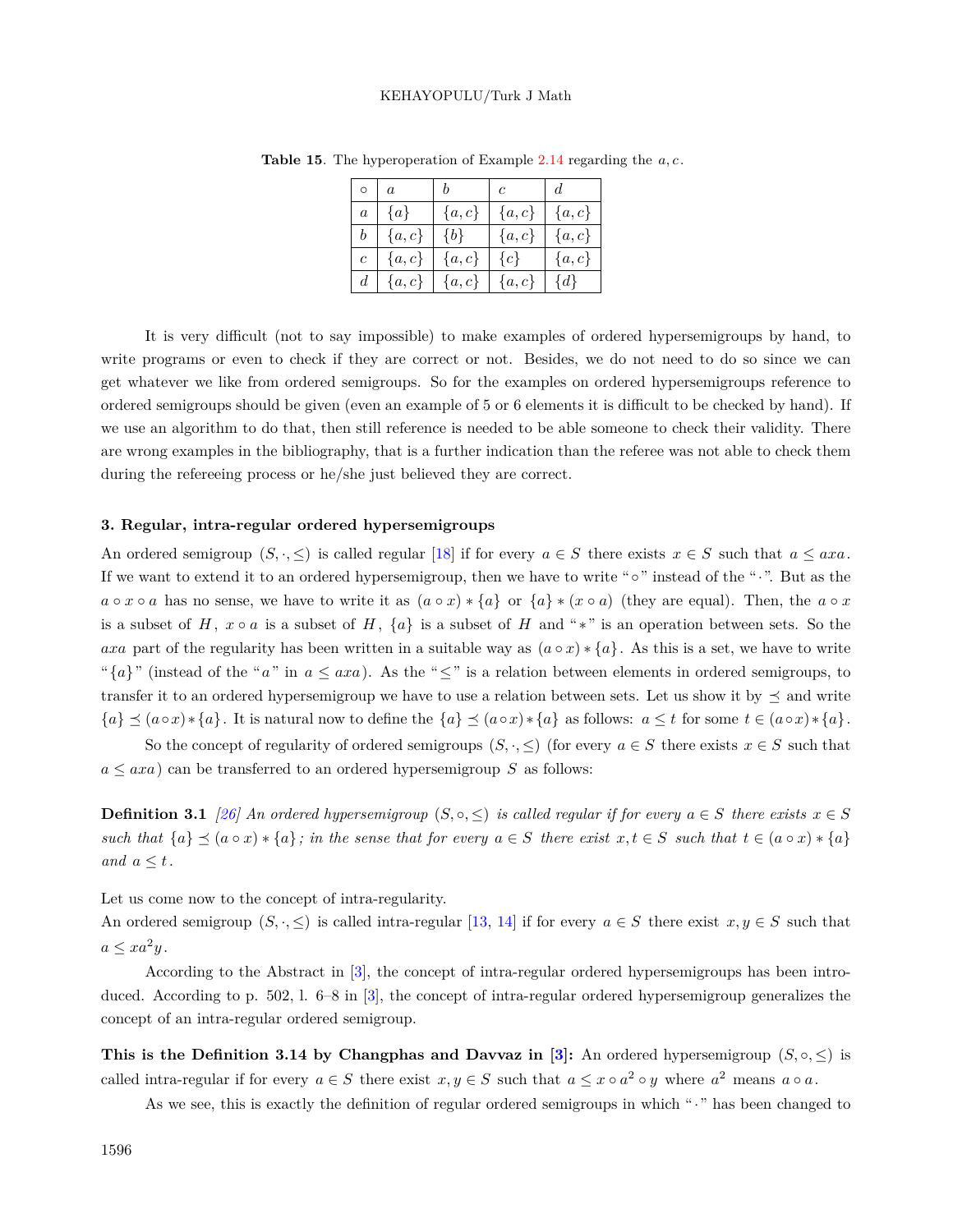*◦*. But what is the *x ◦ a ◦ a ◦ y* in this structure and how the order *≤* can be used in this definition ? This definition does not have any meaning.

To correct it, first we get the definition of the ordered semigroup and put *◦* instead of "*·*" and we have  $a \leq x \circ a \circ a \circ y$ . Notation  $x \circ a \circ a \circ y$  does not have any sense so should be written as  $(x \circ a) * (a \circ y)$ . This being a set, the *a* should be replaced by  ${a}$ . The order  $\leq$  being a relation between elements should be changed to a relation between sets, say  $\preceq$ , and we have  $\{a\} \preceq (x \circ a) * (a \circ y)$ . What is the  $\{a\} \preceq (x \circ a) * (a \circ y)$ now? A natural definition is the following:  $a \leq t$  for some  $t \in (x \circ a) * (a \circ y)$ . So the correct definition of intra-regularity should be as follows:

**Definition 3.2** [\[23](#page-38-5)] An ordered hypersemigroup  $(S, \circ, \leq)$  is called intra-regular if for every  $a \in S$  there exist  $x, y \in S$  such that  $\{a\} \preceq (x \circ a) * (a \circ y)$ ; that is, for every  $a \in S$  there exist  $x, y, t \in S$  such  $t \in (x \circ a) * (a \circ y)$ *and*  $a \leq t$ .

After Definition 3.14 in the above mentioned article, the authors give the following example.

**This is copy of the Example 7 by Changphas and Davvaz in [[3\]](#page-37-7):** We have  $(S, \circ, \leq)$  is an ordered semihypergroup where the hyperoperation and the order relation are defined by:

| <b>Table 16.</b> The multiplication table of the Example 7 in $[3]$ . |  |
|-----------------------------------------------------------------------|--|
|-----------------------------------------------------------------------|--|

<span id="page-18-0"></span>

|                  | $\boldsymbol{x}$ | $\boldsymbol{y}$ | z         |
|------------------|------------------|------------------|-----------|
| $\boldsymbol{x}$ | $\boldsymbol{x}$ | ${x, y}$         | $\{x,z\}$ |
| Ų                | $\boldsymbol{x}$ | $\{x,y\}$        | $\{x,y\}$ |
| z                | $\boldsymbol{x}$ | $\{x,y\}$        | z.        |

$$
\leq = \{(x, x), (y, y), (z, z), (y, x), (z, x)\}
$$

and Table [16.](#page-18-0) The covering relation and the figure of *S* are given by:

$$
\prec = \{(y, x), (z, x)\}
$$

and Figure [8.](#page-18-1)



<span id="page-18-1"></span>**Figure 8**. The order of the Example 7 in [\[3\]](#page-37-7).

Now, we have

(A)  $x \leq x \circ x^2 \circ x = x \circ x \circ x = x$ . (B)  $y \leq x \circ y^2 \circ x = x \circ \{x, y\} \circ x = \{x, y\} \circ x = x$ .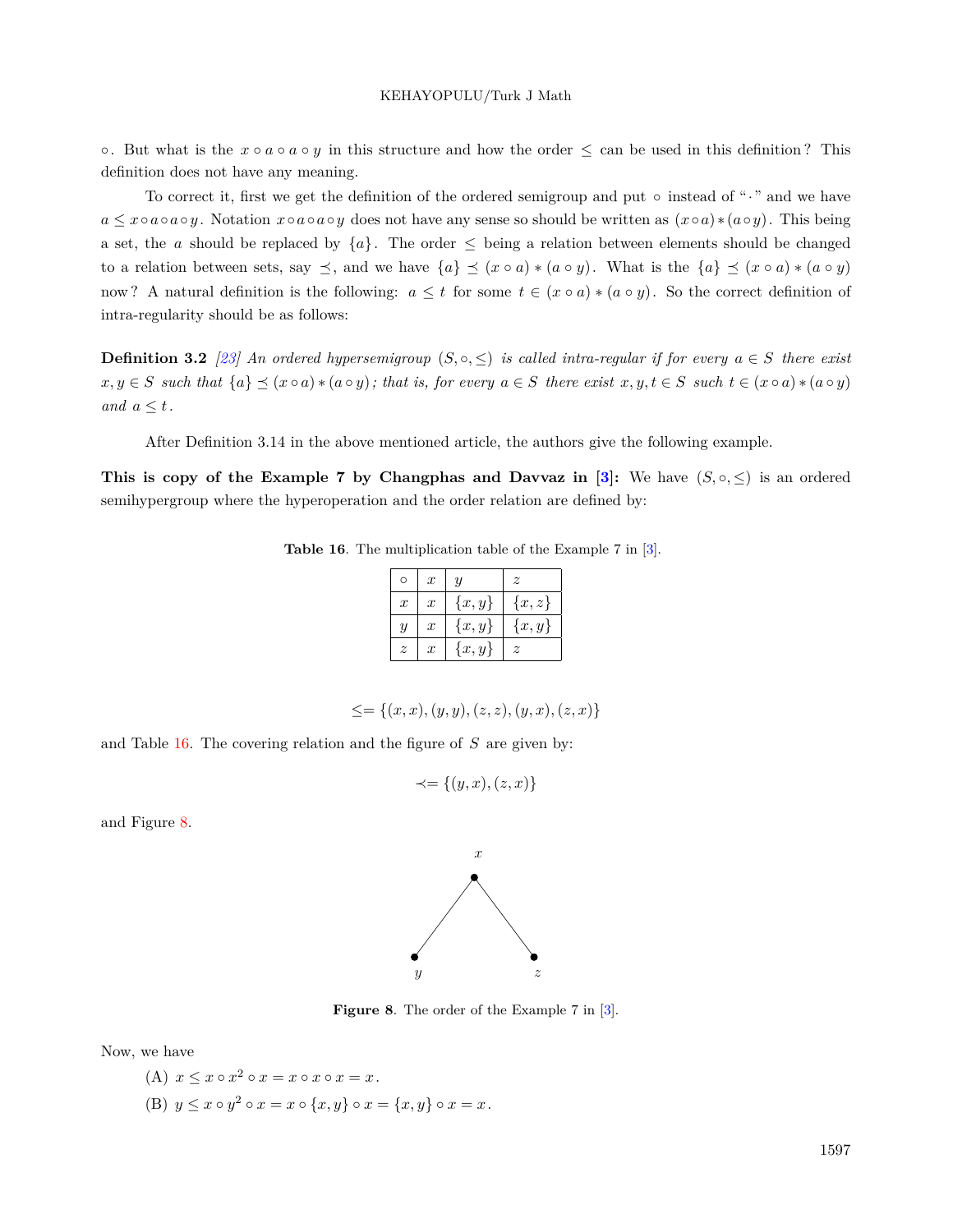$(C)$   $z \leq z \circ z^2 \circ z = z \circ z \circ z \circ z = z$ .

Therefore,  $(S, \circ, \leq)$  is intra-regular.

Apparently, the elements *x* and *z* in Table [16](#page-18-0) are in fact the singletons  $\{x\}$  and  $\{z\}$ , respectively (written, for short as  $x$  and  $y$  -otherwise Table [16](#page-18-0) does not define an hypersemigroup). But in property  $(A)$ , the authors write:  $x \le x \circ x^2 \circ x$ . Looking at the table, the  $x^2$  is the element x. So they write  $x \circ x^2 \circ x = x \circ x \circ x = x$ and  $x \leq x$ . But  $x^2$  is not the element *x* but the set  $\{x\}$ , so the  $x \circ \{x^2\}$  in (A) has no sense. According to the definition given in the paper, the properties  $(A)$ – $(C)$  have no sense as well and should be corrected as follows:

(A) 
$$
\{x\} \preceq (x \circ x) * (x \circ x)
$$
 as  
\n $(x \circ x) * (x \circ x) = \{x\} * \{x\} = x \circ x = \{x\}, x \in (x \circ x) * (x \circ x)$  and  $x \le x$ .  
\n(B)  $\{y\} \preceq (y \circ y) * (y \circ y)$  as

$$
(y \circ y) * (y \circ y) = \{x, y\} * \{x, y\} = \bigcup_{u \in \{x, y\}, v \in \{x, y\}} u \circ v = \{x, x\} \cup \{x, y\} \cup \{y, x\} \cup \{y, y\}
$$

$$
= \{x\} \cup \{x, y\} \cup \{y, y\} \cup \{y\} = \{x, y\},
$$

 $y \in (y \circ y) * (y \circ y)$  and  $y \leq y$ . (C)  $\{z\} \preceq (z \circ z) * (z \circ z)$  as  $z \in (z \circ z) * (z \circ z)$  and  $z \leq z$ .

This example is wrong, that is a further indication that the definition of intra-regularity needs correction.

In addition, there is a mistake in the example, and this is not an hypersemigroup, but this does not affect what we said about the definition of intra-regularity (always given at the same way in the literature). We have

$$
(x \circ y) * \{z\} = \{x, y\} * \{z\} = (x \circ z) \cup (y \circ z) = \{x, z\} \cup \{x, y\} = \{x, y, z\},\
$$
  

$$
\{x\} * (y \circ z) = \{x\} * \{x, y\} = (x \circ x) \cup (x \circ y) = \{x\} \cup \{x, y\} = \{x, y\}
$$
 but  

$$
(x \circ y) * \{z\} \neq \{x\} * (y \circ z),
$$
 so this is not an hypersemigroup.

**Proposition 3.3** *If*  $(S, \cdot, \leq)$  *is a regular (resp. intra-regular) ordered semigroup and*  $(S, \circ, \leq)$  *the ordered hypersemigroup constructed by*  $(S, \cdot, \leq)$  *in the way indicated in Proposition* [2.6,](#page-9-4) *then*  $(S, \circ, \leq)$  *is regular (resp. intra-regular).*

<span id="page-19-0"></span>**Proposition 3.4** *(see also the Example 5 in [[3\]](#page-37-7)).* If  $(S, \leq)$  *is an ordered set and*  $\circ$  *an hyperoperation on S defined by*  $a \circ b = \{a, b\}$ , then  $(S, \circ, \leq)$  *is a regular and intra-regular ordered hypersemigroup.* 

**Proof** We have  $(a \circ b) * \{c\} = (a \circ c) \cup (b \circ c) = \{a, c\} \cup \{b, c\} = \{a, b, c\}$  and  $\{a\} * (b \circ c) = (a \circ b) \cup (a \circ c) =$  $\{a,b\}\cup\{a,c\}=\{a,b,c\}$ ; thus we have  $(a\circ b)*\{c\}=\{a\}*(b\circ c)$ . Let now  $a\leq b$  and  $c\in S$ . Since  $a\leq b$  and  $c \leq c$ , we have  $\{a,c\} \leq \{b,c\}$ . Since  $\{a,c\} = a \circ c$  and  $\{b,c\} = b \circ c$ , we have  $a \circ c \leq b \circ c$ . Since  $a \circ c = c \circ a$ and  $b \circ c = c \circ b$ , we also have  $c \circ a \preceq c \circ b$  and so *S* is an ordered hypersemigoup. Let now  $a \in S$ . Then  ${a} \leq (a \circ x) * \{a\}$  for some  $x \in S$ . Indeed, for the element  $t = x = a$ , we have  $t \in (a \circ a) * \{a\}$  and  $t \leq a$ . We also have  $\{a\} \preceq (x \circ a) * (a \circ y)$  for some  $x, y \in S$ . Indeed, for the element  $t = x = y = a$ , we have  $t \in (a \circ a) * (a \circ a)$  and  $t \leq a$ . Thus *S* is regular and intra-regular.  $\Box$ 

<span id="page-19-1"></span>According to the next example, if we get the order of any ordered hypersemigroup *S* and apply Proposition [3.4,](#page-19-0) we get an ordered hypersemigroup that is different from the ordered hypersemigroup *S* .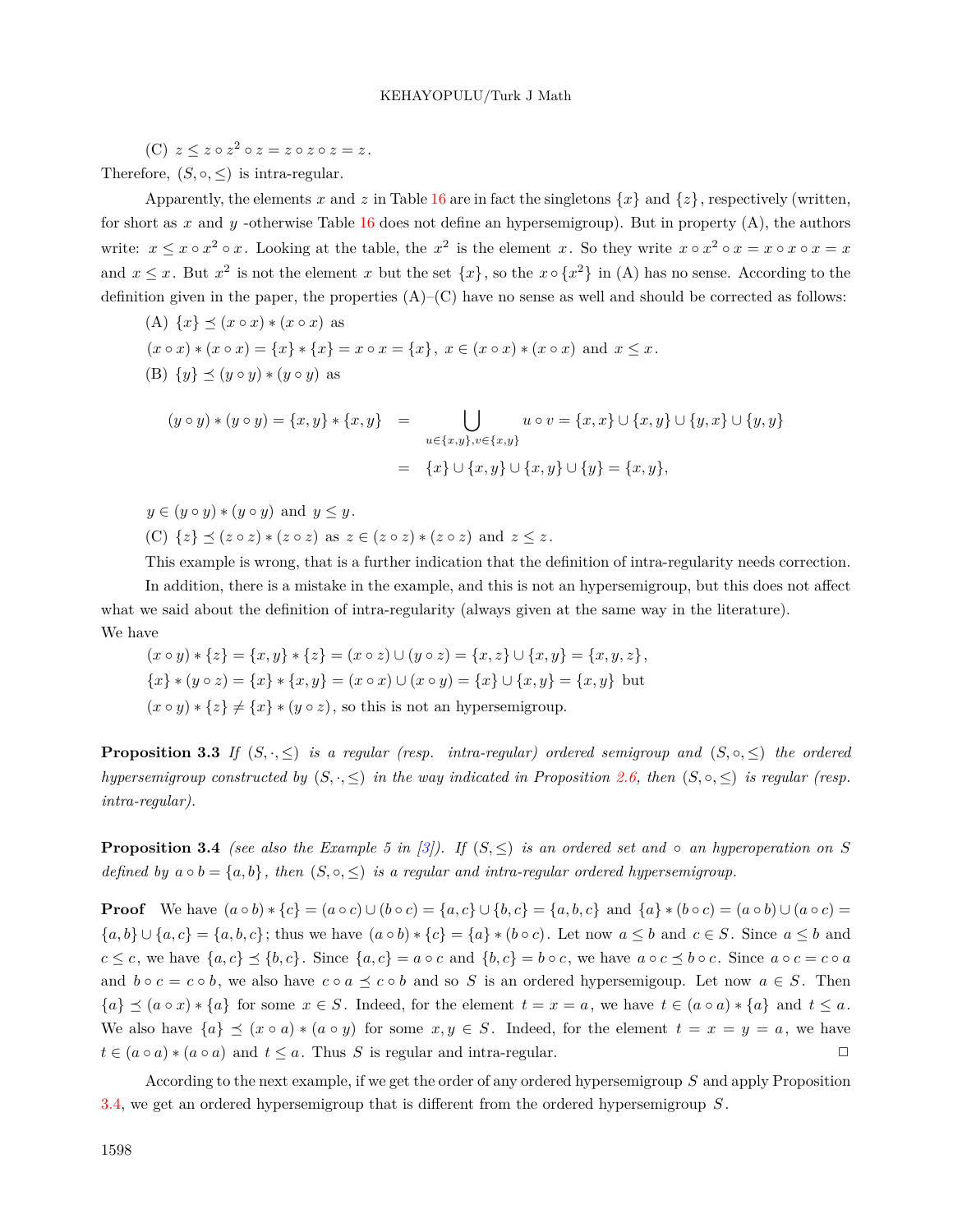**Example 3.5** *The order of the (previous) Example [2.12](#page-13-4) with the hyperoperation given in Proposition [3.4](#page-19-0) defines the ordered hypersemigroup given by Table [17](#page-20-0) and the same Figure [6](#page-14-2) that is different than the ordered hypersemigroup of the Example [2.12](#page-13-4).*

|                | $\circ$   $a$                        | $\begin{array}{ c c } \hline b \end{array}$ | $\frac{1}{c}$ | d          | e          | $\tau$     |
|----------------|--------------------------------------|---------------------------------------------|---------------|------------|------------|------------|
|                | $a \mid \{a\}$                       | $\{a,b\}$                                   | $\{a,c\}$     | ${a,d}$    | $\{a,e\}$  | ${a, f}$   |
| b <sub>1</sub> | $\{b,a\}$                            | $\{b\}$                                     | $\{b,c\}$     | $\{b, d\}$ | $\{b,e\}$  | $\{b,f\}$  |
| $\overline{c}$ | $\{c,a\}$                            | $\{c, b\}$                                  | $\{c\}$       | $\{c,d\}$  | $\{c, e\}$ | $\{c,f\}$  |
| $d_{-}$        | $\left[ \left\{ d,a\right\} \right]$ | $\{d,b\}$                                   | $\{d,c\}$     | $\{d\}$    | $\{d,e\}$  | $\{d, f\}$ |
| $\epsilon$     | $\{e,a\}$                            | $\{e,b\}$                                   | $\{e,c\}$     | $\{e,d\}$  | $\{e\}$    | $\{e,f\}$  |
|                | $f \mid \{f,a\}$                     | $\{f,b\}$                                   | $\{f,c\}$     | $\{f,d\}$  | $\{f,e\}$  | $\{f\}$    |

<span id="page-20-0"></span>**Table 17**. The hyperoperation of Example [3.5](#page-19-1).

## **4. Every result on an ordered hypersemigroup is a consequence of a corresponding result of an ordered semigroup**

Most of the results on ordered semigroups can be transferred to ordered hypersemigroups. The published papers on ordered hypersemigroups consist from results transferred from ordered semigroups. Whenever we have a look at any published result on an ordered hypersemigroup, we immediately know the theorem of ordered semigroup from which has been transferred. There is no any result in published papers on ordered hypersemigroups that does not come from an ordered semigroup.

Let us give the following proposition on *poe*-groupoids. As corollary, the corresponding result on hypergroupoids can be obtained. The analogous proposition in case of an ordered groupoid is given. Then the corresponding result on ordered hypergroupoid can be obtained just by replacing the "*·*" of the ordered groupoid by *◦*.

A *poe*-groupoid is a groupoid *S* at the same time an ordered set having a greatest element  $e \ (e \ge a)$  $\forall a \in S$  such that  $a \leq b$  implies  $ac \leq bc$  and  $ca \leq cb$  for every  $c \in S$ . An element a of a poe-groupoid is called a left (resp. right) ideal element if  $ea \leq a$  (resp.  $ae \leq a$ ); an ideal element if it is both a right and a left ideal element. It is called a quasi-ideal element if  $ae \wedge ea$  exists and  $ae \wedge ea \leq a$  [[11\]](#page-38-18).

<span id="page-20-1"></span>**Proposition 4.1** *[poe-groupoid]* [\[11\]](#page-38-18) Let S be a poe-groupoid at the same time semilattice under  $\wedge$ , a a right *ideal element and b a left ideal element of S. Then the a ∧ b is a quasi-ideal element of S.*

**Proof** Indeed,  $(a \wedge b)e \wedge e(a \wedge b) \leq ae \wedge eb \leq a \wedge b$  and so  $a \wedge b$  is a quasi-ideal element of S.

An ordered groupoid is a groupoid with an order that is compatible with the ordering. A nonempty subset *A* of an ordered groupoid  $(S, \cdot, \leq)$  is called a right (resp. left) ideal of *S* if (1)  $AS \subseteq A$  (resp.  $SA \subseteq A$ ) and (2) if  $a \in A$  and  $S \ni b \leq a$ , then  $b \in A$ ; that is  $(A) = A$ . It is called ideal if it is both right and left ideal. For a subset *A* of *S*, we denote by  $(A)$  the subset of *S* defined by  $\{t \in S \text{ such that } t \leq a \text{ for some } a \in A\}$ . A nonempty subset *Q* of an ordered groupoid *S* is called a quasi-ideal if (1)  $(QS \cap (SQ) \subseteq Q$  and (2) if  $a \in Q$ and  $S \ni b \leq a$ , then  $b \in Q$ ; that is  $(Q] = Q$  [[16](#page-38-0)]. If the multiplication of an ordered groupoid is associative, then it is called an ordered semigroup. By putting *∗* instead of "*·*" we get the corresponding definitions for the hyper case.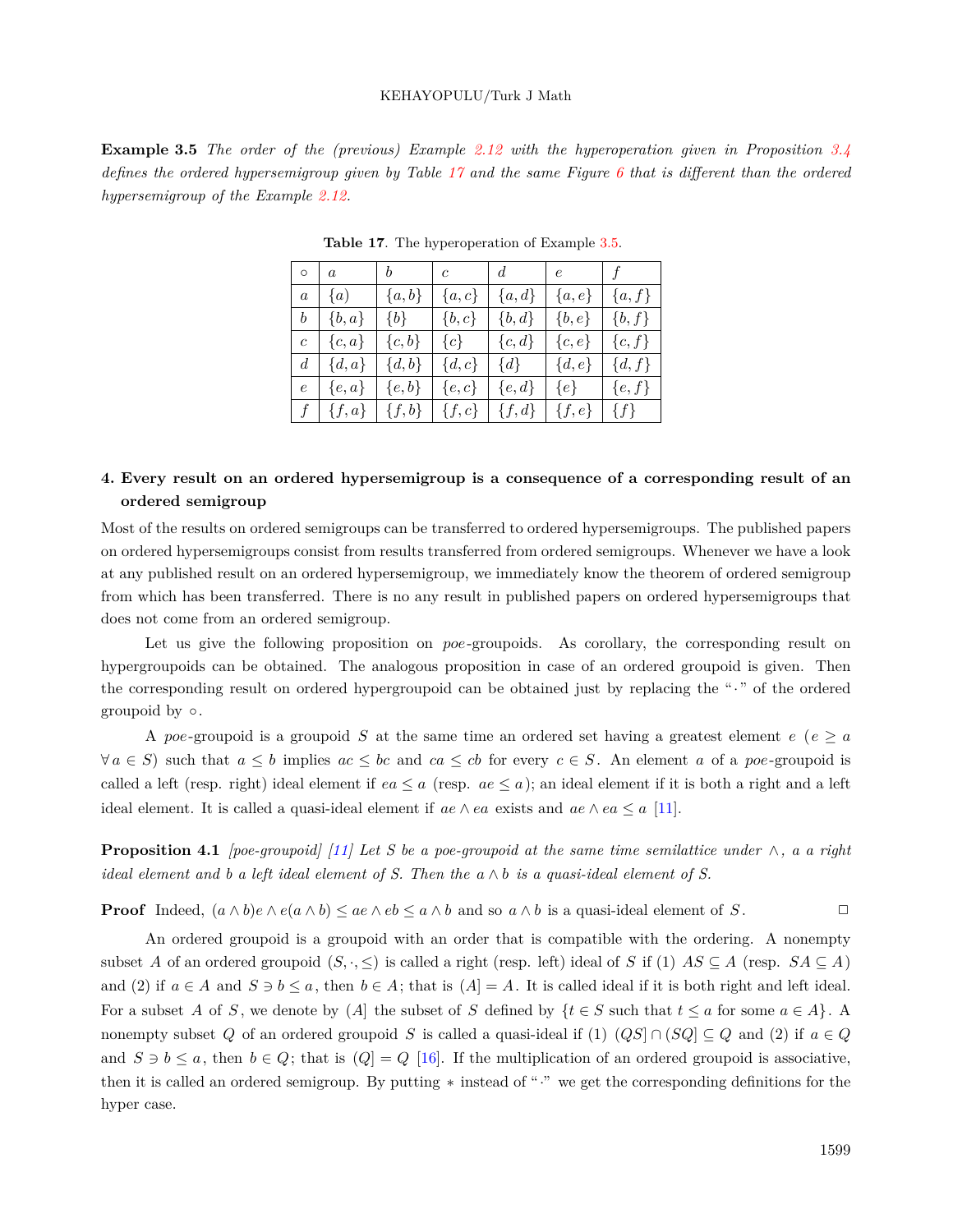**Corollary 4.2** *[hypergroupoid]* If  $(S, \circ)$  *is an hypergroupoid, A is a right ideal and B is a left ideal of*  $S$ , *then*  $A \cap B$  *is a quasi-ideal of*  $S$ .

**Proof** Let *A* be a right ideal and *B* a left ideal of *S*. Then  $(\mathcal{P}^*(S), \cdot, \subseteq)$  is a *poe*-groupoid, *A* is a right ideal element and *B* is a left ideal element of *S*. By Proposition [4.1,](#page-20-1)  $A \cap B$  is a quasi-ideal element of  $(\mathcal{P}^*(S), \cdot, \subseteq)$ and so an ideal of  $S$ .  $\Box$ 

<span id="page-21-1"></span>**Proposition 4.3** *[ord. groupoid] If* (*S, ·, ≤*) *is an ordered groupoid, A is a right ideal and B is a left ideal of S, then the intersection*  $A \cap B$  *is a quasi-ideal of S.* 

**Proof** Let *A* be a right ideal and *B* a left ideal of *S*. Take  $a \in A$ ,  $b \in B$   $(A, B \neq \emptyset)$ . Then  $ab \in AS \cap SB \subseteq A \cap B$  and so  $A \cap B \neq \emptyset$ . In addition,

$$
[(A \cap B)S] \cap [S(A \cap B)] \subseteq (AS] \cap (SB] \subseteq (A] \cap (B] = A \cap B
$$

<span id="page-21-0"></span>and  $x \in A \cap B$  and  $S \ni y \leq x$  implies  $y \in A \cap B$  and so  $A \cap B$  is a quasi-ideal of *S*.

**Proposition 4.4** *[ord. hypergr.]* Let  $(S, \circ, \leq)$  be an ordered hypergroupoid, A a right ideal and B a left ideal *of S. Then the intersection*  $A \cap B$  *is a quasi-ideal of S.* 

**Proof** Exactly as in an ordered semigroup,  $A \cap B$  is a nonempty set. Moreover,

$$
[(A \cap B) * S] \cap [S * (A \cap B)] \subseteq (A * S] \cap (S * B] \subseteq (A] \cap (B) = A \cap B.
$$

and  $(A \cap B] = A \cap B$ . Thus  $A \cap B$  is a quasi-ideal of *S*.

As we see, the proof of Proposition [4.4](#page-21-0) is exactly the same with the proof of Proposition [4.3](#page-21-1). Proposition [4.4](#page-21-0) is the Theorem 3.4 by Changphas and Davvaz in [\[3](#page-37-7)] but its proof should be corrected (the definition of the quasi-ideal is wrong in it -though correct in other parts of the paper). In addition, the theorem holds for ordered hypergroupoids in general.

This is from the Abstract of the above mentioned article by Changphas and Davvaz: "We introduce the concepts of bi-hyperideals and quasi-hyperideals and present several examples of them. In particular, we introduce the concepts of intra-regular ordered semihypergroups and give their characterizations in terms of bi-hyperideals and quasi-hyperideals."

**The Theorem 3.16 by Changphas and Davvaz in**  $[3]$  $[3]$ **:** Let  $(S, \circ, \leq)$  be an ordered semihypergroup. Then we have the following:

- (1) *S* is intra-regular if and only if for any bi-hyperideal *B* and any quasi-hyperideal *Q* of *S* , we have  $B \cap Q \subseteq (S \circ B \circ Q \circ S).$
- (2) *S* is intra-regular if and only if for any bi-hyperideal *B* and any quasi-hyperideal *Q* of *S* , we have  $B \cap Q \subseteq (S \circ Q \circ B \circ S].$

The authors consider that the bi-hyperideals are subsemigroups at the same time; we do not consider them subsemigroups. Besides, in the proof of (1) the subsemigroup is not necessary, and considering the bihyperideals not subsemigroups in (2), we have a little change in the proof of (2);  $B(a) = (a \cup aSa)$  instead of  $B(a) = (a \cup a^2 \cup aSa]$  that is more technical. This does not affect what we would like to say.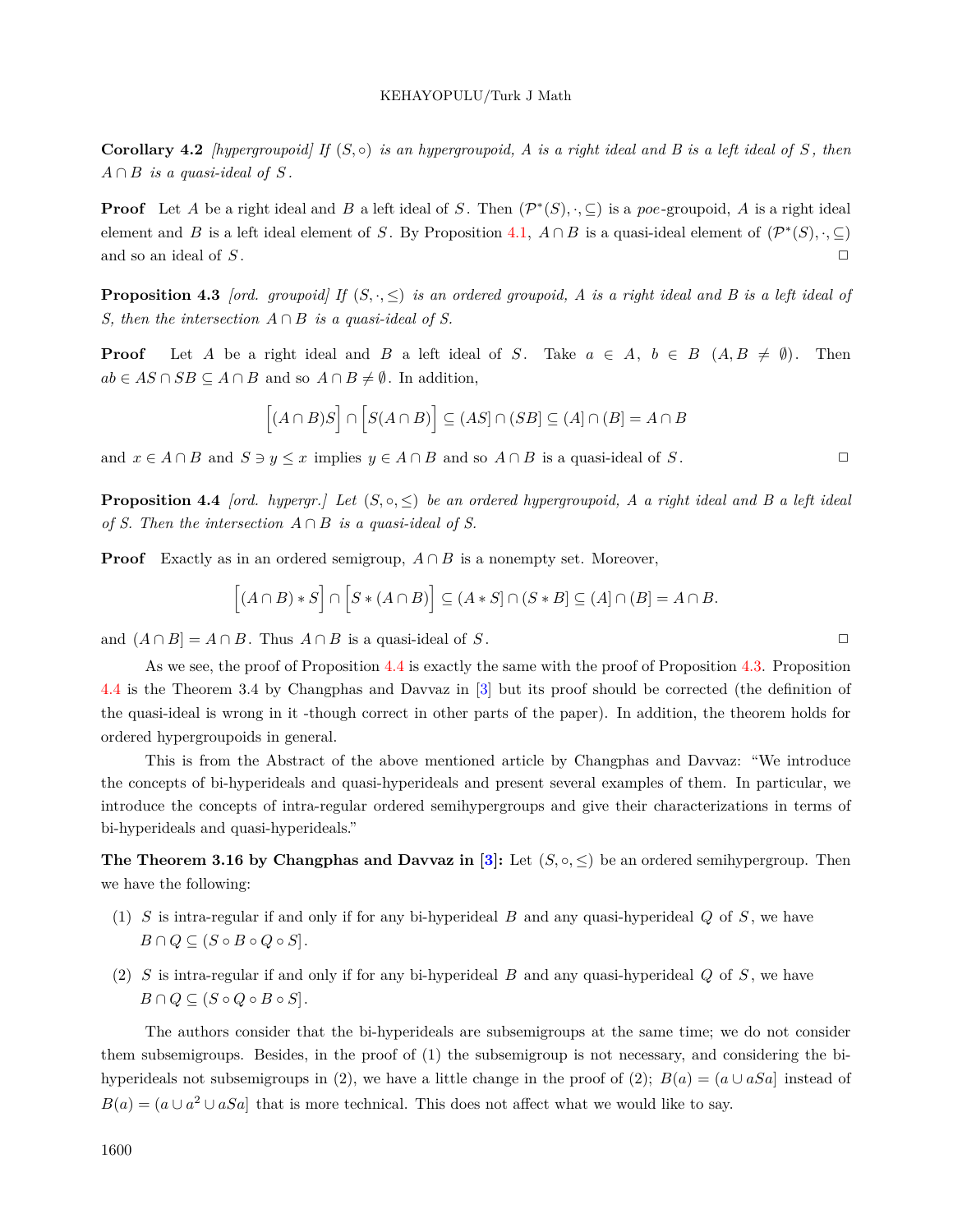We will rewrite the proof by Changphas and Davvaz to be able to compare it with the proof given in the present paper. The following is copy from [[3\]](#page-37-7).

(1)  $\Rightarrow$  Assume that *S* is intra-regular. Let *a* ∈ *B* ∩ *Q*. Since *S* is intra-regular, there exist *x*, *y* ∈ *S* such that  $a \leq x \circ a^2 \circ y$ . We have

$$
a \leq x \circ a^2 \circ y \leq x \circ a \circ (x \circ a^2 \circ y) \circ y
$$
  
=  $x \circ (a \circ x \circ a) \circ a \circ y^2$   
 $\subseteq S \circ (B \circ S \circ B) \circ Q \circ S$   
 $\subseteq S \circ B \circ Q \circ S.$ 

Then  $B \cap Q \subseteq (S \circ B \circ Q \circ S)$ .

*⇐*. Let *a ∈ S* . We consider the bi-hyperideal *B*(*a*) and a quasi-hyperideal *Q*(*a*). Then,

$$
a \in B(a) \cap Q(a) \subseteq (S \circ B(a) \circ Q(a) \circ S]
$$
  
\n
$$
= (S \circ (a \cup a^2 \cup a \circ S \circ a) \circ (a \cup ((a \circ S) \cap (S \circ a))) \circ S]
$$
  
\n
$$
\subseteq ((S \circ a \cup S \circ a^2 \cup S \circ a) \circ (a \cup a \circ S)] \circ S]
$$
  
\n
$$
\subseteq ((S \circ a) \circ (a \cup (a \circ S)] \circ S]
$$
  
\n
$$
\subseteq ((S \circ a) \circ (a \circ S \cup (a \circ S^2))
$$
  
\n
$$
\subseteq ((S \circ a^2 \circ S) \cup (S \circ a^2 \circ S^2))
$$
  
\n
$$
= (S \circ a^2 \circ S].
$$

Thus, *S* is intra-regular.

(2)  $\Rightarrow$  Assume that *S* is intra-regular. Let *a* ∈ *B* ∩ *Q*. Since *S* is intra-regular, there exist *x*, *y* ∈ *S* such that  $a \leq x \circ a^2 \circ y$ . By

$$
a \leq x \circ a^2 \circ y \leq x \circ (x \circ a^2 \circ y) \circ a \circ y
$$
  
=  $x^2 \circ a \circ (a \circ y \circ a) \circ y$   
 $\subseteq S \circ Q \circ (B] \circ S \circ B) \circ S$   
 $\subseteq S \circ Q \circ B \circ S$ ,

it follows  $B \cap Q \subseteq (S \circ Q \circ B \circ S)$ .

*⇐*. Let *a ∈ S* . We consider a bi-hyperideal *B*(*a*) and a quasi-hyperideal *Q*(*a*) of *S* ; then

$$
a \in B(a) \cap Q(a) \subseteq (S \circ Q(a) \circ B(a) \circ S]
$$
  
=  $(S \circ (a \cup ((a \circ S) \cap (S \circ a))) \circ (a \cup a^2 \cup a \circ S \circ a) \circ S)$   
 $\subseteq (S \circ (a \cup (S \circ a)) \circ (a \circ S \cup a^2 \circ S \cup a \circ S \circ a \circ S)]$   
 $\subseteq ((Sa \cup (S \circ a)] \circ (a \circ S)]$   
 $\subseteq ((S \circ a)(a \circ S)]$   
 $\subseteq ((S \circ a^2 \circ S)]$   
=  $(S \circ a^2 \circ S).$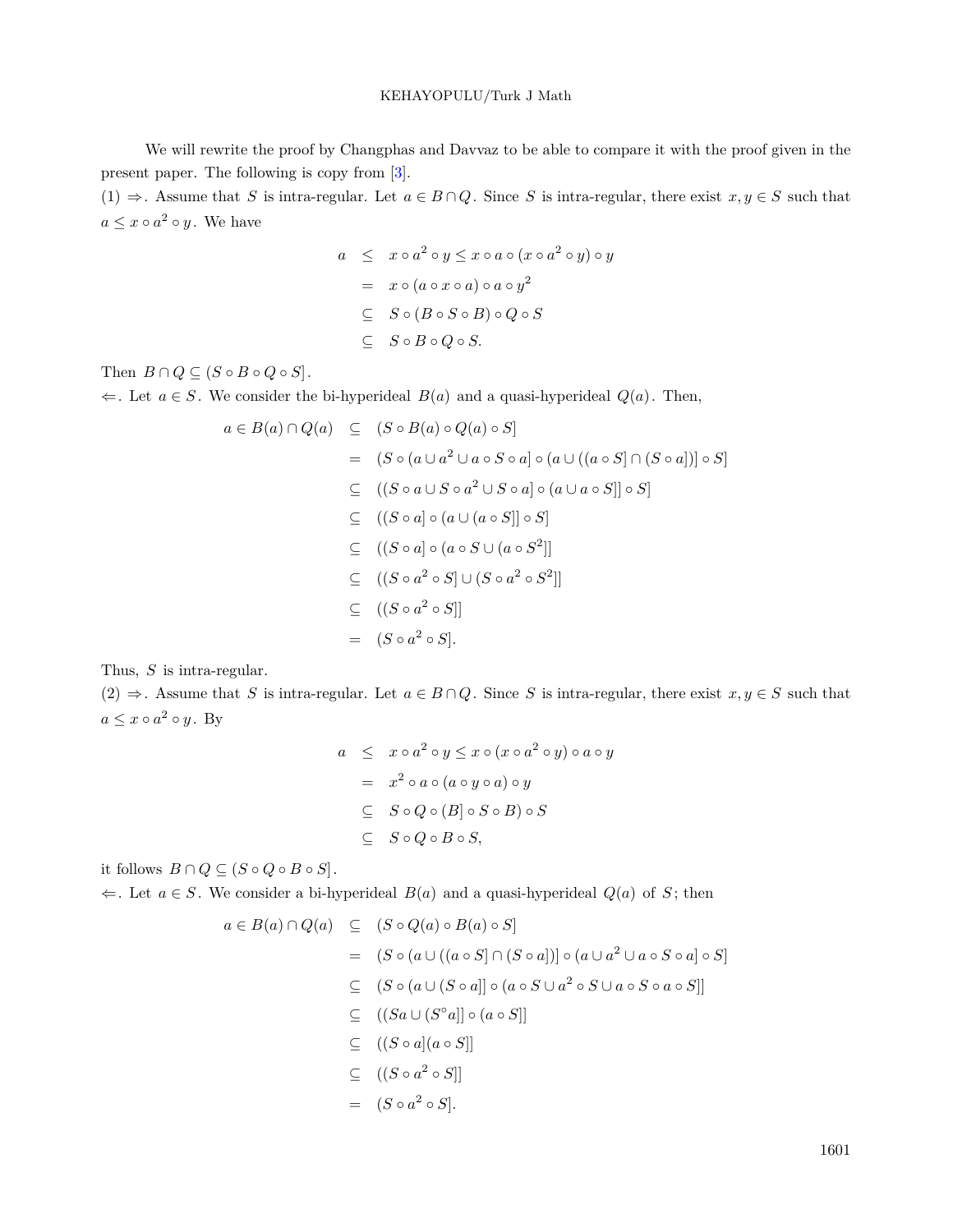Thus, *S* is intra-regular.

This is the proof for an ordered semigroup in which the "*·*" has been replaced by *◦*.

Let us first give the proof of the  $\Rightarrow$ -part of (1) for an ordered semigroup on the line of the proof given by Changphas and Davvaz in [[3\]](#page-37-7) and then, based on the proof of ordered semigroups, we will correct the proof in [\[3](#page-37-7)].

Later, we will see that the theorem by Changphas and Davvaz can be obtained using methods of the *le*-semigroups.

Regarding the ordered semigroups:

Let  $a \in B \cap Q$ . Since *S* is intra-regular, there exist  $x, y \in S$  such that

$$
a \leq xa^2y \leq xa(xa^2y)y \leq xax(xa^2y)ay^2
$$

$$
= x(ax^2a)a(yay^2) \in S(BSB)QS \subseteq SBQS
$$

and so  $a \in (SBQS]$ .

The proof in case of an ordered hypersemigroup is as follows: Let  $a \in B \cap Q$ . Since *S* is intra-regular, there exist  $x, y \in S$  such that

$$
\{a\} \preceq \{x\} * \{a\} * \{a\} * \{y\}
$$
  
\n
$$
\preceq \{x\} * \{a\} * \left(\{x\} * \{a\} * \{y\}\right) * \{y\}
$$
  
\n
$$
\preceq \left(\{x\} * \{a\} * \{x\}\right) * \left(\{x\} * \{a\} * \{a\} * \{y\}\right) * \{a\} * \{y\} * \{y\}
$$
  
\n
$$
\preceq \left(\{x\} * \{a\} * \{x\}\right) * \left(\{x\} * \{a\} * \{a\} * \{y\}\right) * \{a\} * \{y\} * \{y\}
$$
  
\n
$$
= \{x\} * \left(\{a\} * \{x\} * \{a\}\right) * \{a\} * \left(\{y\} * \{a\} * \{y\} * \{y\}\right)
$$
  
\n
$$
\subseteq S * (B * S * B) * Q * S
$$
  
\n
$$
\subseteq S * B * Q * S.
$$

We have

$$
\{a\} \preceq \{x\} * \{a\} * \Big(\{x\} * \{a\} * \{y\}\Big) * \{y\} \subseteq S * B * Q * S,
$$

then  $\{a\} \subseteq (S * B * Q * S]$  and so  $a \in (S * B * Q * S]$ .

The proof is essentially the same with the ordered semigroup case, but some basic properties in the proof for ordered semigroups, should be proved for ordered hypersemigroups.

In the proof we used the following properties:

(A)  $A \preceq B$  implies  $A * C \preceq B * C$  and  $C * A \preceq C * B$ . Indeed: Let  $u \in A * C$ . Then there exist  $a \in A$ ,  $c \in C$  such that  $u \in a \circ c$ . Since  $a \in A$  and  $A \preceq B$ , there exists  $b \in B$  such that  $a \leq b$ . Since  $a \leq b$ , we have  $a \circ c \preceq b \circ c$ . Since  $u \in a \circ c$ , there exists  $v \in b \circ c \subseteq B * C$  such that  $u \leq v$ . Thus we have  $A * C \preceq B * C$ . The proof of  $C * A \preceq C * B$  is similar.

(B) If  $A \preceq B \subseteq C$ , then  $A \subseteq (C]$ . Indeed: Let  $a \in A$ . Since  $A \preceq B$ , there exists  $b \in B$  such that  $a \leq b$ . Since  $B \subseteq C$ , we have  $a \leq b \in C$  and so  $a \in (C]$ .

The following should ne noted: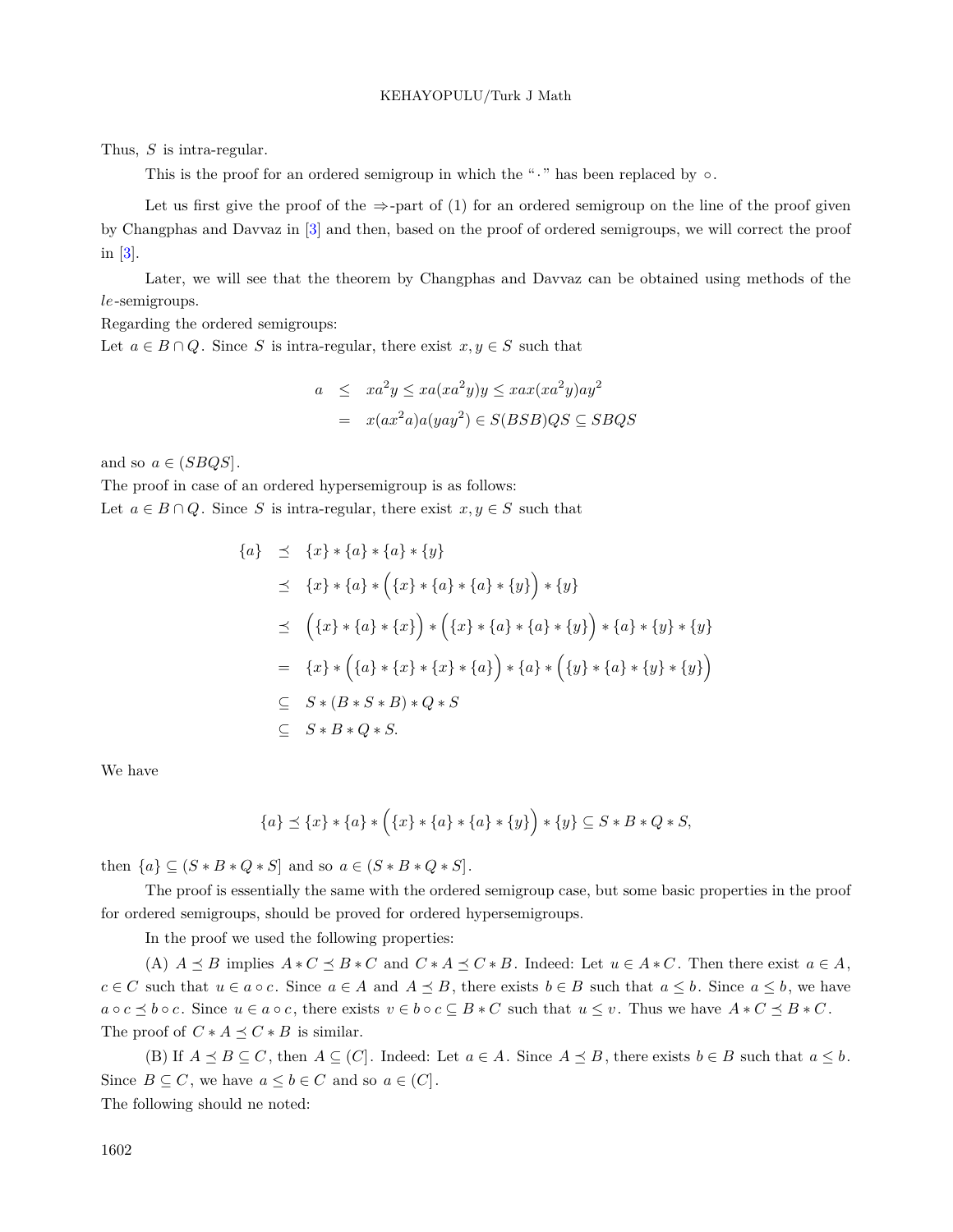Whenever we look at Theorem 3.16 by Changphas and Davvaz in [\[3](#page-37-7)], we immediately see that it comes from the following Proposition [4.5](#page-24-0) on *le*-semigroups or from Proposition [4.6](#page-24-1) on ordered semigroups. A second proof of the Theorem 3.16 in [[3\]](#page-37-7) has been given in Proposition [4.7](#page-25-0) below.

<span id="page-24-0"></span>A *poe*-semigroup *S* is called intra-regular if  $a \leq ea^2e$  for every  $a \in S$ . An element *b* of *S* is called a bi-ideal element if  $beb \leq b$  [\[11](#page-38-18)].

**Proposition 4.5** *[le-sem.] If S is an le-semigroup, then the following statements hold:*

- *(1) S is intra-regular if and only if for any bi-ideal element b and any quasi-ideal element q of S, we have*  $b \wedge q \leq e b q e$ .
- *(2) S is intra-regular if and only if for any bi-ideal element b and any quasi-ideal element q of S, we have b*  $∧$  *q*  $≤$  *eqbe.*

**Proof** A *poe*-semigroup *S* is intra-regular if and only if for every right ideal element *a* and every left ideal element *b* of *S*, we have  $a \wedge b \leq ba$  [[11](#page-38-18)].

(1) *⇒*. Let *b* be a bi-ideal element and *q* a quasi-ideal element of *S* . Since *S* is intra-regular, we have *b*  $\land$  *q*  $\leq$  *e*(*b*  $\land$  *q*)(*b*  $\land$  *q*)*e*  $\leq$  *ebqe*.

*⇐*. Let *a* be a right ideal element and *b* a left ideal element of *S* . Then *a* is a quasi-ideal element and *b* a bi-ideal element of *S* as well. By hypothesis, we have  $b \wedge a \leq ebae \leq ba$ , so *S* is intra-regular.

(2)  $\Rightarrow$ . Let *b* be a bi-ideal element and *q* a quasi-ideal element of *S*. Since *S* is intra-regular, we have  $b \wedge q \leq e(b \wedge q)(b \wedge q)e \leq eqbe.$ 

*⇐*. Let *a* be a right ideal element and *b* a left ideal element of *S* . Then *a* is a bi-ideal element and *b* a quasi-ideal element of *S* as well. By hypothesis, we have  $a \wedge b \leq eba \leq ba$ , so *S* is intra-regular.

The corresponding result for an ordered semigroup is the following.

A nonempty subset *B* of an ordered semigroup *S* is called a bi-ideal of *S* if (1)  $BSB \subseteq B$  and (2) if  $a \in B$  and  $S \ni b \leq a$ , then  $b \in B$  [\[12](#page-38-8)]. A nonempty subset *B* of an ordered hypersemigroup *S* is called a bi-ideal of *S* if (1)  $B * S * B \subseteq B$  and (2) if  $a \in B$  and  $S \ni b \le a$ , then  $b \in B$ .

An ordered semigroup *S* is intra-regular if and only if  $A \subseteq (SA^2S)$  for every nonempty subset A of *S* [[16\]](#page-38-0). An ordered hypersemigroup *S* is intra-regular if and only if, for every nonempty subset *A* of *S* , we have  $A \subseteq (S * A * A * A).$ 

<span id="page-24-1"></span>**Proposition 4.6** *[ord. sem.]* Let  $(S, \cdot, \leq)$  be an ordered semigroup. Then we have the following:

- *(1) S* is intra-regular if and only if for any bi-ideal B and any quasi-ideal Q of S, we have  $B ∩ Q ⊆ (SBQS)$ .
- *(2) S* is intra-regular if and only if for any bi-ideal B and any quasi-ideal Q of S, we have  $B \cap Q \subseteq (SQBS)$ .

**Proof** An ordered semigroup *S* is intra-regular if and only if for any right ideal *A* and any left ideal *B* of *S* we have  $A \cap B \subseteq (BA]$  [[16\]](#page-38-0).

 $(1)$   $\Rightarrow$ . Let *B* be a bi-ideal and *Q* a quasi-ideal of *S*. Since *S* is intra-regular, we have

$$
B \cap Q \subseteq \Big( S(B \cap Q)(B \cap Q)S \Big] \subseteq (S B Q S].
$$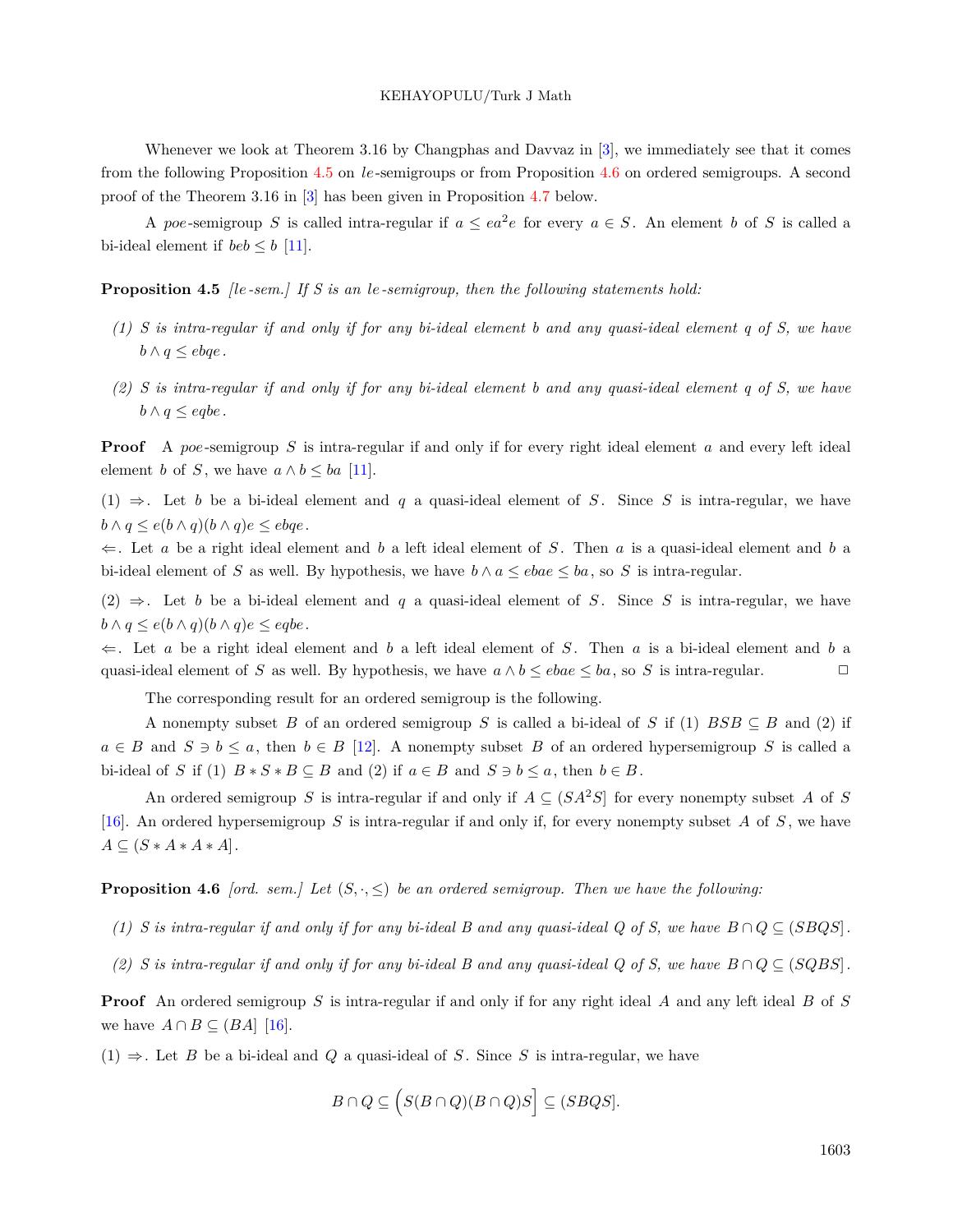*⇐* Let *A* be a right ideal and *B* a left ideal of *S* . Then *A* is a quasi-ideal and *B* is a bi-ideal of *S* as well. By hypothesis, we have  $B \cap A \subseteq (SBAS] \subseteq (BA)$  and so *S* is intra-regular.

 $(2)$   $\Rightarrow$ . Let *B* be a bi-ideal and *Q* a quasi-ideal of *S*. Since *S* is intra-regular, we have

$$
B\cap Q\subseteq \Big(S(B\cap Q)(B\cap Q)S\Big]\subseteq (SQBS].
$$

*⇐*. Let *A* be a right ideal and *B* a left ideal of *S* . Then *A* is a bi-ideal and *B* a quasi-ideal of *S* as well. By hypothesis, we have  $A \cap B \subseteq (SBAS] \subseteq (BA)$  and so *S* is intra-regular.  $\Box$ 

<span id="page-25-0"></span>**Proposition 4.7** *[ord. hypersem.]* Let  $(S, \circ, \leq)$  be an ordered hypersemigroup. Then we have the following:

- *(1) S* is intra-regular if and only if for any bi-ideal B and any quasi-ideal Q of S, we have  $B \cap Q \subseteq (S*B*Q*S)$ .
- *(2) S* is intra-regular if and only if for any bi-ideal B and any quasi-ideal Q of S, we have  $B \cap Q \subseteq (S \ast Q \ast B \ast S)$ .

**Proof** We get the proof of ordered semigroups given in Propososition [4.6](#page-24-1) and replace the "*·*" by "∗". □ Sowe have a second proof of  $[3,$  $[3,$  Theorem 3.16].

**The Theorem 3.17 by Changphas and Davvaz in [[3\]](#page-37-7):** The following statements hold for an ordered semihypergroup  $(S, \circ, \leq)$ :

- (1) *S* is intra-regular if and only if for a left hyperideal *L* and a bi-hyperideal *B* of *S*, we have  $L \cap B \subseteq$  $(L \circ B \circ S].$
- (2) *S* is intra-regular if and only if for a right hyperideal *R* and a bi-hyperideal *B* of *S*,  $B \cap R \subseteq (S \circ B \circ R)$ .

When we look at it, we immediately know that it comes from Proposition [4.8](#page-25-1) or Proposition [4.9](#page-26-0) given below. Its proof in the Italian journal is like that one of Theorem 3.16 and it is wrong as the concept of intra-regularity is wrong in it.

<span id="page-25-1"></span>**Proposition 4.8** *Let S be a poe-semigroup at the same time semilattice under ∧. Then the following statements are equivalent:*

- *(1) S is intra-regular if and only if for any left ideal element a and any bi-ideal element b of S, we have*  $a \wedge b \leq abc$ .
- *(2) S is intra-regular if and only if for any right ideal element a and any bi-ideal element b of S, we have*  $a ∧ b ≤ eba$ .

**Proof**  $(1) \Rightarrow$ . Let *a* be a left ideal element and *b* a bi-ideal element of *S*. Since *S* is intra-regular, we have

$$
a \wedge b \le e(a \wedge b)(a \wedge b)e \le (ea)be \le abe.
$$

*⇐*. Let *a* be a right ideal element and *b* a left ideal element of *S* . Since *b* is a left ideal element and *a* is a bi-ideal element of *S*, by hypothesis, we have  $b \wedge a \leq b(ae) \leq ba$  and so *S* is intra-regular.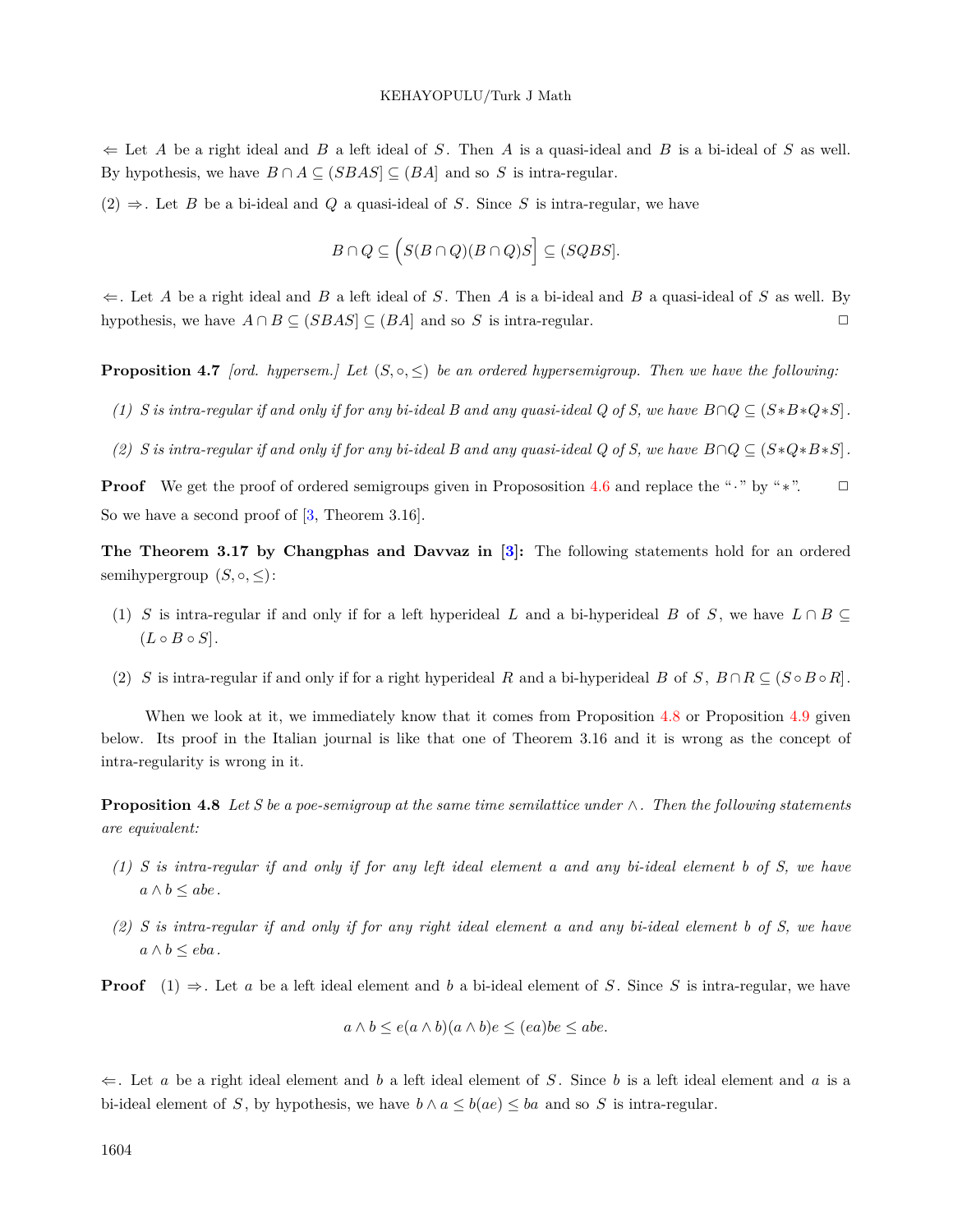$(2)$   $\Rightarrow$ . Let *a* be a right ideal element and *b* a bi-ideal element of *S*. Since *S* is intra-regular, we have

$$
b \wedge a \le e(b \wedge a)(b \wedge a)e \le eb(ae) \le eba.
$$

*⇐*. Let *a* be a right ideal element and *b* a left ideal element of *S* . Since *a* is a right ideal element and *b* a bi-ideal element of *S*, by hypothesis, we have  $a \wedge b \leq (eb)a \leq ba$  and so *S* is intra-regular.

For ordered semigroups, the following proposition holds.

<span id="page-26-0"></span>**Proposition 4.9** *Let*  $(S, \cdot, \leq)$  *be an ordered semigroup. Then we have the following:* 

- *(1) S* is intra-regular if and only if for any left ideal A and any bi-ideal B of S, we have  $A \cap B \subseteq (ABS)$ .
- *(2) S* is intra-regular if and only if for any right ideal A and any bi-ideal B of S, we have  $A ∩ B ⊆ (SBA)$ .

**Proof**  $(1) \Rightarrow$ . Let *A* be a left ideal and *B* a bi-ideal of *S*. Since *S* is intra-regular, we have

$$
A \cap B \subseteq \Big( S(A \cap B)(A \cap B)S ] \subseteq \Big( (SA)BS \Big] \subseteq (ABS].
$$

*⇐*. Let *A* be a left ideal and *B* a bi-ideal of *S* . Since *B* is a left ideal and *A* a bi-ideal of *S* , by hypothesis, we have  $A \cap B \subseteq (SBA] \subseteq (BA]$  and so *S* is intra-regular.

 $(2)$   $\Rightarrow$ . Let *A* be a right ideal and *B* a bi-ideal of *S*. Since *S* is intra-regular, we have

<span id="page-26-2"></span>
$$
A \cap B \subseteq \Big( S(A \cap B)(A \cap B)S \Big] \subseteq \Big( SB(AS) \Big] \subseteq (SBA].
$$

*⇐*. Let *A* be a right ideal and *B* a left ideal of *S* . Then *A* is a right ideal and *B* a bi-ideal of *S* . By hypothesis, we have  $A \cap B \subseteq ((SB)A] \subseteq (BA]$  and so *S* is intra-regular.  $\Box$ 

<span id="page-26-1"></span>**Proposition 4.10** *(ord. hypers.)* Let  $(S, \circ, \leq)$  be an ordered hypersemigroup. Then we have the following:

- *(1) S* is intra-regular if and only if for any left ideal A and any bi-ideal B of S, we have  $A ∩ B ⊆ (A * B * S)$ .
- *(2) S* is intra-regular if and only if for any right ideal A and any bi-ideal B of S, we have  $A \cap B \subseteq (S * B * A]$ .

**Proof** We get the proof of Proposition [4.9](#page-26-0) and put  $*$  instead of "*·*". □

Proposition [4.10](#page-26-1) corrects the proof of Theorem 3.17 in [\[3](#page-37-7)].

We apply the above results to the following example.

A *poe*-semigroup *S* is called regular if  $a \leq aea$  for every  $a \in S$  [[11](#page-38-18)].

**Example 4.11** *The ordered semigroup defined by Table [18](#page-27-0) and Figure [9](#page-27-1) is an example of an intra-regular (not regular) le-semigroup. Propositions [4.5](#page-24-0), [4.6](#page-24-1), [4.8,](#page-25-1) and [4.9](#page-26-0) can be applied.*

*The quasi-ideal elements of S are the elements a,b,c, and e and coincide with the bi-ideal elements of* S. The bi-ideals of S are the sets  $\{a\}$ ,  $\{a,b\}$ ,  $\{a,b,c\}$ , and S and coincide with the quasi-ideals and with the *right ideals of S . The set S is the only left ideal of S . According to [\[25\]](#page-38-7), to this ordered semigroup corresponds the ordered hypersemigroup given by Table [19](#page-27-2) and the same Figure [9](#page-27-1) and it has the same bi-ideals, quasi-ideals, right and left ideals with the ordered semigroup.*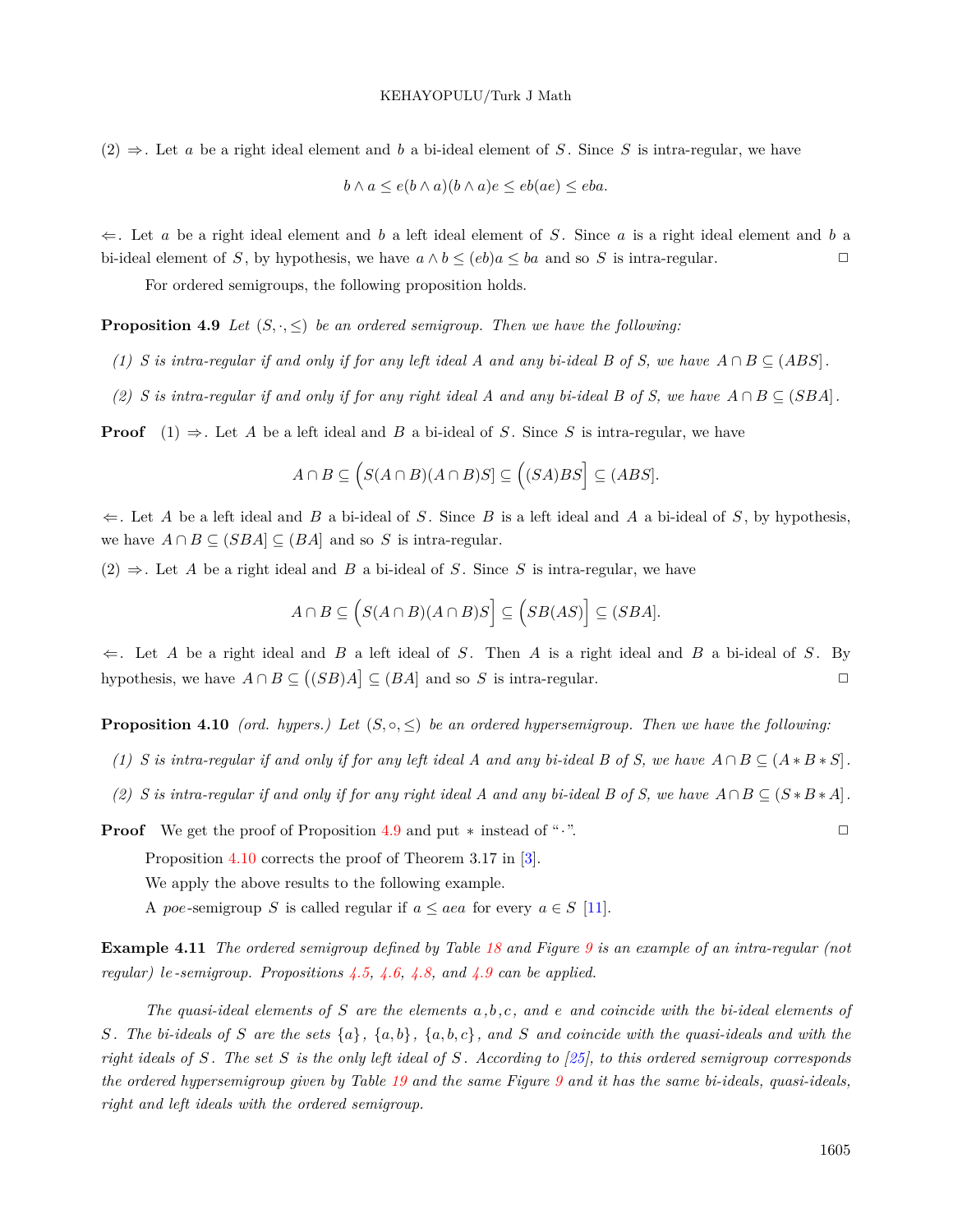<span id="page-27-0"></span>

|                       | $\boldsymbol{a}$ | b                | $\overline{c}$   | $\boldsymbol{d}$ | $\epsilon$       |
|-----------------------|------------------|------------------|------------------|------------------|------------------|
| $\alpha$              | $\boldsymbol{a}$ | $\alpha$         | $\boldsymbol{a}$ | $\alpha$         | $\boldsymbol{a}$ |
| b                     | $\boldsymbol{a}$ | $\boldsymbol{a}$ | $\boldsymbol{a}$ | $\boldsymbol{a}$ | $\boldsymbol{a}$ |
| $\mathcal{C}_{0}^{2}$ | $\boldsymbol{a}$ | $\boldsymbol{a}$ | $\boldsymbol{a}$ | $\alpha$         | $\boldsymbol{a}$ |
| $\boldsymbol{d}$      | $\epsilon$       | $\epsilon$       | $\epsilon$       | $\epsilon$       | $\epsilon$       |
| $\epsilon$            | $\epsilon$       | $\epsilon$       | $\epsilon$       | $\epsilon$       | $\epsilon$       |
|                       |                  |                  |                  |                  |                  |
|                       |                  |                  | $\mathcal{L}$    |                  |                  |

**Table 18**. The ordered semigroup of Example [4.11](#page-26-2).



<span id="page-27-1"></span>**Figure 9**. The order of Example [4.11](#page-26-2).

**Table 19**. The hyperoperation of Example [4.11.](#page-26-2)

<span id="page-27-2"></span>

| $\circ$          | $\alpha$         | b                | $\mathfrak{c}$ | $\boldsymbol{d}$ | $\epsilon$ |
|------------------|------------------|------------------|----------------|------------------|------------|
| $\boldsymbol{a}$ | ${a}$            | ${a}$            | ${a}$          | ${a}$            | ${a}$      |
| $\boldsymbol{b}$ | ${a}$            | ${a}$            | ${a}$          | ${a}$            | ${a}$      |
| $\overline{c}$   | $\{a\}$          | ${a}$            | ${a}$          | ${a}$            | ${a}$      |
| d                | $\boldsymbol{S}$ | $\boldsymbol{S}$ | $\, S \,$      | $\cal S$         | $\cal S$   |
| $\overline{e}$   | $\cal S$         | $\cal S$         | $\cal S$       | $\cal S$         | $\cal S$   |

**This is the Theorem 4.13 by Kamali Ardekani and Davvaz in [\[10\]](#page-38-12):** Let  $(S, \circ, \leq)$  be an ordered semihypergroup such that  $A \cap B = (B \circ A)$  for every right hyperideal *A* and every left hyperideal *B* of *S*. Then *S* is duo and  $x \in (S \circ x \circ S]$  for all  $x \in S$ .

When we look at it, we immediately know that this comes from the following proposition.

We denote by  $F_r$  the set of right ideal elements and by  $F_l$  the set of left ideal elements of  $S$ ; by  $r(x)$ (resp.  $l(x)$ ) the right (resp. left) ideal element of *S* generated by *x* i.e. the least (with respect to the order relation) ideal element of *S* containing *x*. *S* is called a duo if  $F_r = F_l$ .

<span id="page-27-3"></span>**Proposition 4.12** Let S be an le-semigroup such that  $a \wedge b = ba$  for every right ideal element a and every left *ideal element b of S. Then S is duo and*  $x \leq e$ *xe for all*  $x \in S$ .

**Proof** Let  $a \in F_r$ . Since  $e \in F_l$ , by hypothesis, we have  $a = a \land e = ea$ , then  $ea \leq a$ , that is  $a \in F_l$ . If  $a \in F_l$  then, since  $e \in F_r$ , by hypothesis, we have  $a = e \wedge a = ae$ , then  $ae \le a$  and so  $a \in F_r$ . Thus S is a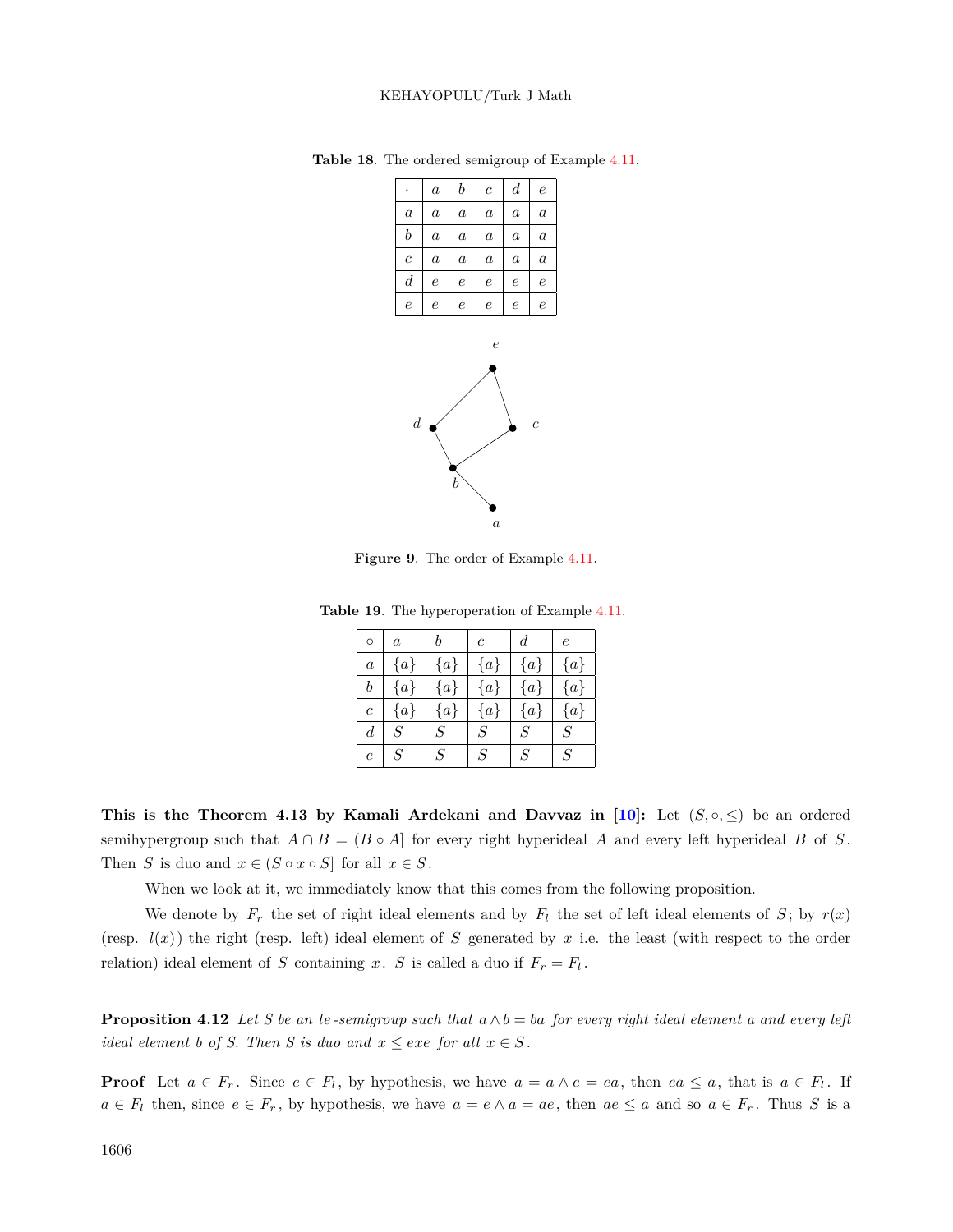duo. Let now  $x \in S$ . Since  $xe \in F_r$  and  $ex \in F_l$ , by hypothesis, we have

$$
x \leq r(x) \wedge l(x) \leq l(x)r(x) = (x \vee ex)(x \vee xe) = x^2 \vee ex^2 \vee x^2e \vee ex^2e \leq x^2 \vee exe.
$$

Then  $x^2 \le x^3 \vee e x e x \le e x e$  and so  $x \le e x e$ .

An ordered groupoid *S* is called a duo if the sets of right ideals and left ideals of *S* coincide. Denote by  $R(X)$  (resp.  $L(X)$ ) the right (resp. left) ideal generated by X.

The analogous of Proposition [4.12](#page-27-3) in case of ordered semigroups is the following:

**Proposition 4.13** Let  $(S, \cdot, \leq)$  be an ordered semigroup such that  $A \cap B = (BA)$  for every right ideal A and *every left ideal B of S. Then S is a duo and*  $X \subseteq (SXS)$  *for every nonempty subset X of S.* 

**Proof** Let *A* be a right ideal of *S*. Since *S* is a left ideal of *S*, by hypothesis, we have  $A = A \cap S = (SA)$ . Then  $SA \subseteq A$  and so A is a left ideal of S. If A is a left ideal of S then, since S is a right ideal of S, by hypothesis, we have  $A = S \cap A = (AS)$ , then  $AS \subseteq A$  and so A is a right ideal of *S*. Thus *S* is a duo. Let now *X* be a nonempty subset of *S* . By hypothesis, we have

$$
X \subseteq R(X) \cap L(X) = (L(X)(R(X)) = ((X \cup SX)(X \cup XS))
$$
  
= ((X \cup SX)(X \cup XS)) = (X<sup>2</sup> \cup SX<sup>2</sup> \cup X<sup>2</sup>S \cup SX<sup>2</sup>S)  

$$
\subseteq (X2 \cup SXS)
$$

Then  $X^2 \subseteq (X^2 \cup SXS](X) \subseteq (X^3 \cup SXSX) \subseteq (SXS]$ , then  $X \subseteq ((SXS] \cup SXS] = ((SXS]) = (SXS)$  and so  $X \subseteq (SXS]$ .

From the ordered semigroup  $(S, \cdot, \leq)$  to pass to ordered hypersemigroup  $(S, \circ, \leq)$  we just have to prove that  $(A \mid * (B) \subseteq (A * B]$  for every nonempty subsets A, B of *S*. Then we replace the multiplication "*·*" of semigroup by  $*$  and this is the Theorem 4.13 in [[10\]](#page-38-12). For this purpose, let  $x \in (A] * (B]$ . Then  $x \in u \circ v$  for some  $u \in (A], v \in (B]$ . We have  $u \le a$  for some  $a \in A$  and  $v \le b$  for some  $b \in B$ . Since  $(S, \circ, \le)$  is an ordered hypersemigroup, we have  $u \circ v \preceq a \circ b$ . Since  $x \in u \circ v$ , there exists  $y \in a \circ b$  such that  $x \leq y \in a \circ b \subseteq A * B$ and so  $x \in (A * B]$ .

For a *poe*-semigroup *S* and an element *a* of *S* , we denote by *β*(*a*) the bi-ideal element of *S* generated by *a*; that is, the least (with respect to the order relation) bi-ideal element of *S* containing *a*.

**Proposition 4.14** *If S* is a poe-semigroup at the same time semilattice under  $\vee$  *then, for every*  $a \in S$ *, we have*

$$
\beta(a) = a \vee aea.
$$

**Proof** Let  $a \in S$ . The element  $a \vee a$  is a bi-ideal element of *S*. Indeed:

$$
(a \lor aea)e(a \lor aea) = (ae \lor aeae)(a \lor aea) = aea \lor aeaea \lor aeaea
$$

$$
= aea \le a \lor aea
$$

and  $a \vee aea \geq a$ . If now t be a bi-ideal element of S such that  $t \geq a$ , then  $a \vee aea \leq t \vee tet = t$ .

1607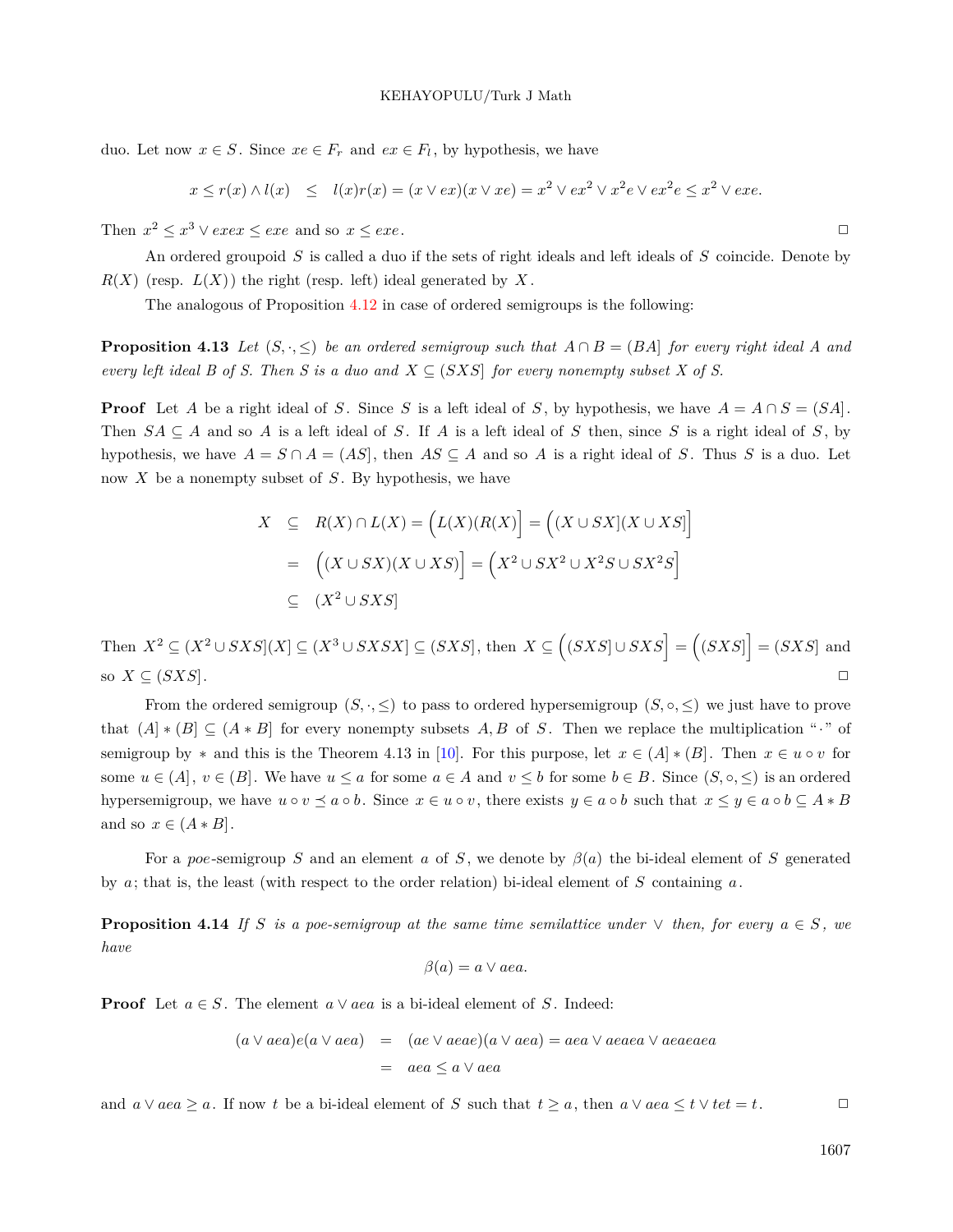For a nonempty subset *A* of an ordered semigroup or an ordered hypersemigroup *S* , we denote by  $B(A)$  the bi-ideal of *S* generated by  $A$ ; that is, the least (with respect to the inclusion relation) bi-ideal of  $S$ containing *A*.

<span id="page-29-0"></span>**Proposition 4.15** *Let*  $(S, \cdot, \leq)$  *be an ordered semigroup and*  $\emptyset \neq A \subseteq S$ *. Then*  $B(A) = (A \cup ASA)$ *.* 

**Proof** The nonempty set  $(A \cup ASA)$  is a bi-ideal of *S*. Indeed:

$$
(A \cup ASA]S(A \cup ASA) = (A \cup ASA)(S](A \cup ASA) \subseteq (AS \cup ASAS)(A \cup ASA)
$$
  

$$
\subseteq ((AS \cup ASAS)(A \cup ASA)) \subseteq (ASA \cup ASASA \cup ASASASA)
$$
  

$$
= (ASA) \subseteq (A \cup ASA),
$$

 $((ASA] = (ASA \text{ and } (as \text{ it holds for any } \emptyset \neq X \subseteq S) \text{ and } (A \cupASA] \supseteq A$ . If now *T* is a bi-ideal of *S* such that *T*  $\supseteq$  *A*, then  $(A \cup ASA) \subseteq (T \cup TST) = (T) = T$ .  $□$ 

**Proposition 4.16** Let  $(S, \cdot, \leq)$  be an ordered hypersemigroup and  $\emptyset \neq A \subseteq S$ . Then  $B(A) = (A \cup A * S * A)$ .

**Proof** We get the proof of Proposition [4.15](#page-29-0) and put *∗* instead of "*·*" and this is the proof of Lemma 3.15(1) by Changphas and Davvaz in  $[3]$ .  $\Box$ 

In a similar way, the Lemmas 2.3, 2.4, 2.6 on ordered hypersemigroups in [\[3](#page-37-7)], can been transferred from ordered semigroups.

**This is Theorem 2.7, the main result of section 2 in [\[3](#page-37-7)]:** An hypersemigroup  $(S, \circ, \leq)$  is left and right simple if and only if does not contain proper bi-ideals. Its proof, though not written in the best way, is on the line of the Proposition in [\[28](#page-38-19)]; but [[28\]](#page-38-19) is not cited among the 30 (most of them not related) papers in References of [\[3](#page-37-7)].

**This is Lemma 27 by Farooq, Khan and Davvaz in [\[5](#page-37-6)]:** Let  $(S, \circ, \leq)$  be an ordered semihypergroup. Then the following are equivalent:

- (1) *S* is regular.
- (2)  $B \cap L \subseteq (B \circ L]$  for every generalized bi-hyperideal *B* and every left hyperideal *L* of *S*.
- (3)  $B(a) \cap L(a) \subseteq (B(a) \circ L(a)]$  for every  $a \in S$ .

 $(B(a), L(a)$  is the bi-ideal, left ideal of *S*, respectively, generated by *a*).

The proof of  $(1) \Rightarrow (2)$  in [\[5](#page-37-6)] is as follows:

Let *S* be regular, *B* a bi-ideal (the authors call it generalized bi-ideal) and *L* a left ideal of *S* then  $B \cap L \subseteq (B \circ L]$ . In fact, if  $a \in B \cap L$ , then  $a \in B$  and  $a \in L$ . Since S is regular, there exists  $x \in S$  such that  $a \leq a \circ (x \circ a) \subseteq B \circ (S \circ L) \subseteq B \circ L$ . Then  $a \in (B \circ L]$ .

In the above proof if we delete the *◦* and write "*·*" instead, then this is the proof for an ordered semigroup.

The correct proof of the implication  $(1) \Rightarrow (2)$  of Lemma 27 in [\[5](#page-37-6)] is the following: Let  $a \in B \cap L$ . Since S is regular, we have  $\{a\} \preceq (a \circ x) * \{a\} = \{a\} * \{x\} * \{a\} \subseteq B * S * L$ , then  $\{a\} \subseteq (B * S * L]$  and so  $a \in (B * S * L].$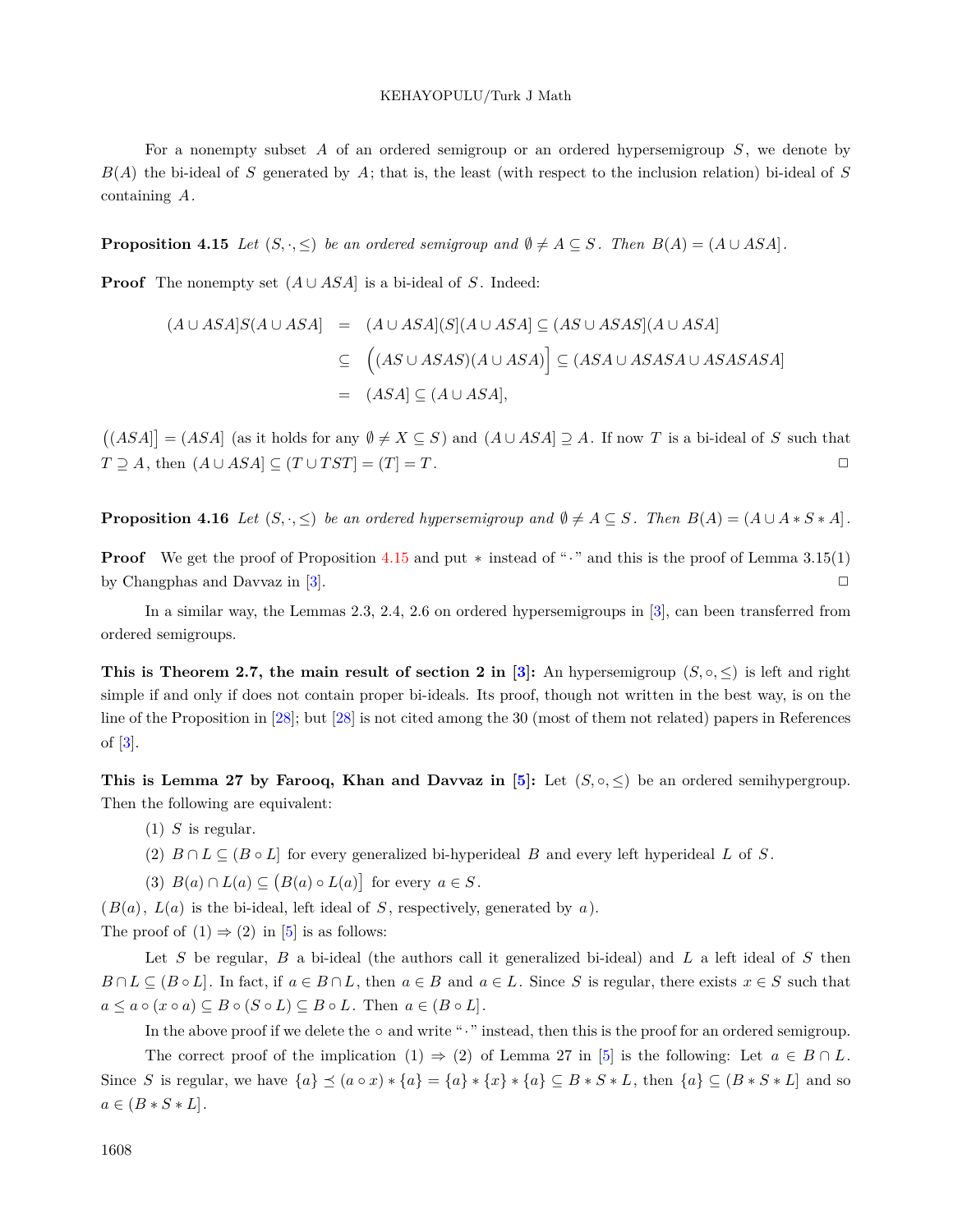When we look at [\[5](#page-37-6), Lemma 27], we immediately know that it comes from the following proposition and that in Proposition [4.18](#page-30-0) the implication  $(1) \Rightarrow (2)$  holds for any nonempty subset *A* and not only for bi-ideals of *S* .

**Proposition 4.17** *Let S be an le-semigroup. The following are equivalent:*

*(1) S is regular.*

- $(2)$  *b*  $\land$  *y*  $\leq$  *by for every bi-ideal element b and every left ideal element y of S.*
- *(3)*  $\beta(a) \land l(a) \leq \beta(a)l(a)$  *for every*  $a \in S$ .

**Proof**  $(1) \implies (2)$ . Let *b* be a bi-ideal element and *y* a left ideal element of *S*. Since *S* is regular, we have

$$
b \wedge y \le (b \wedge y)e(b \wedge y) \le bey \le by.
$$

The implication  $(2) \Rightarrow (3)$  is obvious.

 $(3) \Longrightarrow (1)$ . Let  $a \in S$ . By hypothesis, we have

$$
a \leq \beta(a) \wedge l(a) \leq \beta(a)l(a) = (a \vee a \vee a)(a \vee e a)
$$
  
= 
$$
a^2 \vee a e a^2 \vee a e a \vee a e a a = a^2 \vee a e a.
$$

Then  $a^2 \le a^3 \vee aea^2 \le aea$ , thus  $a \le aea$  and so *S* is regular.  $\Box$ 

The corresponding result for an ordered semigroup is as follows:

<span id="page-30-0"></span>**Proposition 4.18** *Let S be an ordered semigroup. The following are equivalent:*

*(1) S is regular.*

- *(2)*  $B ∩ Y ⊆ (BY)$  *for every bi-ideal B and every left ideal Y of S.*
- *(3)*  $B(A) ∩ L(A) ⊆ (B(A) L(A))$  *for every nonempty subset A of S.*

If we replace the multiplication "*·*" in the proof of the above proposition by *∗*, then we have a second proof of the Lemma 27 in [[5\]](#page-37-6) for ordered hypersemigroup.

We apply the results on regularity to the following example.

<span id="page-30-1"></span>**Example 4.19** *The ordered semigroup given by Table [20](#page-31-0) and Figure [10](#page-31-1) is a regular (at the same time intraregular) le-semigroup. The bi-ideal elements of S are the elements b, c, and e and coincide with the left ideal elements of S . The set S is the only bi-ideal of S and this is the only left ideal of S as well.*

Every result on an ordered hypersemigroup comes from a corresponding result of a *poe* (*le*)-semigroup or ordered semigroup. Let us give some further results to justify what we say.

**This is the Definition 34 by Farooq, Khan, and Davvaz in [[5](#page-37-6)]:** Let  $(S, \circ, \leq)$  be an ordered semihypergroup. Then *S* is called left weakly regular if for every  $a \in S$  there exist  $x, y \in S$  such that  $a \leq x \circ a \circ y \circ a$ .

**This is the Lemma 38 by Farooq, Khan, and Davvaz in [[5\]](#page-37-6):** Let  $(S, \circ, \leq)$  be an ordered semihypergroup. The following are equivalent:

(1) *S* is left weakly regular.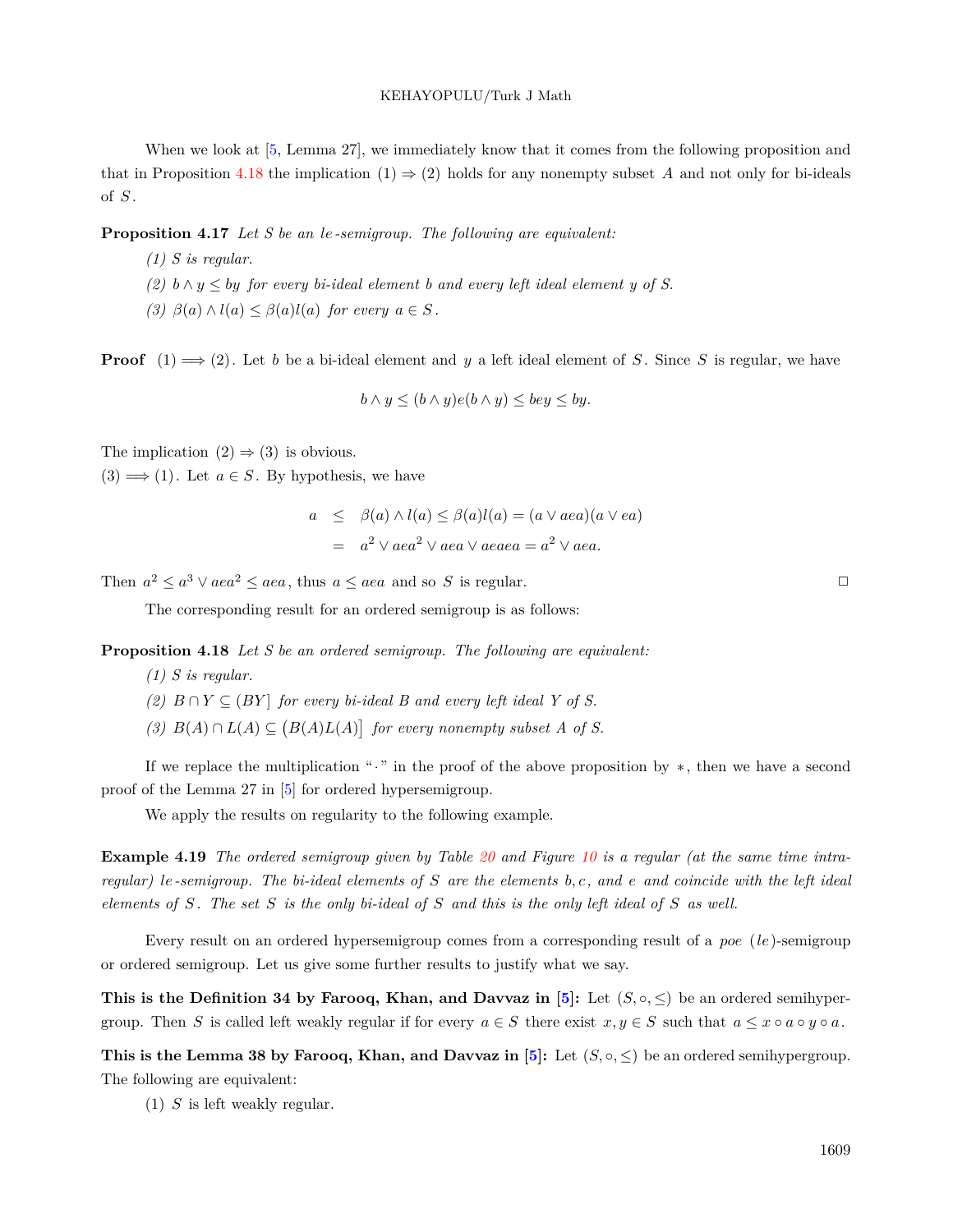<span id="page-31-0"></span>

**Table 20**. The ordered semigroup of Example [4.19](#page-30-1).

<span id="page-31-1"></span>

(2)  $B \cap I \subseteq (I \circ B]$  for every bi-ideal *B* and every ideal *I* of *S*.

(3)  $B(a) \cap I(a) \subseteq (I(a) \circ B(a)]$  for every  $a \in S$ .

 $(I(a)$  is the ideal of *S* generated by *a*).

This lemma also comes from the *le*-semigroups.

A *poe*-semigroup *S* is called weakly regular if  $a \leq eaea$  for every  $a \in S$ . For an *le*-semigroup, the following are equivalent:

(1) *S* is left weakly regular.

- (2)  $b \wedge a \leq ab$  for every bi-ideal element *b* and every ideal element *a* of *S*.
- (3)  $\beta(a) \land i(a) \leq i(a)\beta(a)$  for every  $a \in S$ .

 $(i(a)$  is the ideal element of *S* generated by *a*).

 $(1) \Rightarrow (2)$ . In fact,  $b \wedge a \leq e(b \wedge a)e(b \wedge a) \leq (eae)b \leq ab$ . As we see, b can be any element of S and not only bi-ideal element of *S* .

We give the implication  $(1) \Rightarrow (2)$  for an ordered semigroup.

An ordered semigroup  $(S, \cdot, \leq)$  is called left weakly regular if for every  $a \in S$  there exist  $x, y \in S$ such that  $a \leq xaya$ . This is equivalent to saying that  $A \subseteq (SASA)$  for any nonempty subset A of *S*. On the line of the proof by Farooq, Khan, and Davvaz: Let  $a \in B \cap I$ . Then there exist  $x, y \in S$  such that  $a \leq (xay)a \in (SIS)B \subseteq IB$  and so  $a \in (IB]$ .

If  $(S, \cdot, \leq)$  is an ordered semigroup then, for every bi-ideal *B* and every ideal *I* of *S*, we have  $B \cap I \subseteq$  $(I \cap B]$ . Indeed, since S is weakly regular, we have  $B \cap I \subseteq (S(B \cap I)S(B \cap I)] \subseteq ((SIS)B] \subseteq (IB)$  (again *B* can be any nonempty subset of *S* ).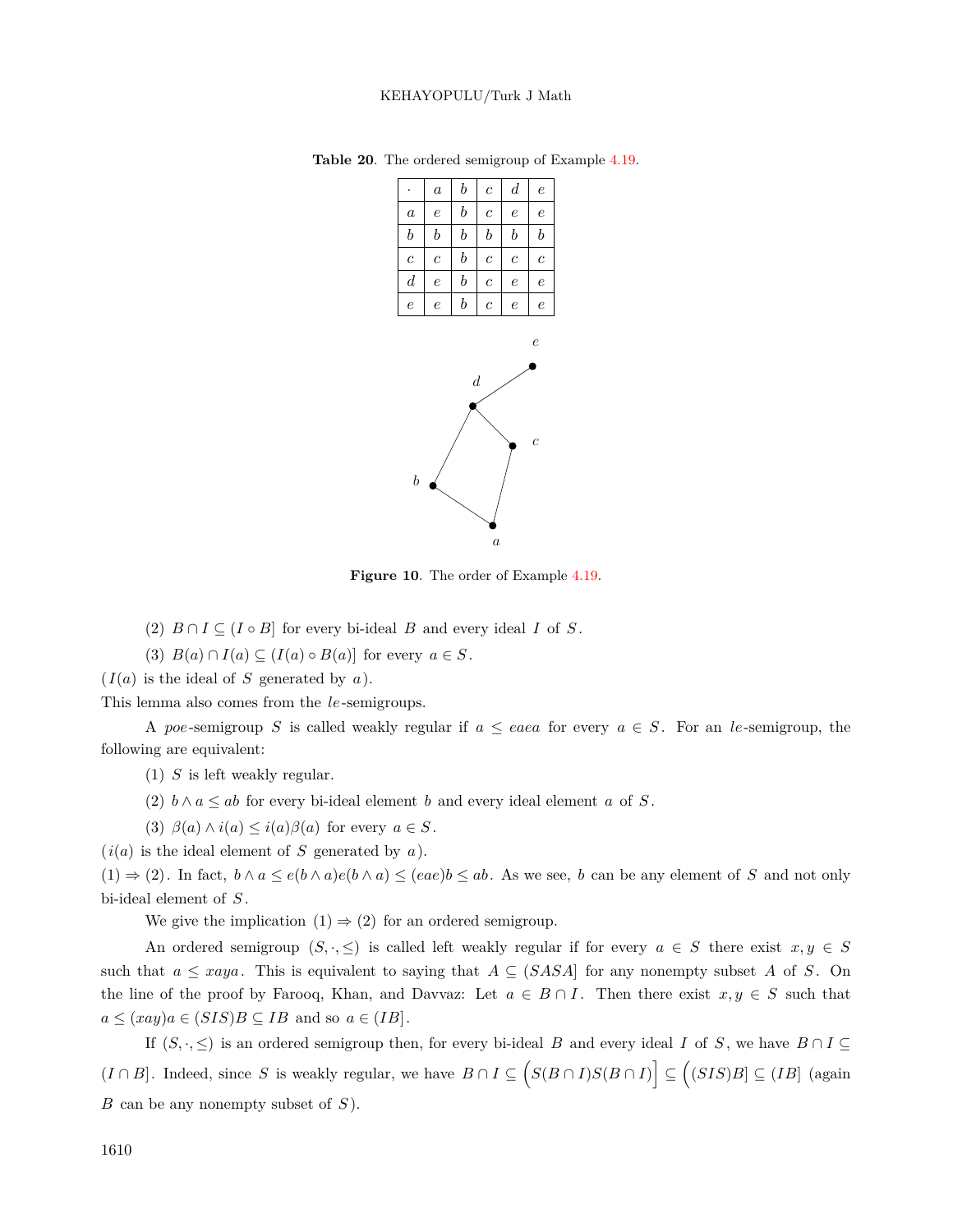If we get the proof of ordered semigroup, delete the "*·*" and put *∗* instead, then this is the corresponding result for an ordered hypersemigroup.

**Definition 4.20** *A poe-semigroup S is said to be quasi-simple if e is the only quasi-ideal element of S.*

<span id="page-32-0"></span>**Proposition 4.21** *Let S be poe-semigroup at the same time semilattice as well. Then S is quasi-simple if and only if, for any*  $x \in S$ *, we have*  $xe \wedge ex = e$ *.* 

**Proof**  $\implies$  Let  $x \in S$ . The element  $xe \wedge ex$  is a quasi-ideal element of *S*. Indeed,

 $(xe \wedge ex)e \wedge e(xe \wedge ex) \leq xe^2 \wedge e^2x \leq xe \wedge ex.$ 

Since *S* is quasi-simple, we have  $xe \wedge ex = e$ .

*⇐*=. If *q* be a quasi-ideal element of *S* , then *qe ∧ eq ≤ q* . By hypothesis, we have *qe ∧ eq* = *e*, thus we have  $e \leq q$  and so  $q = e$ .

We give the proposition on ordered semigroups that corresponds to Proposition [4.21.](#page-32-0) We begin with the following definition.

**Definition 4.22** *An ordered semigroup S is said to be quasi-simple if S is the only quasi-ideal of S.*

<span id="page-32-1"></span>**Proposition 4.23** An ordered semigroup  $(S, \cdot, \leq)$  is quasi-simple if and only if, for any nonempty subset A of *S, we have*  $(AS ∩ (SA) = S$ *.* 

**Proof**  $\implies$  Let  $\emptyset \neq A \subseteq S$ . Since  $(AS)$  is a right ideal and  $(SA)$  a left ideal of *S*, by Proposition [4.3,](#page-21-1) the set (*AS*] *∩* (*SA*] is a quasi-ideal of *S* . Since *S* is quasi-simple, we have (*AS*] *∩* (*SA*] = *S* . *⇐*=. If *Q* be a quasi-ideal of *S* , then (*QS*] *∩* (*SQ*] *⊆ Q*. By hypothesis, we have (*QS*] *∩* (*SQ*] = *S* . Thus we have  $S \subseteq Q$  and so  $S = Q$ ; that is *S* is quasi-simple.  $\Box$ 

If we get Proposition [4.23](#page-32-1) and replace (in its proof) the multiplication by *∗*, then this is the Theorem 3.11 on ordered hypersemigroups in [\[3](#page-37-7)] in a more general form.

**This is Definition 3.1 by Pibaljommee and Davvaz [\[31\]](#page-38-9):** An ordered semihypergroup (we call it hypersemigroup)  $(H, \circ, \leq)$  is called regular if for every  $a \in H$  there exists  $x \in H$  such that  $a \leq a \circ x \circ a$ .

**This is Lemma 3.2 by Pibaljommee and Davvaz in [\[31\]](#page-38-9):** An ordered hypersemigroup  $(H, \circ, \leq)$  is regular if and only if  $a \in (a \circ H \circ a]$  for all  $a \in H$ , equivalently if  $A \subseteq (A \circ H \circ A]$  for every  $A \subseteq H$ ; and its proof is given as follows: Let  $a \in H$ . If H is regular, there exists  $x \in H$  such that  $a \le a \circ x \circ a \subseteq a \circ H \circ a \subseteq (a \circ H \circ a)$ . Then  $a \leq y$  for some  $y \in a \circ x \circ a$  and so  $a \in (a \circ H \circ a]$ . For the converse statement, let  $a \in H$ . By hypothesis, we have  $\{a\} \subseteq (\{a\} \circ H \circ \{a\})$ . Then there exists  $x \in H$  such that  $a \le a \circ x \circ a$  i.e. H is regular.

The correct proof is the following:  $\Rightarrow$ . Let  $a \in H$ . Since *H* is regular, there exists  $x \in H$  such that  $\{a\} \preceq (a \circ x) * \{a\}$ ; that is there exist  $x, t \in H$  such that  $t \in (a \circ x) * \{a\}$  and  $a \leq t$ . We have  $a \le t \in (a \circ x) * \{a\} \subseteq a * H * a$  and so  $a \in (a * H * a]$ .  $\Leftarrow$ . Let  $a \in H$ . By hypothesis, we have  $a \in (a * H * a]$ . Then  $a \leq t$  for some  $t \in a * H * a$ . Since  $t \in a * H * a$ , we have  $t \in u \circ a$  for some  $u \in a * H$ . Since  $u \in a * H$ , we have  $u \in a \circ x$  for some  $x \in H$ . Thus we have  $t \in \{u\} * \{a\} \subseteq (a \circ x) * \{a\}$  and  $a \leq t$  and so H is regular.

It is not enough to get a result of an ordered semigroup, put *◦* instead of the multiplication of the semigroup and present it as a result of ordered hypersemigroup. Let us give one more very typical example.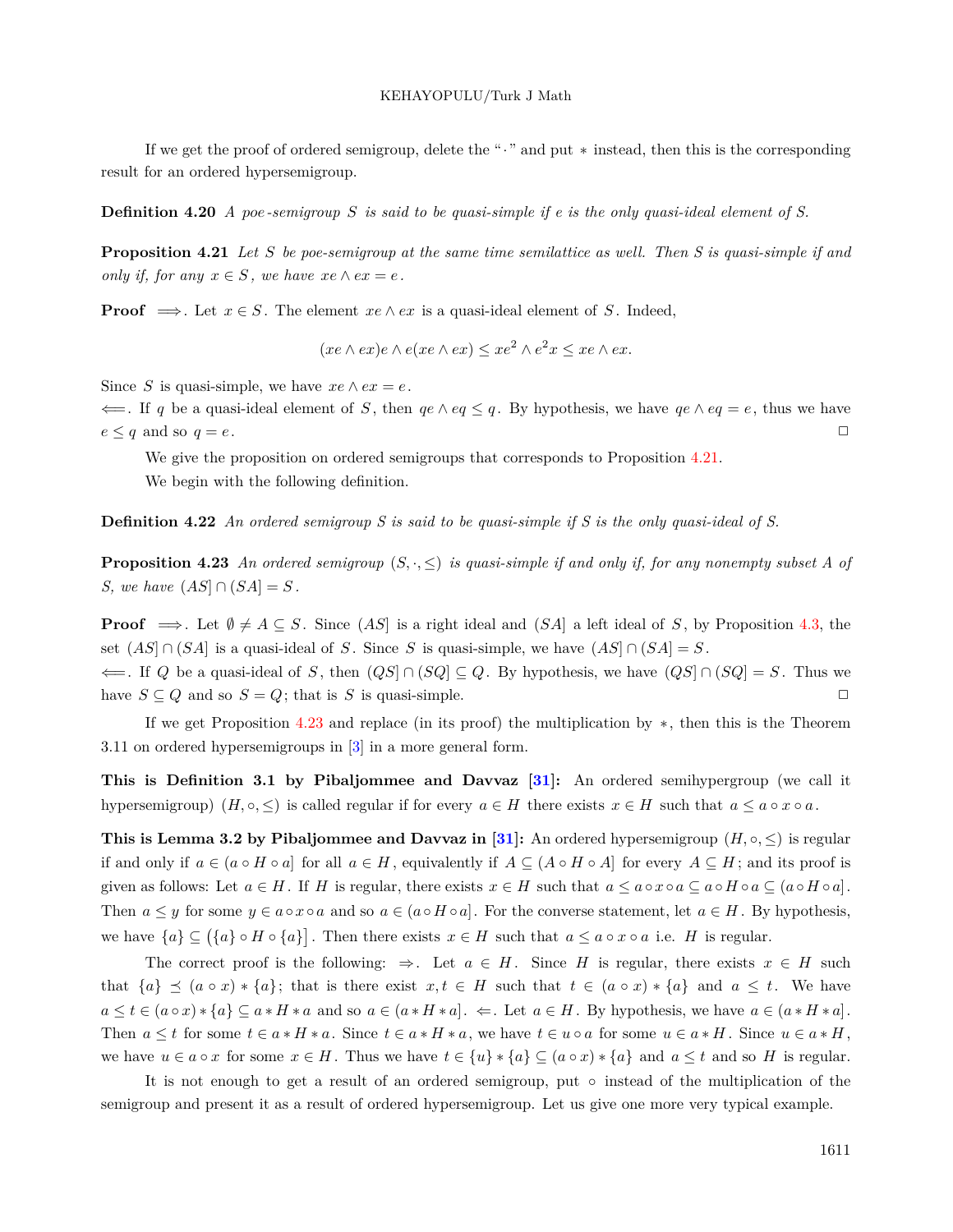**This is Proposition 24 by Farooq, Khan, and Davvaz in**  $[5]$ **:** Let  $(S, \circ, \leq)$  be a regular ordered semihypergroup and *B* be a generalized bi-ideal of *S* . Then *B* is a bi-hyperideal of *S* .

This is copy of the proof: Let *S* be a regular ordered semihypergroup. Let *B* be a generalized bi-hyperideal of S and  $a, b \in B$ . Since S is regular, there exists  $x \in S$  such that  $b \leq b \circ x \circ b$ , Then  $a \circ b \leq a \circ (b \circ x \circ b) =$  $a \circ (b \circ x) \circ b \subseteq B \circ S \circ B \subseteq B$ , then  $a \circ b \subseteq (B) = B$ . Thus, B is a bi-ideal of S.

An element *a* of a *poe*-semigroup is called subidempotent if  $a^2 \leq a$ .

<span id="page-33-0"></span>**Proposition 4.24** *Let* S be a regular poe-semigroup and b a bi-ideal element of S. Then  $b^2 \leq b$  (i.e. b is a *subidempotent element of S).*

**Proof** Since *b* is a bi-ideal element, we have *beb*  $\leq b$ . Since *S* is regular, we have  $b \leq beb$  and so  $b = beb$ . Thus  $b^2 = (beb)b \leq beb = b$  and so *b*  $2 \leq b$ .

<span id="page-33-2"></span>The analogous of Proposition [4.24](#page-33-0) in case of an ordered semigroup is as follows:

We call bi-ideal what the authors call generalized bi-ideal and subidempotent bi-ideal (or bi-ideal that is also a subsemigroup of *S* ) what the authors call bi-ideal. Only for the following proposition we will use the concept given by the authors.

**Proposition 4.25** *Let*  $(S, \cdot, \leq)$  *be a regular ordered semigroup and B a generalized bi-ideal of S.* Then  $B^2 \subset B$ *(i.e. B is a subsemigroup of S).*

**Proof** Since *B* is a bi-ideal of *S*, we have  $BSB \subseteq B$ . Since *S* is regular, we have  $B \subseteq (BSB]$ , then  $(BSB] \subseteq (B] = B$  and so  $B = (BSB]$ . Then we have

$$
B^2 = (BSB|B \subseteq (BSB|(B) \subseteq (BSB^2] \subseteq (BSB) = B
$$

<span id="page-33-1"></span>and so  $B^2 \subseteq B$ .

**Proposition 4.26** *Let*  $(S, \circ, \leq)$  *be a regular ordered hypersemigroup and B a generalized bi-ideal of S. Then*  $B * B \subseteq B$  *(i.e. B is a subsemigroup of S).* 

**Proof** Since B is a bi-ideal of S, we have  $B * S * B \subseteq B$ . Since S is regular, we have  $B \subseteq (B * S * B]$ , then  $(B * S * B] \subseteq (B] = B$  and so  $B = (B * S * B]$ . Then we have

$$
B * B = (B * S * B) * B \subseteq (B * S * B) * (B) \subseteq (B * S * B * B) \subseteq (B * S * B) = B
$$

and so  $B * B \subseteq B$ .

As we see, the proof of Proposition [4.26](#page-33-1) is exactly the same with the proof of Proposition [4.25](#page-33-2) we just have to put *∗* instead of the multiplication of the semigroup and observe that, for an ordered hypersemigroup, we have (a)  $(A] * (B] \subseteq (A * B]$  and (b)  $S * B \subseteq S$ .

The proof of Proposition 24 by Farooq, Khan, and Davvaz in [[5\]](#page-37-6) needs correction. If we want to get it using elements as Farooq et al. did, then we have a second proof of Proposition [4.26,](#page-33-1) which is as follows:

We have  $B * B \subseteq B$ ; that is, if  $a, b \in B$ , then  $a \circ b \subseteq B$ . Indeed: Since *S* is regular and  $b \in S$ , we have  $\{b\} \preceq (b \circ x) * \{b\}$  for some  $x \in S$ . That is, there exist  $x, t \in S$  such that  $t \in (b \circ x) * \{b\}$  and  $b \leq t$ . Since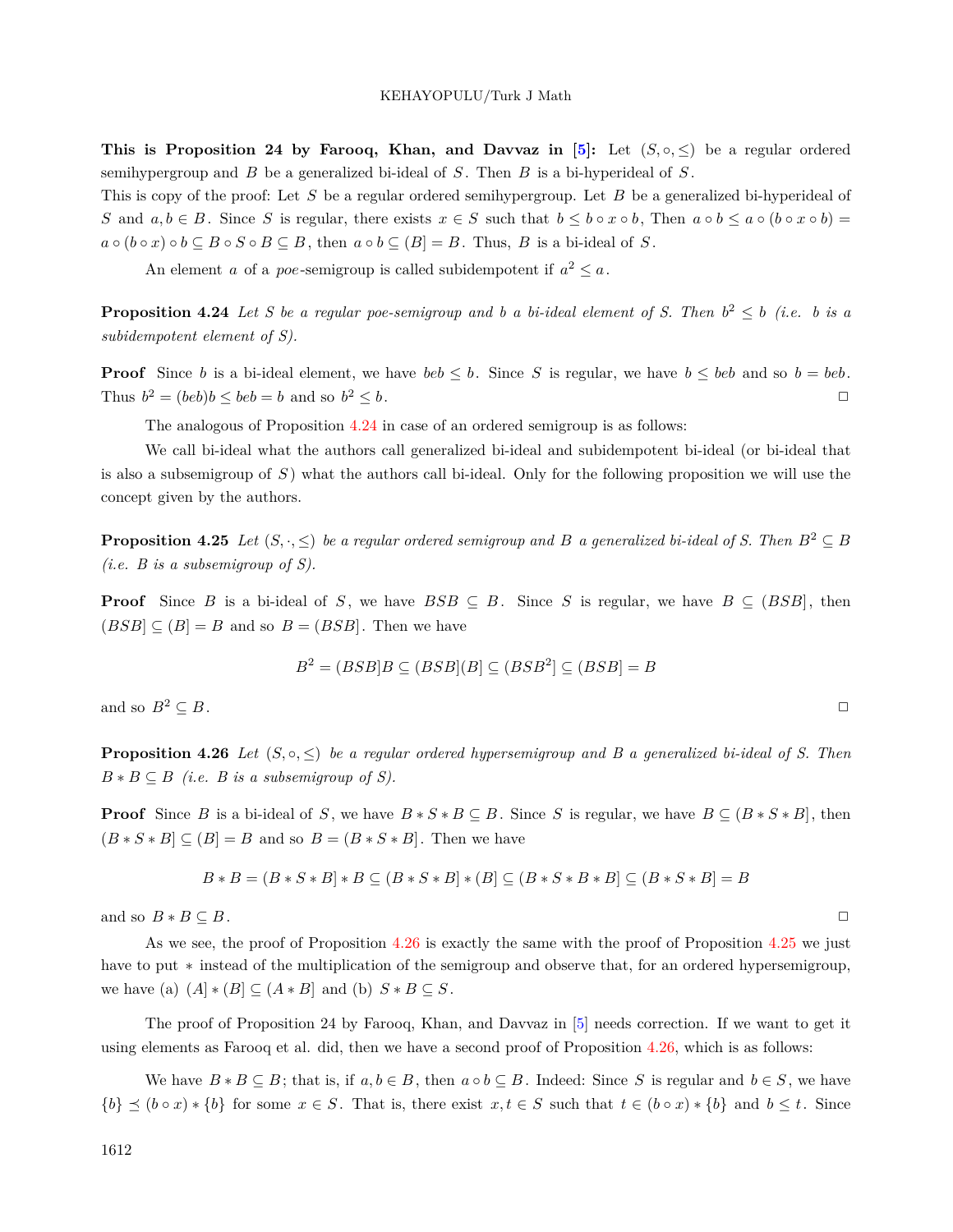$b \leq t$ , we have

$$
a \circ b \preceq a \circ t = \{a\} * \{t\} \subseteq \{a\} * \{b\} * \{x\} * \{b\} \subseteq B * S * B \subseteq B.
$$

We have  $a \circ b \leq a \circ t \subseteq B$  and so  $a \circ b \subseteq (B] = B$ .

According to Theorem 3.6 by Changphas and Davvaz in [[3\]](#page-37-7), every quasi-hyperideal of an ordered semihypergroup *S* is the intersection of a right hyperideal and a left hyperideal of *S* . As soon as we look at it, we immediately see that it comes from the following proposition:

<span id="page-34-0"></span>**Proposition 4.27** *If S is an le-semigroup at the same time a distributive lattice and q a quasi-ideal element of S, then there is a right ideal element a and a left ideal element b of S such that*  $q = a \wedge b$ .

**Proof** If *q* is a quasi-ideal element of *S*, then  $qe \land eq \leq q$  from which

$$
q = q \lor (qe \land eq) = (q \lor qe) \land (q \lor eq) \text{ (since } S \text{ is a distr. latt.)}
$$

$$
= r(q) \land l(q),
$$

where  $r(q)$  is a right ideal element and  $l(q)$  is a left ideal element of *S*.

The analogous of Proposition [4.27](#page-34-0) in case of ordered semigroup is the following.

**Proposition 4.28** If  $(S, \cdot, \leq)$  *is an ordered semigroup and Q is a quasi-ideal of S, then Q is the intersection of a right ideal and a left ideal of S.*

**Proof** Let *Q* be a quasi-ideal of *S*. Then  $(QS] \cap (SQ] \subseteq Q$  from which

$$
Q = Q \cup ( (QS] \cap (SQ)] = (Q \cup (QS]) \cap (Q \cup (SQ])
$$
  
=  $R(Q) \cap L(Q),$ 

where  $R(Q)$  is a right ideal and  $L(Q)$  is a left ideal of *S*.

The analogous of Proposition [4.28](#page-34-1) in case of ordered hypersemigroups is the following.

<span id="page-34-2"></span>**Proposition 4.29** If  $(S, \circ, \leq)$  *is an ordered hypersemigroup and Q is a quasi-ideal of S, then Q is the intersection of a right ideal and a left ideal of S.*

**Proof** Let *Q* be a quasi-ideal of *S*. Then  $(Q * S] \cap (S * Q] \subseteq Q$  from which

$$
Q = Q \cup ((Q * S] \cap (S * Q]) = (Q \cup (Q * S]) \cap (Q \cup (S * Q])
$$
  
= R(Q) \cap L(Q),

where  $R(Q)$  is a right ideal and  $L(Q)$  is a left ideal of *S*.

As we see, the proof of Proposition [4.29](#page-34-2) is the same with the Proposition [4.28](#page-34-1) with the usual change.

**This is Theorem 5.22 by Kamali Ardekani and Davvaz in [[10\]](#page-38-12):** Let  $(S, \circ, \leq)$  be an ordered semihypergroup. If for all  $a \in S$ , we have  $R(a) \cap Q(a) \cap L(a) \subseteq (L(a) \circ Q(a) \circ R(a))$ , then S is intra-regular.

 $(L(a), R(a), \text{ and } Q(a)$  is the left ideal, right ideal and quasi-ideal of  $(S, \circ, \leq)$ , respectively, generated by *a*).

<span id="page-34-1"></span>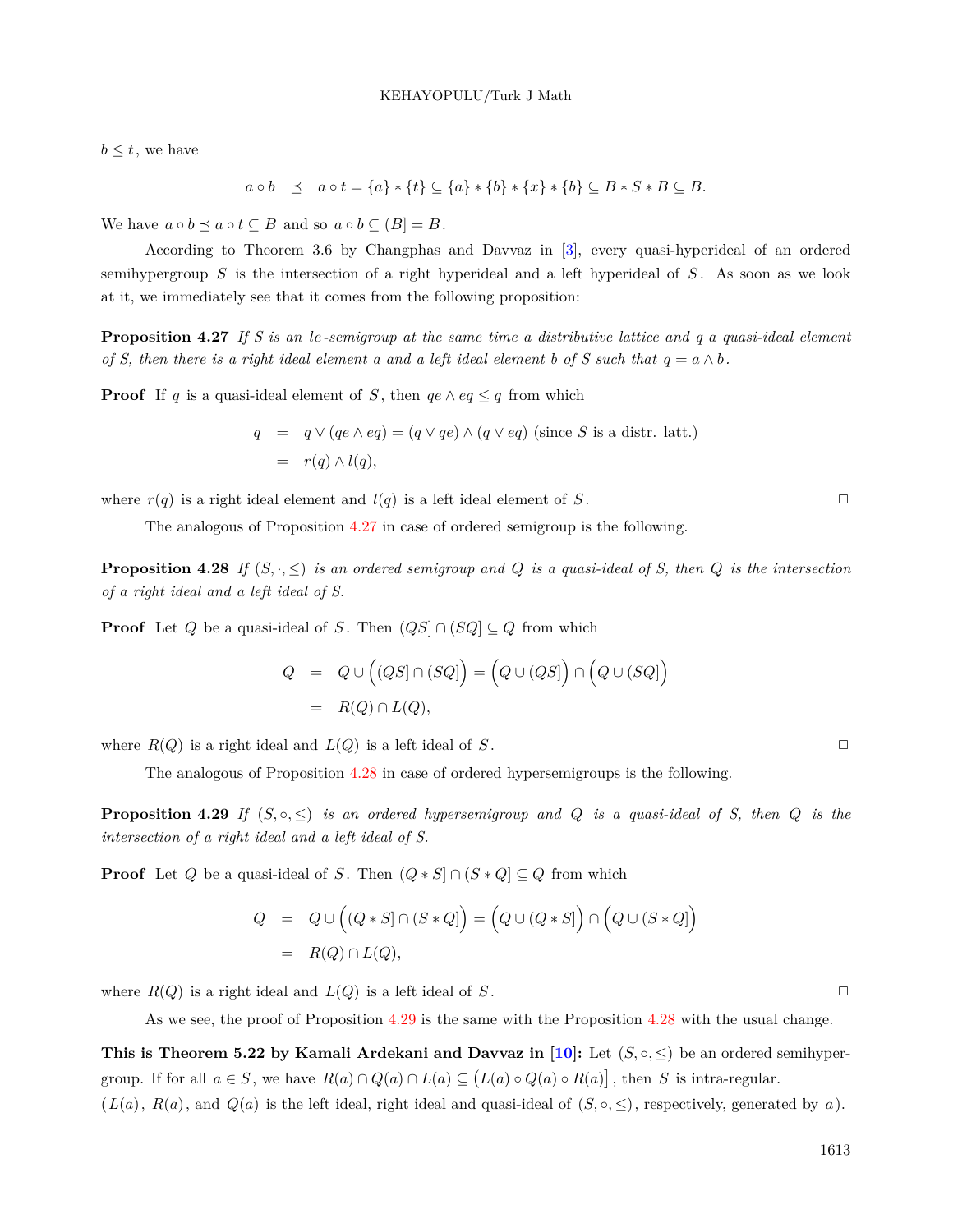As soon as we look at this theorem, we immediately know that it comes from the following proposition and holds for any nonempty subset *A* of *S* .

Denote by  $r(a)$ ,  $l(a)$ ,  $q(a)$ , the right ideal element, left ideal element, and the quasi-ideal element of *S*, respectively, generated by *a*.

For the sake of completeness, we give the following proposition (see also [\[20](#page-38-20)]).

**Proposition 4.30** *Let S be an le-semigroup. Suppose for every*  $a \in S$ , *we have* 

<span id="page-35-0"></span>
$$
r(a) \wedge q(a) \wedge l(a) \le l(a)q(a)r(a).
$$

*Then S is intra-regular.*

**Proof** Let  $a \in S$ . By hypothesis, we have

$$
a \leq r(a) \wedge q(a) \wedge l(a) \leq l(a)q(a)r(a) = (a \vee ea)\Big(a \vee (ae \wedge ea)\Big)(a \vee ae)
$$
  
\n
$$
\leq (a \vee ea)(a \vee ae)(a \vee ae) = (a^2 \vee ea^2 \vee a^2e \vee ea^2e)(a \vee ae)
$$
  
\n
$$
= a^3 \vee ea^3 \vee a^2ea \vee ea^2ea \vee a^3e \vee ea^3e \vee a^2eae
$$
  
\n
$$
\leq a^3 \vee ea^3 \vee a^2e \vee ea^2e
$$
  
\n
$$
= a^2e \vee ea^2e.
$$

Then  $a^2 \le a^3 e \vee a e a^2 e \le e a^2 e$ ,  $a^2 e \le e a^2 e$ . Thus we get  $a \le e a^2 e$  and so S is intra-regular.

The analogous of Proposition [4.30](#page-35-0) in case of ordered semigroups is the following.

We denote by  $R(A)$ ,  $L(A)$ ,  $Q(A)$  the right ideal, left ideal, and the quasi-ideal of *S* generated by *A*. We have  $Q(A) = \left(A \cup \left((AS) \cap (SA)\right)\right]$ [[20](#page-38-20)].

<span id="page-35-1"></span>**Proposition 4.31** *(see also [\[20](#page-38-20), Lemma 2.1]) Let S be an ordered semigroup. Suppose for every*  $\emptyset \neq A \subseteq S$ , *we have*

$$
R(A) \cap Q(A) \cap L(A) \subseteq (L(A)Q(A)R(A)).
$$

*Then S is intra-regular.*

If we get the Proposition [4.31](#page-35-1) and put *∗* instead of "*·*" in its proof, then this is the Theorem 5.22 by Kamali and Davvaz in a more general form.

**This is the Lemma 29 by Farooq, Khan, and Davvaz in [[5](#page-37-6)]:** For an ordered semihypergroup  $(S, \circ, \leq)$ , the following are equivalent: (1) *S* is regular; (2)  $B \cap I = (B \circ I \circ B]$  for every generalized bi-hyperideal (we call it bi-ideal) B and every hyperideal I of S; (3)  $B(a) \cap I(a) = (B(a) \circ I(a) \circ B(a))$  for every  $a \in S$ .  $(B(a), I(a)$  is the bi-ideal and the ideal of *S*, respectively, generated by *a*).

Their proof is exactly the proof for an ordered semigroup in which the "*·*" has been replaced by *◦*; even the order relation is the same. There are notations like

$$
a^3 \cup a^3 \circ S \circ a \cup a \circ S \circ a^2 \cup a \circ S \circ a^2 \circ S \circ a \cup a^2 \circ S \circ a \cup a^2 \circ S \circ a \circ S \circ a \cup a
$$
  

$$
a \circ S \circ a \circ S \circ a \cup a \circ S \circ a \circ S \circ a \circ S \circ a
$$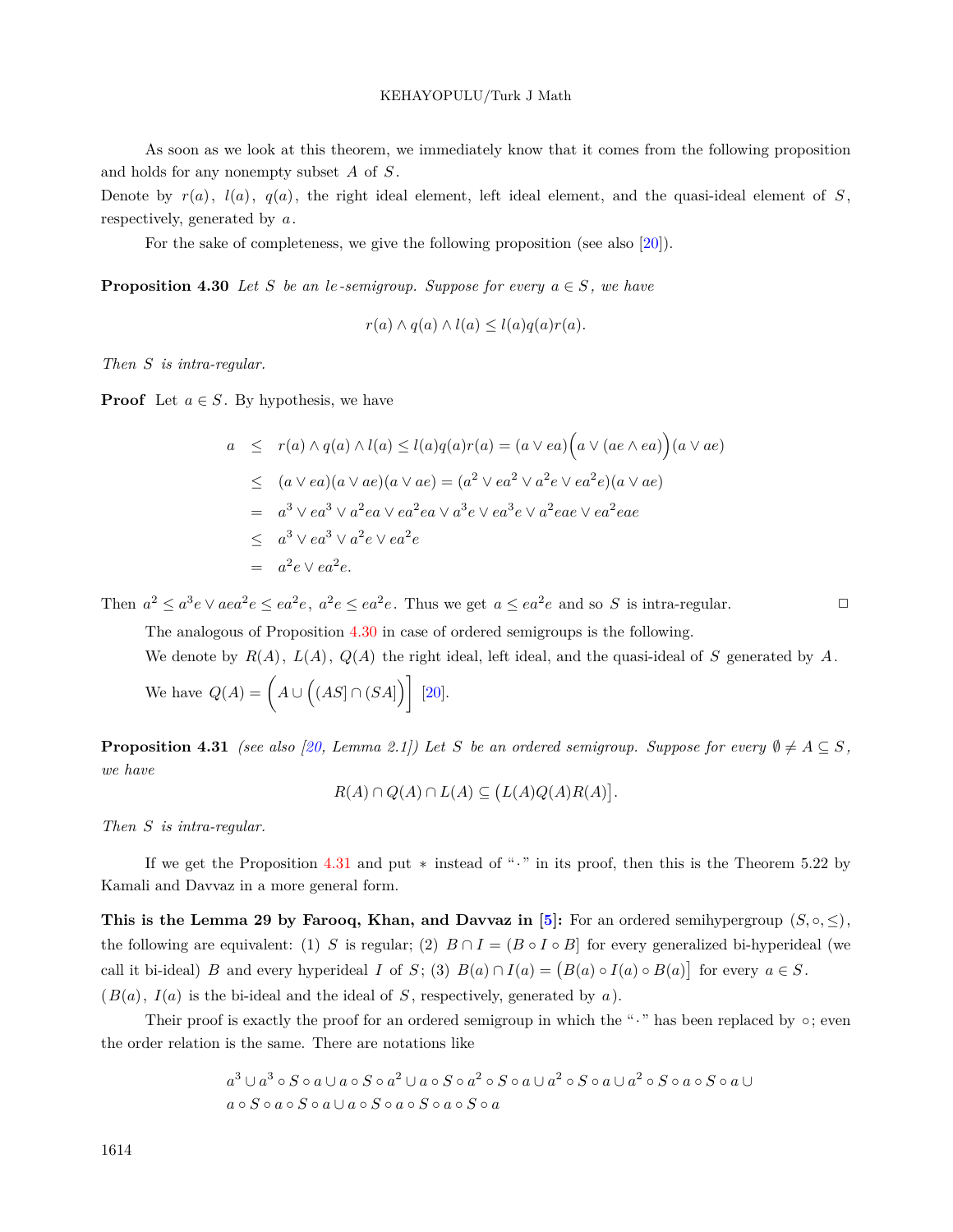in the proof of  $(3) \Rightarrow (1)$ , without any explanation what these notations (obvious for semigroups) in case of an hypersemigroup mean.

On the other hand, this lemma also comes from the *le*-semigroups. In fact, the following proposition holds.

**Proposition 4.32** *Let S be an le-semigroup. The following are equivalent:*

- *(1) S is regular.*
- $(2)$  *b*  $\land$  *a* = *bab for every bi-ideal element b and every ideal element a of S*.

*(3)*  $\beta(a) \land i(a) = \beta(a)i(a)\beta(a)$  *for every*  $a \in S$ .

 $(i(a)$  *is the ideal element of S generated by a)*.

**Proof**  $(1) \implies (2)$ . Let *b* be a bi-ideal element and *a* an ideal element of *S*. Since *S* is regular, we have

 $b \wedge a \le (b \wedge a) e (b \wedge a) \le (b \wedge a) e (b \wedge a) e (b \wedge a) \le b (e a e) b \le bab \le b e b \wedge e a e \le b \wedge a$ 

and so  $b \wedge a = bab$ .

The implication  $(2) \Rightarrow (3)$  is obvious.

 $(3) \Longrightarrow (1)$ . Let  $a \in S$ . By hypothesis, we have

$$
a \leq \beta(a) \wedge i(a) \leq \beta(a)i(a)\beta(a) = (a \vee ae)(a \vee ea \vee ae \vee eae)(a \vee ae) = a^3 \vee aea.
$$

Then we have  $a^3 \le a^5 \vee aea^3 \le aea$ , thus  $a \le aea$  and so *S* is regular.

Most of the results By Kamali Ardekani and Davvaz in [[10\]](#page-38-12) are well known published results in *le*semigroups or *poe*-semigroups (see, for example, [[13](#page-38-16), [22](#page-38-21)]). All the results in [\[10](#page-38-12)] can be written for *le*-semigroups.

**Note** In the paper by Changphas and Davvaz in Ital J (mentioned above) [[3\]](#page-37-7) (and not only) the authors wrote: "We try to use sets instead of elements in the proof of our results similar to Kapp [17] and Leoreanu [25] (the citations are the References in [\[3](#page-37-7)] and they are wrong). However, if the authors of [\[3\]](#page-37-7) knew the meaning of this statement, then they should know that the publish results of ordered hypersemigroups in the bibliography come from the *le*-semigroups. Every result in their paper can be proved using sets (thought they didn't). This has been said several times by the author of the present paper in an attempt to show the relation of some of the results of ordered semigroups with the *le*-semigroups (see, for example [\[16](#page-38-0), [17](#page-38-22)]).

**Conclusion** In the present paper we gave some results on *le*-semigroups and the analogous results for ordered semigroups. The results for ordered hypersemigroups are the results on ordered semigroups (with some explanations). The question is: Why is it so ? The answer is the following: The correct definition of the hypersemigroup is as follows: It is an hypergroupoid S such that  $\{x\} * (y \circ z) = (x \circ y) * \{z\}$  for all  $x, y, z \in S$ . But, on the other hand,  $\{x\} * \{y\} = x \circ y$  for all  $x, y \in S$ . Therefore, the definition of the hypersemigroup can be written in the following way as well:  $\{x\} * (\{y\} * \{z\}) = (\{x\} * \{y\}) * \{z\}$  for all  $x, y, z \in S$ . If now, we identify the singletons with the element they contain, then we can write it as  $x * (y * z) = (x * y) * z$ ; and if we write  $\circ$  instead of  $*$  then we can write it as  $x \circ (y \circ z) = (x \circ y) \circ z$ . We are then in a semigroup and we do not have anything to prove as everything has been proved for semigroups. But certainly this is NOT the correct way to work. The investigation on ordered hypersemigroups is based (1) on the correct definitions. (2) On the associativity of *∗* (operation between sets). (3) On some Lemmas for which correct proofs are needed.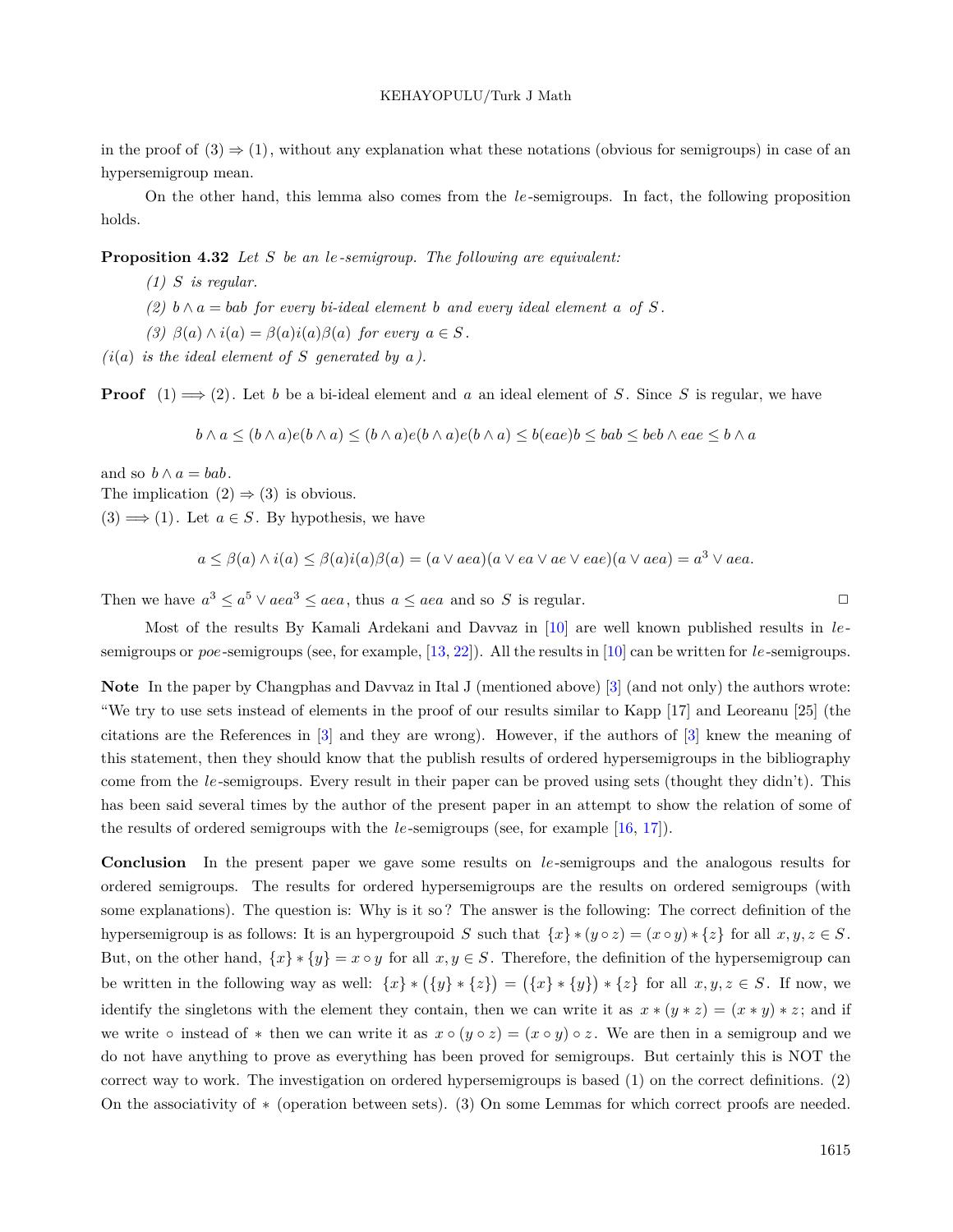(4) Examples that also come from ordered semigroups appeared many years ago. So at least, the definitions, the necessary few lemmas, and references should be given in a correct way. In addition, we have not seen any independent result on ordered hypersemigroups that cannot come from ordered semigroups. According to the bibliography, the hyperstructure is a very important subject having applications in many fields of pure and applied mathematics. If we search for applications of the theory of ordered hypersemigroups, then we have to search them among the *le*-semigroups (that is a much more simpler structure). But it is usual to say such things to attract the interest of referees, editors, and authors. As an example, the commutative AG-groupoids (Abel Grasmann's groupoids) are semigroups while some authors say that the AG-groupoid is a generalization of a semigroup ! According to Amjad, Hila and Yousafsai [Generalized hyperideals in locally associative left almost semihypergroups. New York J Math 20 (2014) 1063–1076], "an LA-semigroup (we call it AG-groupoid) *is a generalization of a semigroup and it has vast applications in semigroups, as well as in other branches of mathematics* ."

## **Acknowledgments**

This paper is my talk in "Studies on Scientific Developments in Geometry, Algebra and Applied Mathematics" organized by the Turkish Journal of Mathematics on 1-3 February 2022. I would like to express my best thanks to the President of TÜBİTAK Prof. Dr. Hasan MANDAL and to the Chief Editor of the Journal Prof. Dr. Adnan TERCAN for inviting me and giving me the opportunity to talk in this very well organized webinar and for their interest in my work. I am grateful to the anonymous referee of this paper for his/her time to check the paper very carefully.

#### **References**

- <span id="page-37-0"></span>[1] Aghabozorgi H, Cristea I, Jafarpour M. On complementable semihypergroups. Comunications in Algebra 2016; 44 (4): 1740– 1753. doi: 10.1080/00927872.2015.1027395
- <span id="page-37-1"></span>[2] Aghabozorgi H, Davvaz B, Jafarpour M. Solvable polygroups and derived subpolygroups. Communications in Algebra 2013; 41 (8): 3098–3107. doi: 10.1080/00927872.2012.661006
- <span id="page-37-7"></span>[3] Changphas T, Davvaz B. Bi-hyperideals and quasi-hyperideals in ordered semihypergroups. Italian Journal of Pure and Applied Mathematics 2015; No. 35: 493–508.
- <span id="page-37-5"></span>[4] Corsini P, Shabir M, Mahmood T. Semisimple semihypergroups in terms of hyperideals and fuzzy hyperideals. Iranian Journal of Fuzzy Systems 2011; 8 (1): 95–111.
- <span id="page-37-6"></span>[5] Farooq M, Khan A, Davvaz B. Characterizations of ordered semihypergroups by the properties of their intersectionalsoft generalized bi-hyperideals. Soft Computing 2018; 22 (9): 3001–3010. doi: 10.1007/s00500-017-2550-6
- <span id="page-37-4"></span>[6] Heidari D, Davvaz B. On ordered hyperstructures. "Politehnica" University of Bucharest. Scientific Bulletin. Series A. Applied Mathematics and Physics 2011; 73 (2): 85–96.
- <span id="page-37-2"></span>[7] Hila K, Davvaz B, Krisanthi N. On quasi-hyperideals in semihypergroups. Comunications in Algebra 2011; 39 (11): 4183–4194. doi: 10.1080/00927872.2010.521932
- [8] Hila K, Davvaz B, Dine J. Study on the structure of Γ-semihypergroups. Comunications in Algebra 2012; 40 (8): 2932–2948. doi: 10.1080/00927872.2011.587855
- <span id="page-37-3"></span>[9] Hila K, Kikina L, Davvaz B. Intuitionistic fuzzy hyperideal extensions of semihypergroups. Thai Journal of Mathematics 2015; 13 (2): 291–305.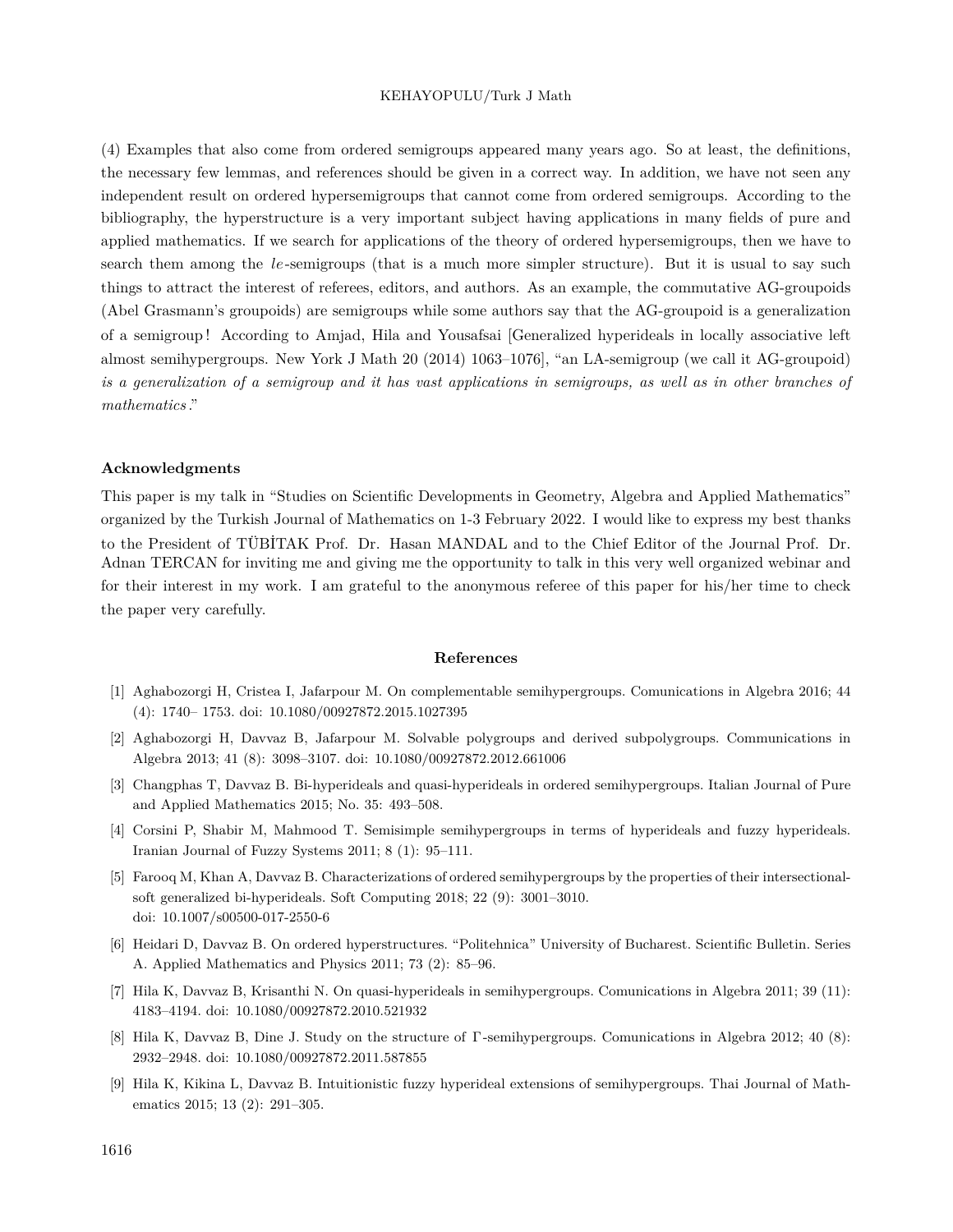- <span id="page-38-12"></span>[10] Kamali Ardekani L, Davvaz B. Ordered semihypergroup constructions. Boletín de Matemáticas. Nueva Serie 2018; 25 (2): 77–99.
- <span id="page-38-18"></span>[11] Kehayopulu N. On intra-regular *∨e*-semigroups. Semigroup Forum 1980; 19 (2): 111–121. doi: 10.1007/BF02572508
- <span id="page-38-8"></span>[12] Kehayopulu N. On completely regular *poe*-semigroups. Mathematica Japonica 1992; 37 (1): 123–130.
- <span id="page-38-16"></span>[13] Kehayopulu N. On prime, weakly prime ideals in ordered semigroups. Semigroup Forum 1992; 44 (3): 341–346. doi: 10.1007/BF02574353
- <span id="page-38-17"></span>[14] Kehayopulu N. On intra-regular ordered semigroups. Semigroup Forum 1993; 46 (3): 271–278. doi: 10.1007/BF02573571
- <span id="page-38-11"></span>[15] Kehayopulu N. On semilattices of simple *poe*-semigroups. Mathematica Japonica 1993; 38 (2): 305–318.
- <span id="page-38-0"></span>[16] Kehayopulu N. On regular, intra-regular ordered semigroups. Pure Mathematics and Applications 1993; 4 (4): 447–461.
- <span id="page-38-22"></span>[17] Kehayopulu N. On regular, regular duo ordered semigroups. Pure Mathematics and Applications 1994; 5 (2): 161– 176.
- <span id="page-38-13"></span>[18] Kehayopulu N. On regular ordered semigroups. Mathematica Japonica 1997; 45 (3): 549–553.
- <span id="page-38-14"></span>[19] Kehayopulu N. A note on strongly regular ordered semigroups. Scientiae Mathematicae 1998; 1 (1): 33–36.
- <span id="page-38-20"></span>[20] Kehayopulu N. Remark on quasi-ideals of ordered semigroups. Pure Mathematics and Applications. PU.M.A. 2015; 25 (2): 144–150. doi: 10.1515/puma-2015-0014
- <span id="page-38-4"></span>[21] Kehayopulu N. On hypersemigroups. Pure Mathematics and Applications. PU.M.A. 2015; 25 (2): 151–156. doi: 10.1515/puma-2015-0015
- <span id="page-38-21"></span>[22] Kehayopulu N. On *le*-semigroups. Turkish Journal of Mathematics 2016; 40 (2): 310–316. doi:10.3906/mat-1503-74
- <span id="page-38-5"></span>[23] Kehayopulu N. Left regular and intra-regular ordered hypersemigroups in terms of semiprime and fuzzy semiprime subsets. Scientiae Mathematicae Japonicae 2017; 80 (3): 295–305.
- <span id="page-38-6"></span>[24] Kehayopulu N. How we pass from semigroups to hypersemigroups. Lobachevskii Journal of Mathematics 2018; 39 (1): 121–128. doi: 10.1134/S199508021801016X
- <span id="page-38-7"></span>[25] Kehayopulu N. On ordered hypersemigroups given by a table of multiplication and a figure. Turkish Journal of Mathematics 2018; 42 (4): 2045–2060. doi:10.3906/mat-1711-53
- <span id="page-38-15"></span>[26] Kehayopulu N. From ordered semigroups to ordered hypersemigroups. Turkish Journal of Mathematics 2019; 43 (1): 21–35. doi:10.3906/mat-1806-104
- <span id="page-38-1"></span>[27] Kehayopulu N. From *∨e*-semigroups to hypersemigroups. Discussiones Mathematicae. General Algebra and Applications 2021; 41 (1) 113–126. doi: 10.7151/dmgaa.1353
- <span id="page-38-19"></span>[28] Kehayopulu N, Ponizovskii JS, Tsingelis M. Note on bi-ideals in ordered semigroups and in ordered groups. Rossiiskaya Akademiya Nauk. Sankt-Peterburgskoe Otdelenie. Matematicheskii Institut im. V. A. Steklova. Zapiski Nauchnykh Seminarov (POMI) 1999; 265. Vopr. Teor. Predst. Algebr i Grupp. 6, 2000; 327: 198–201. Reprinted in Journal of Mathematical Sciences (New York) 2002; 112 (4): 4353–4354.
- <span id="page-38-3"></span>[29] Lekkoksung S. On weakly semi-prime hyperideals in semihyergroups. International Journal of Algebra 2012; 6 (13-16): 613–616.
- <span id="page-38-2"></span>[30] Mittas J. Hypergroupes canoniques valués et hypervalués. Mathematica Balkanica 1971; 1: 181–185 (in French).
- <span id="page-38-9"></span>[31] Pibaljommee B, Davvaz B. Characterizations of (fuzzy) bi-hyperideals in ordered semihypergroups. Journal of Intelligent and Fuzzy Systems 2015; 28: 2141–2148. doi: 10.3233/IFS-141494
- <span id="page-38-10"></span>[32] Pibaljommee B, Wannatong K, Davvaz B. An investigation on fuzzy hyperideals of ordered semihypergroups. Quasigroups and Related Systems 2015; 23 (2): 297-308.